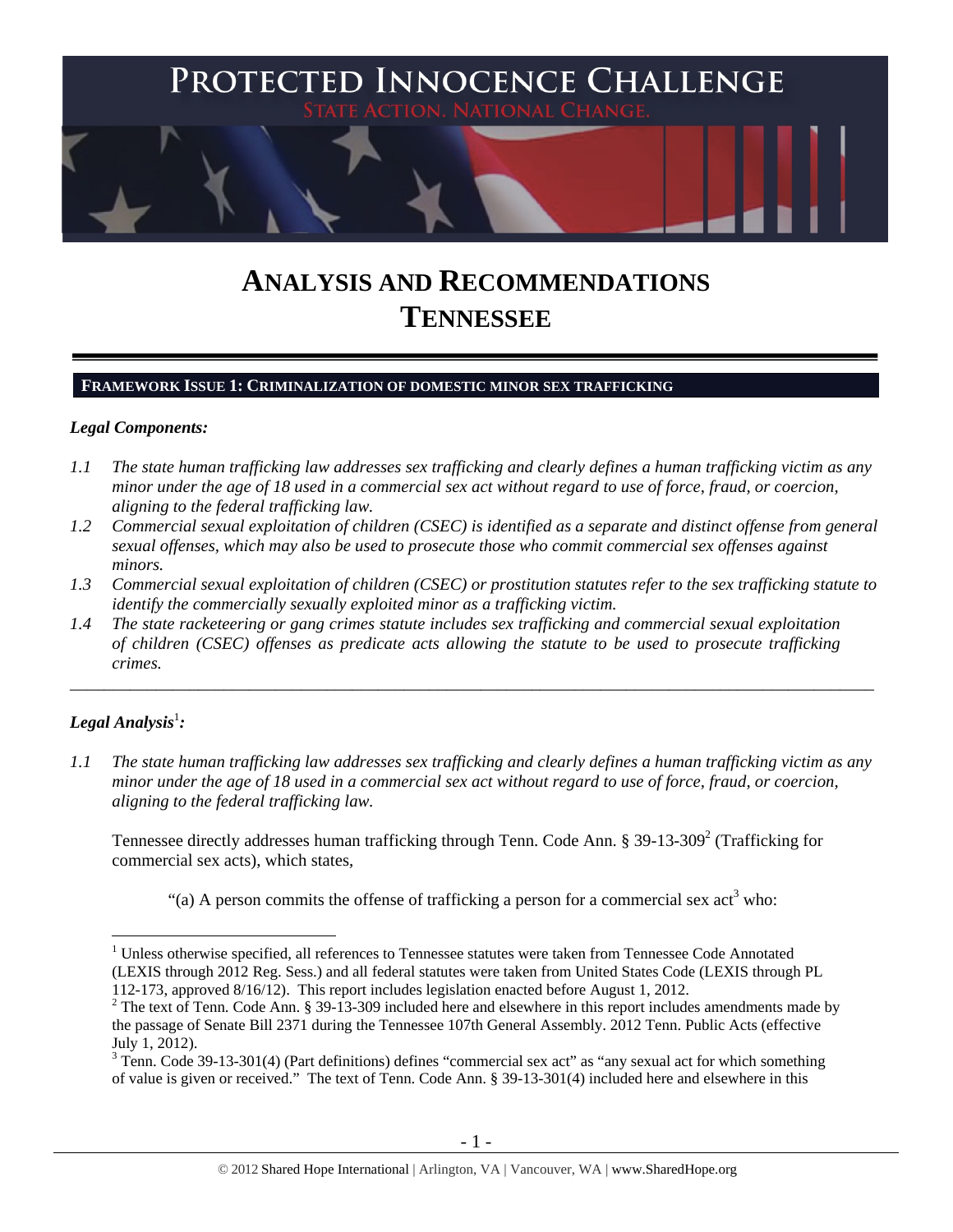(1) Knowingly subjects, attempts to subject, benefits from or attempts to benefit from another person's provision of a commercial sex act; or

(2) Recruits, entices, harbors, transports, provides or obtains by any means another person for the purpose of providing a commercial sex act.

(b) For purposes of subdivision  $(a)(2)$ , such means may include, but are not limited to:

- (1) Causing or threatening to cause physical harm to the person;
- (2) Physically restraining or threatening to physically restrain the person;

(3) Abusing or threatening to abuse the law or legal process;

(4) Knowingly destroying, concealing, removing, confiscating or possessing any actual or purported passport or other immigration document, or any other actual or purported government identification document, of the person;

(5) Using blackmail or using or threatening to cause financial harm for the purpose of exercising financial control over the person; or

(6) Facilitating or controlling a person's access to a controlled substance.

These specific provisions are not required to establish an offense under Tenn. Code Ann. § 39-13-309(a)(2) (Trafficking for commercial sex acts) for either minors<sup>4</sup> or adults because this is a non-exhaustive list of circumstances under which an offense may arise in this section. Thus, there is no requirement to show coercion or deception for minors under Tenn. Code Ann.  $\S$  39-13-309(a)(1) or (a)(2).

Tenn. Code Ann. § 39-13-309 (Trafficking for commercial sex acts) is a Class B felony punishable by imprisonment for 8–30 years and a possible fine not to exceed \$25,000.<sup>5</sup> Tenn. Code Ann. §§ 40-35-111(b)(2), 39-13-309(b). A violation of Tenn. Code Ann § 39-13-309 (Trafficking for commercial sex acts) is a Class A felony where:

[T]he victim of the offense is a child under (15) years of age or where the offense occurs on the grounds or facilities within 1,000 feet of a public or private school, secondary school, preschool, child care agency, public library, recreational center, or public park.

A Class A felony is punishable by imprisonment for 15–60 years and a possible fine not to exceed \$50,000.Tenn. Code Ann. §§ 39-13-309(c). 40-35-111(b)(1).

- 1.1.1 Recommendation: Amend Tenn. Code Ann. § 39-13-309<sup>6</sup> (Trafficking for commercial sex acts) to apply the penalty enhancement to all offenses involving a minor under 18.
- *1.2 Commercial sexual exploitation of children (CSEC) is identified as a separate and distinct offense from general sexual offenses, which may also be used to prosecute those who commit commercial sex offenses against minors.*

report includes amendments made by the passage of Senate Bill 2371 during the Tennessee 107th General Assembly. 2012 Tenn. Public Acts 1075 (effective July 1, 2012).

<sup>&</sup>lt;sup>4</sup> Under Tenn. Code Ann. 39-13-301(11), "'Minor' means an individual who is less than eighteen years old." The text of Tenn. Code Ann. § 39-13-301(11) included here and elsewhere in this report includes amendments made by the passage of Senate Bill 2371 during the Tennessee 107th General Assembly. 2012 Tenn. Public Acts 1075 (effective July 1, 2012).

<sup>&</sup>lt;sup>5</sup> Tenn. Code Ann. § 40-35-111 (Authorized terms of imprisonment and fines for felonies and misdemeanors) lists the "authorized . . . fines for felonies" "unless otherwise provided by statute."

<sup>&</sup>lt;sup>6</sup> The text of Tenn. Code Ann. § 39-13-309 included here and elsewhere in this report includes amendments made by the passage of Senate Bill 2371 during the Tennessee 107th General Assembly. 2012 Tenn. Public Acts (effective July 1, 2012).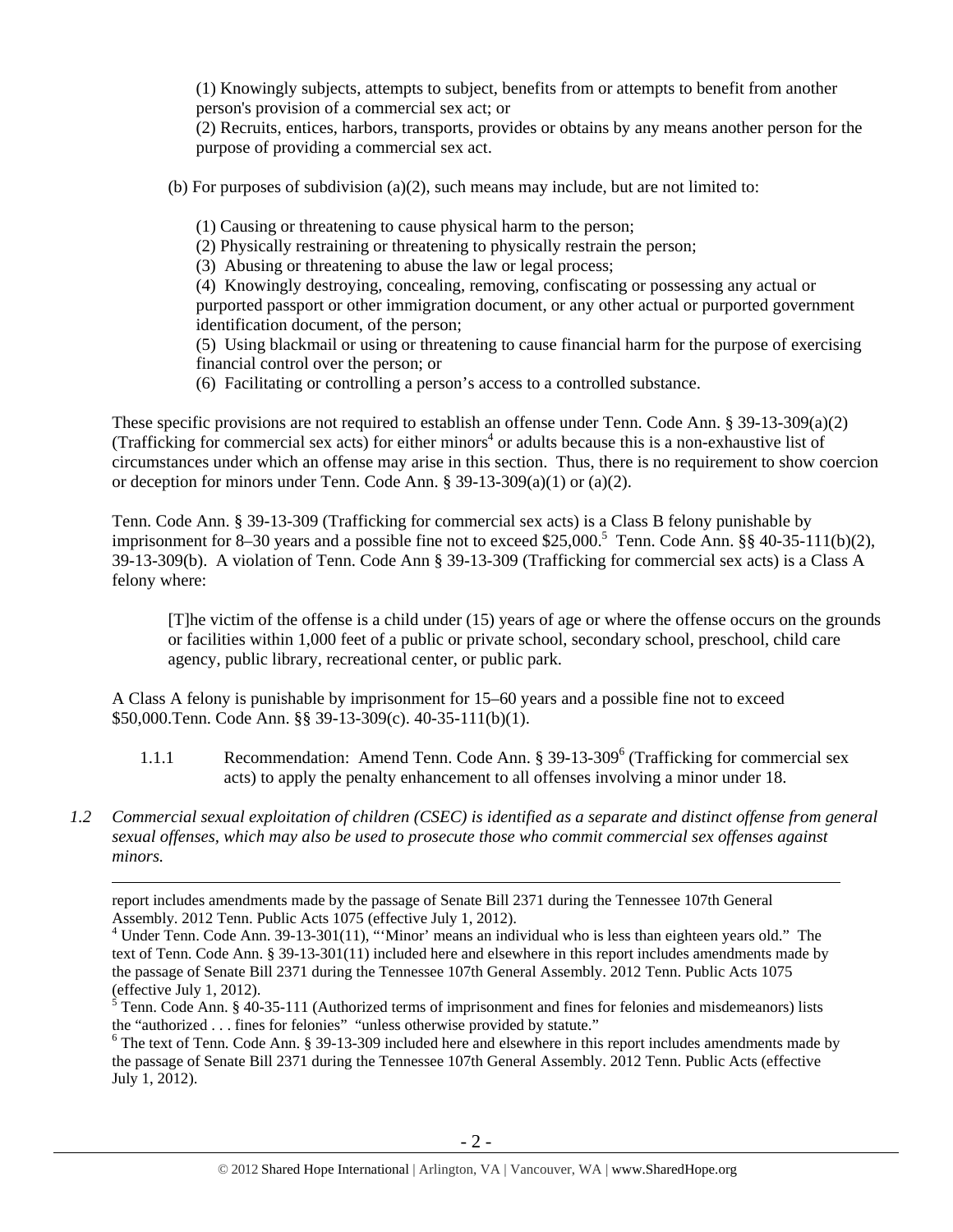Tennessee has several statutes specifically criminalizing CSEC, including the following:

- 1. Tenn. Code Ann. § 39-13-514(b)(4)(A) (Patronizing prostitution) states that "[p]atronizing prostitution from a person who is younger than eighteen (18) years of age or has an intellectual disability is a Class E felony." "Patronizing prostitution" is defined as "soliciting or hiring another person with the intent that the other person engage in prostitution, or entering or remaining in a house of prostitution for the purpose of engaging in sexual activity." Tenn. Code Ann. § 39-13-512(3). As a Class E felony, the crime is punishable by imprisonment for 1–6 years and a possible fine not to exceed \$3,000. Tenn. Code Ann. § 40-  $35-111(b)(5)$ .
- 2. Tenn. Code Ann. § 39-13-515 (Promoting prostitution) makes promoting prostitution of a minor a Class E felony. "Promoting prostitution of a minor" is defined as "engaging in any of the activities described in subdivision (4) when one (1) or more of the persons engaged in prostitution is less than eighteen (18) years of age or has an intellectual disability." Tenn. Code Ann. § 39-13-512(5). Pursuant to Tenn. Code Ann. § 39-13-512(4) (Prostitution–Definitions), "promoting prostitution" is defined as follows:

(A) Owning, controlling, managing, supervising, or in any way keeping, alone or in association with others, a business for the purpose of engaging in prostitution, or a house of prostitution; (B) Procuring an inmate for a house of prostitution;

(C) Encouraging, inducing, or otherwise purposely causing another to become a prostitute;

(D) Soliciting a person to patronize a prostitute;

(E) Procuring a prostitute for a patron; or

(F) Soliciting, receiving, or agreeing to receive any benefit for engaging in any of the activities defined in subdivisions  $(4)(A)$ – $(E)$ .

The crime is punishable by imprisonment for 1–6 years and a possible fine not to exceed \$3,000. Tenn. Code Ann. § 40-35-111(b)(5).

- 3. Tenn. Code Ann. § 39-17-1005(a), (d) (Offense of especially aggravated sexual exploitation of a minor) makes it a Class B felony "for a person to knowingly promote, employ, use, assist, transport or permit a minor to participate in the performance of, or in the production of, acts or material that includes the minor engaging in: (1) Sexual activity; or (2) Simulated sexual activity that is patently offensive." The crime is punishable by imprisonment for 8–30 years and a possible fine not to exceed \$25,000. Tenn. Code Ann. § 40-35-111(b)(2). A person may be separately charged "for each individual performance, image, picture, drawing, photograph, motion picture film, videocassette tape, or other pictorial representation." Tenn. Code Ann. § 39-17-1005(b).
- 4. Tenn. Code Ann. § 39-13-528(a) (Offense of solicitation of a minor) states,

It is an offense for a person eighteen (18) years of age or older, by means of oral, written or electronic communication, electronic mail or Internet services, directly or through another, to intentionally command, request, hire, persuade, invite or attempt to induce a person whom the person making the solicitation knows, or should know, is less than eighteen (18) years of age, or solicits a law enforcement officer posing as a minor, and whom the person making the solicitation reasonably believes to be less than eighteen (18) years of age, to engage in conduct that, if completed, would constitute a violation by the soliciting adult of one (1) or more of the following offenses:

(1) Rape of a child, pursuant to § 39-13-522;

- (2) Aggravated rape, pursuant to § 39-13-502;
- (3) Rape, pursuant to § 39-13-503;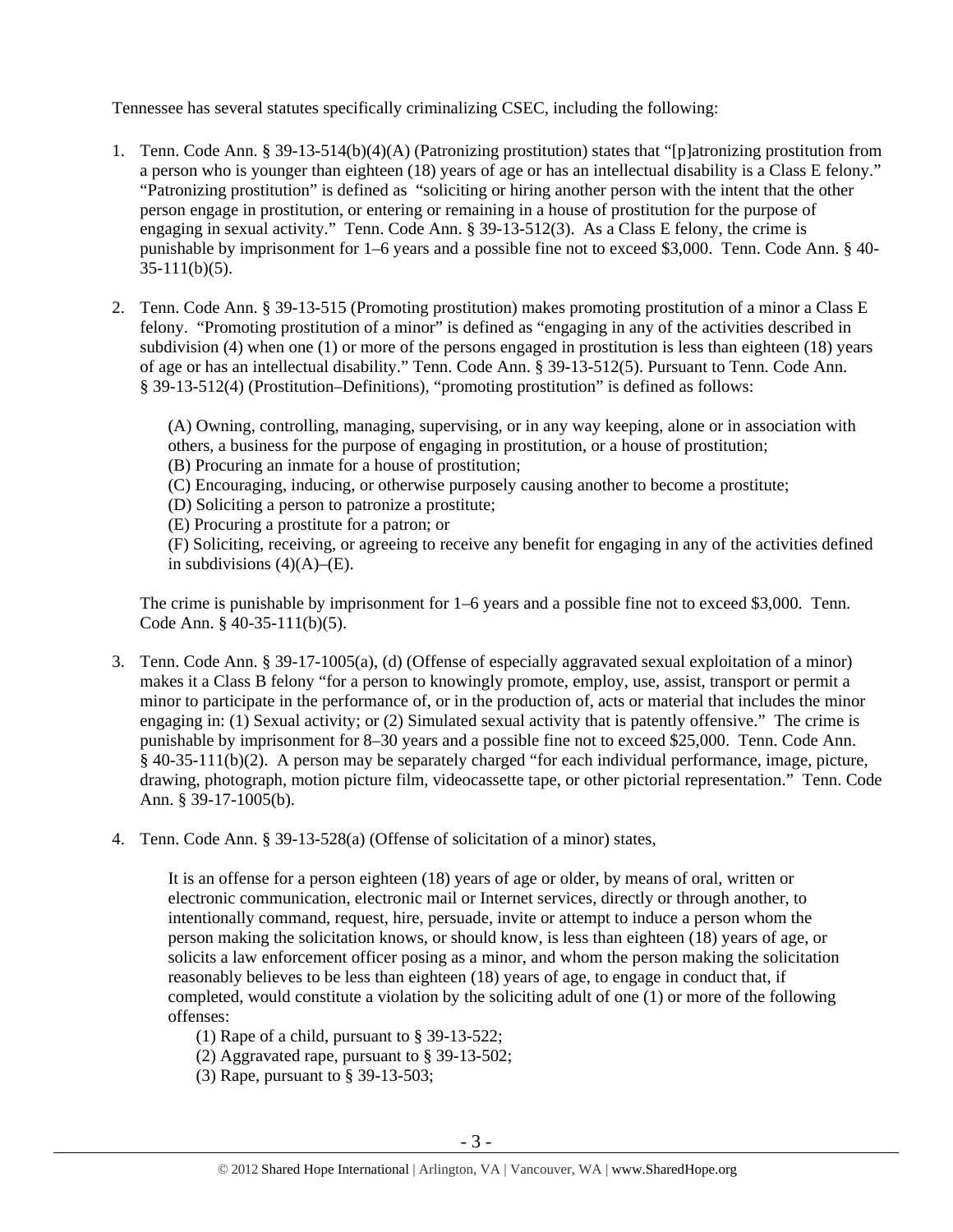- (4) Aggravated sexual battery, pursuant to § 39-13-504;
- (5) Sexual battery by an authority figure, pursuant to § 39-13-527;
- (6) Sexual battery, pursuant to § 39-13-505;
- (7) Statutory rape, pursuant to § 39-13-506;
- (8) Especially aggravated sexual exploitation of a minor, pursuant to § 39-17-1005; or
- (9) Sexual activity involving a minor, pursuant to § 39-13-529.

Pursuant to subsection (c), "A violation of this section shall constitute an offense one (1) classification lower than the most serious crime solicited, unless the offense solicited was a Class E felony, in which case the offense shall be a Class A misdemeanor."

5. Tenn. Code Ann. § 39-13-529(a) (Offense of soliciting sexual exploitation of a minor—Exploitation of a minor by electronic means) makes it a crime for a person "eighteen (18) years or older, by means of oral, written or electronic communication, electronic mail or Internet service, including webcam communications, directly or through another, to intentionally command, hire, persuade, induce or cause a minor to engage in sexual activity<sup>7</sup> or simulated sexual activity that is patently offensive,<sup>8</sup> as defined in § 39-17-1002 [Part definitions], where such sexual activity or simulated sexual activity is observed by that person or by another." This crime is punishable as a Class B felony by imprisonment for 8–30 years and a possible fine not to exceed \$25,000. Tenn. Code Ann. §§ 39-13-529(e)(1), 40-35-111(b)(2).

Sexual offense laws that may apply in cases of commercial sexual exploitation of a child include the following:

1. Tenn. Stat. Ann. § 39-13-504(a) (Aggravated sexual battery) states,

(a) Aggravated sexual battery is unlawful sexual contact<sup>9</sup> with a victim by the defendant or the defendant by a victim accompanied by any of the following circumstances:

(1) Force or coercion is used to accomplish the act and the defendant is armed with a weapon or any article used or fashioned in a manner to lead the victim reasonably to believe it to be a weapon;

any of the following acts:

 $\overline{a}$ 

- (C) Patently offensive, as determined by contemporary community standards, physical contact with or touching of a person's clothed or unclothed genitals, pubic area, buttocks or breasts in an act of apparent sexual stimulation or sexual abuse;
- (D) Sadomasochistic abuse, including flagellation, torture, physical restraint, domination or subordination by or upon a person for the purpose of sexual gratification of any person;

(E) The insertion of any part of a person's body or of any object into another person's anus or vagina, except when done as part of a recognized medical procedure by a licensed professional;

(F) Patently offensive, as determined by contemporary community standards, conduct, representations, depictions or descriptions of excretory functions; or

(G) Lascivious exhibition of the female breast or the genitals, buttocks, anus or pubic or rectal area of

any person.<br><sup>8</sup> Patently offensive" is defined as "that which goes substantially beyond customary limits of candor in describing or representing such matters." Tenn. Code Ann. §39-17-1002(4).

<sup>9</sup> Tenn. Stat. Ann. § 39-13-501(6) defines "sexual contact" as "the intentional touching of the victim's, the defendant's, or any other person's intimate parts, or the intentional touching of the clothing covering the immediate area of the victim's, the defendant's, or any other person's intimate parts, if that intentional touching can be reasonably construed as being for the purpose of sexual arousal or gratification."

<sup>&</sup>lt;sup>7</sup> "Sexual activity" is defined in Tenn. Code Ann.  $§$ 39-17-1002(8) as

<sup>(</sup>A) Vaginal, anal or oral intercourse, whether done with another person or an animal;

<sup>(</sup>B) Masturbation, whether done alone or with another human or an animal;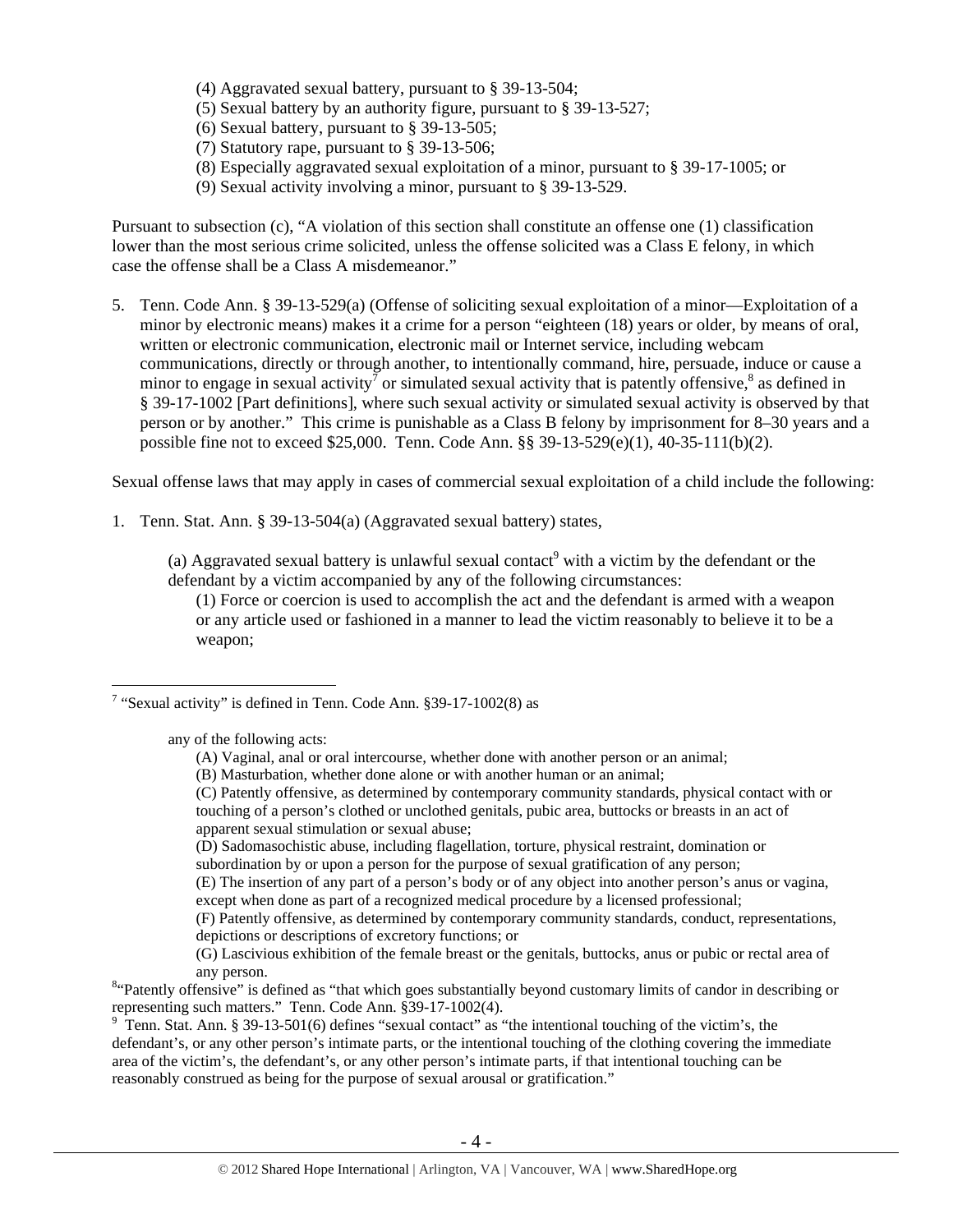- (2) The defendant causes bodily injury to the victim;
- (3) The defendant is aided or abetted by one (1) or more other persons; and
	- (A) Force or coercion is used to accomplish the act; or
	- (B) The defendant knows or has reason to know that the victim is mentally defective, mentally incapacitated or physically helpless; or
- (4) The victim is less than thirteen (13) years of age.

This offense is punishable as a Class B felony by imprisonment for 8–30 years and a possible fine not to exceed \$25,000. Tenn. Code Ann. §§ 40-35-111(b)(2), 39-13-504(b).

2. Tenn. Stat. Ann. § 39-13-505(a) (Sexual battery) states,

 $\overline{a}$ 

- (a) Sexual battery is unlawful sexual contact with a victim by the defendant or the defendant by a victim accompanied by any of the following circumstances:
	- (1) Force or coercion<sup>10</sup> is used to accomplish the act;

(2) The sexual contact is accomplished without the consent of the victim and the defendant knows or has reason to know at the time of the contact that the victim did not consent;

- (3) The defendant knows or has reason to know that the victim is mentally defective,
- mentally incapacitated or physically helpless; or
- (4) The sexual contact is accomplished by fraud.

This offense is punishable as a Class E felony by imprisonment for 1–6 years and a possible fine not to exceed \$3,000. Tenn. Code Ann. §§ 39-13-505(c), 40-35-111(b)(5).

- 3. Tenn. Code Ann. § 39-13-506 (Statutory rape) criminalizes "unlawful sexual penetration" of minors when the defendant and minor are of certain ages. If the victim is 13 or 14, and the defendant is 4–9 years older than the victim, the crime is a Class E felony. Tenn. Code Ann. § 39-13-506(b)(1), (d)(2). If the victim is 15–17 and the defendant is 5–9 years older than the victim, the crime is a Class E felony. Tenn. Code Ann. § 39-13-506(b)(2), (d)(2). The crime is "mitigated statutory rape" and a Class E felony when the victim is 15-17 years old and the defendant is 4–5 years older than the victim. Tenn. Code Ann. § 39-13-506(a), (d)(1). As Class E felonies, the categories of statutory rape above are punishable by imprisonment for 1–6 years and a possible fine not to exceed \$3,000. Tenn. Code Ann. § 40-35-111(b)(5). However, if the victim is 13–17 and the defendant is at least 10 years older, the crime becomes aggravated statutory rape, a Class D felony punishable by imprisonment for 2–12 years and a possible fine not to exceed \$5,000. Tenn. Code Ann. §§ 39-13-506(c), (d)(3), 40- 35-111(b)(4).
- 4. Tenn. Code Ann. § 39-13-522(a) (Rape of a child) states, "Rape of a child is the unlawful sexual penetration of a victim by the defendant or the defendant by a victim, if the victim is more than three (3) years of age but less than thirteen (13) years of age." The crime is a Class A felony and under Tenn. Code Ann. § 39-13-522(b)(2)(A) "a person convicted of a violation of this section shall be punished as a Range II offender; however, the sentence imposed upon such person may, if appropriate, be within Range III but in no case shall it be lower than Range II." Therefore, in accordance to Range II and III penalties, this crime is punishable by imprisonment for 25–60 years and a possible fine not to exceed \$50,000. Tenn. Code Ann. §§ 39-13-522(b)(2)(A), 40-35-111(b)(1), 40-35-112(b), (c).

<sup>&</sup>lt;sup>10</sup> "As used in this section, 'coercion' means the threat of kidnapping, extortion, force or violence to be performed immediately or in the future." Tenn. Stat. Ann. § 39-13-505(b).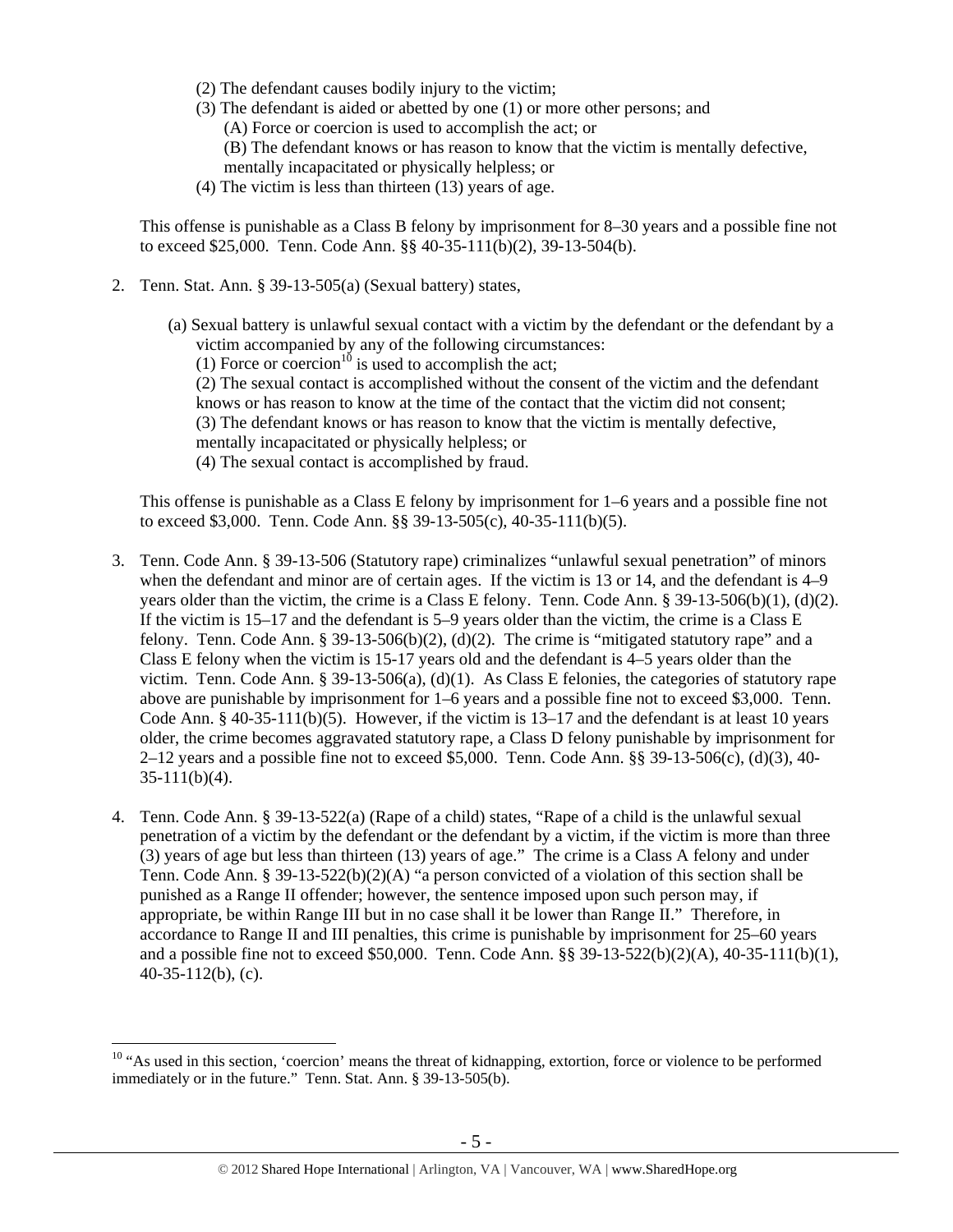*1.3 Commercial sexual exploitation of children (CSEC) or prostitution statutes refer to the sex trafficking statute to identify the commercially sexually exploited minor as a trafficking victim.* 

The CSEC statutes do not refer to Tenn. Code Ann. § 39-13-309 (Trafficking for commercial sex acts). However, Tenn. Code Ann. § 39-13-513(e) (Prostitution)<sup>11</sup> refers to the human trafficking law to provide an affirmative defense to charges under this provision for trafficking victims. Additionally, Tenn. Code Ann. § 39- 13-513(d)

Notwithstanding any provision of this section to the contrary, if it is determined after a reasonable detention for investigative purposes, that a person suspected of or charged with a violation of this section is under eighteen (18) years of age, that person shall be immune from prosecution for prostitution as a juvenile or adult. A law enforcement officer who takes a person under eighteen (18) years of age into custody for a suspected violation of this section shall, upon determination that the person is a minor, provide the minor with the telephone number for the National Human Trafficking Resource Center hotline and release the minor to the custody of a parent or legal guardian.

- 1.3.1 Recommendation: Amend Tenn. Code Ann. § 39-13-514 (Patronizing prostitution), § 39-13-515 (Promoting prostitution), § 39-13-529 (Offense of soliciting sexual exploitation of a minor— Exploitation of a minor by electronic means), § 39-17-1004 (Offense of aggravated sexual exploitation of a minor), and § 39-17-1005 (Offense of especially aggravated sexual exploitation of a minor) to refer to Tenn. Code Ann. § 39-13-309 (Trafficking for commercial sex acts) to identify victims of these offenses as human trafficking victims.
- *1.4 The state racketeering or gang crimes statute includes sex trafficking and commercial sexual exploitation of children (CSEC) offenses as predicate acts allowing the statute to be used to prosecute trafficking crimes.*

Tennessee's racketeering statute<sup>12</sup> includes the CSEC offense of especially aggravated sexual exploitation of a minor as racketeering activity, but does not include human trafficking or the state's other CSEC offenses. Tenn. Code Ann. § 39-12-204 (Unlawful activities) states,

(a) It is unlawful for any person who has, with criminal intent, received any proceeds derived, directly or indirectly, from a pattern of racketeering activity or through the collection of an unlawful debt to use or invest, whether directly or indirectly, any part of the proceeds or the proceeds derived from the use or investment thereof, in the acquisition of any title to or any right, interest, or equity in, real or personal property or in the establishment or operation of any enterprise.

(b) It is unlawful for any person, through a pattern of racketeering activity or through the collection of an unlawful debt, to acquire or maintain, directly or indirectly, an interest in or control of any enterprise of real or personal property.

(c) It is unlawful for any person employed by, or associated with, any enterprise<sup>13</sup> to knowingly conduct or participate, directly or indirectly, in the enterprise through a pattern of racketeering activity or the collection of any unlawful debt.

<sup>&</sup>lt;sup>11</sup> Victim is defined under 22 U.S.C. § 7102 as a person subjected to either "sex trafficking in which a commercial sex act is induced by force, fraud, or coercion, or in which the person induced to perform such act has not attained 18 years of age" or "the recruitment, harboring, transportation, provision, or obtaining of a person for labor or services, through the use of force, fraud, or coercion for the purpose of subjection to involuntary servitude, peonage, debt bondage, or slavery." 22 U.S.C. § 7102 (8)(A), (B).

 $12$  For additional information on racketeering offenses, see http://www.sharedhope.org/wp-

content/uploads/2012/11/SHI-WhitePaperFederalStateRacketeeringGangCrimeLaws.pdf. 13 "Enterprise" is defined as "any individual, sole proprietorship, partnership, corporation, business trust, union chartered under the laws of this state, or other legal entity, or any unchartered union, association, or group of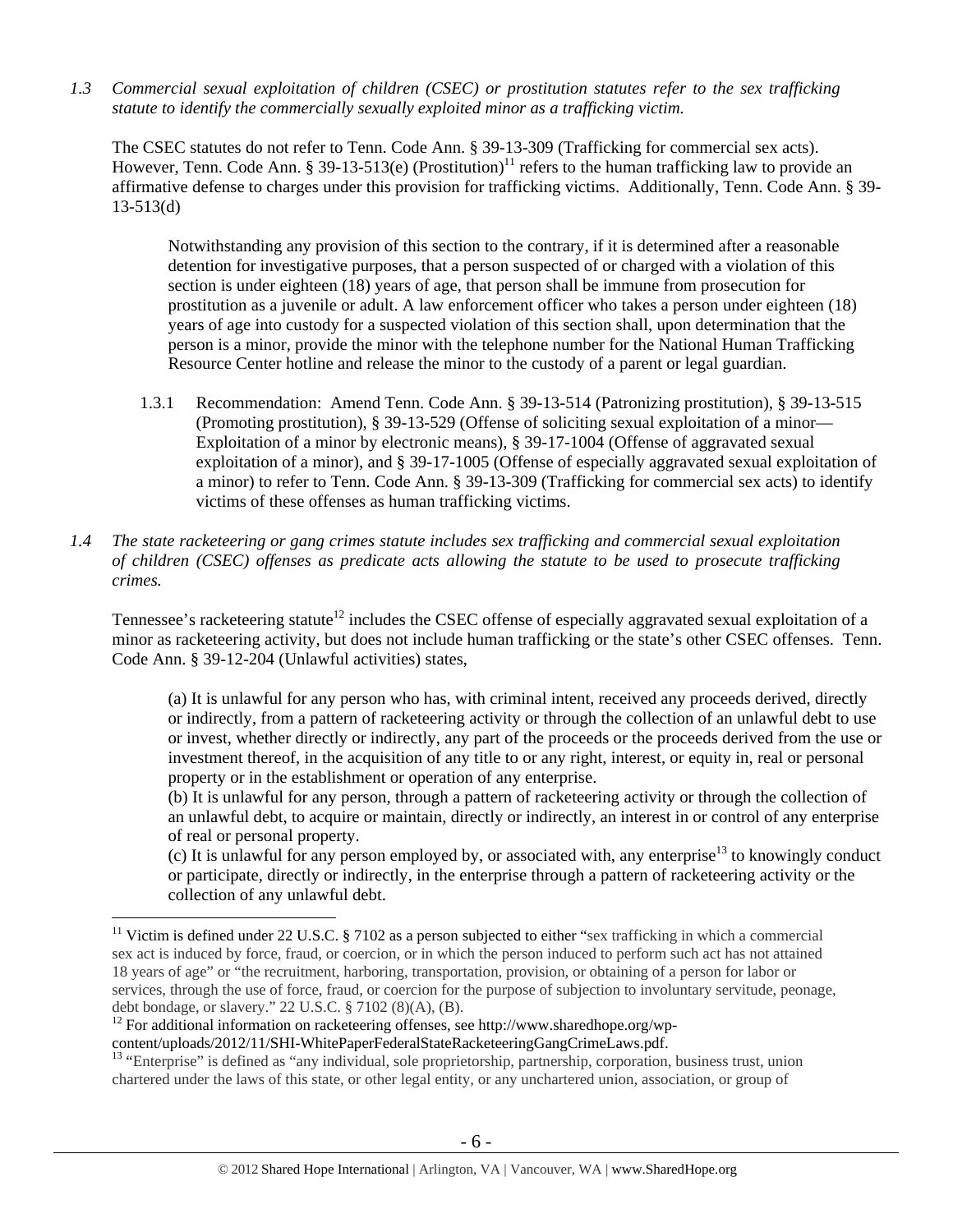A "pattern of racketeering activity" is defined as "engaging in at least two (2) incidents of racketeering conduct that have the same or similar intents, results, accomplices, victims, or methods of commission or otherwise are interrelated by distinguishing characteristics and are not isolated incidents; provided that at least one (1) of such incidents occurred after July 1, 1986, that the last of the incidents occurred within two (2) years after a prior incident of racketeering conduct." Tenn. Code Ann. § 39-12-203(6). It is "racketeering activity" "to commit, to attempt to commit, to conspire to commit, or to solicit, coerce, or intimidate another person to commit an act for financial gain that is a criminal offense involving . . . aggravated sexual exploitation of a minor" and "especially aggravated sexual exploitation of a minor under  $\S$ § 39-17-1004(b)(1)(A) and 39-17-1005(a)(1)...." Tenn. Code Ann. § 39-12-203(9).<sup>14</sup>

Conviction for racketeering is punishable as a Class B felony by imprisonment under the sentencing range within Range II or higher (imprisonment for 12–30 years), a fine up to \$250,000, or both. Tenn. Code Ann. §§  $39-12-205(a)$ ,  $40-35-112(b)(2)$ ,  $(c)(2)$ . Instead of a fine, a conviction for conduct "through which pecuniary value<sup>15</sup> is derived, or by which personal injury or property damage or other loss is caused, may be sentenced to pay a fine that does not exceed three (3) times the gross value gained or three (3) times the gross loss caused, whichever is the greater, plus court costs and the costs of investigation and prosecution, reasonably incurred." Tenn. Code Ann. § 39-12-205(b)(1). Additionally, asset forfeiture is permitted. An offender may have to forfeit to the state, "[a]ll property, real or personal, including money, used in the course of, intended for use in the course of, derived from, or realized through, conduct in violation of a provision of this part . . . ." Tenn. Code Ann. § 39-12-206(b).

1.3.2 Recommendation: Amend the definition of "racketeering activity" under Tenn. Code Ann. § 39- 12-203 to include Tenn. Code Ann. § 39-13-309 (Trafficking for commercial sex acts), § 39-13- 514(b)(4)(A) (Patronizing prostitution), § 39-13-515 (Promoting prostitution), § 39-13-528(a) (Offense of solicitation of a minor), and § 39-13-529(a) (Offense of soliciting sexual exploitation of a minor—Exploitation of a minor by electronic means).

<sup>15</sup> Tenn. Code Ann. § 39-12-205(b)(2) (Penalties) provides,

For the purposes of subdivision  $(b)(1)$  "pecuniary value" means:

- (A) Anything of value in the form of money, a negotiable instrument, or a commercial interest or anything else, the primary significance of which is economic advantage; or
- (B) Any other property or service that has a value in excess of five hundred dollars (\$500).

individuals associated in fact, although not a legal entity, and it includes illicit as well as licit enterprises and governmental, as well as other entities, including criminal gangs, as defined in Section 40-35-121(a)." The text of Tenn. Code Ann. § 39-12-203(3) included here and elsewhere in this report includes amendments made by the

passage of Senate Bill 3005 during the Tennessee 107th General Assembly. 2012 Tenn. Public Acts 1090 (effective July 1, 2012).

<sup>&</sup>lt;sup>14</sup> The text of Tenn. Code Ann. § 39-12-203(9) included here and elsewhere in this report includes amendments made by the passage of Senate Bill 3005 during the Tennessee 107th General Assembly. 2012 Tenn. Public Acts 1090 (effective July 1, 2012).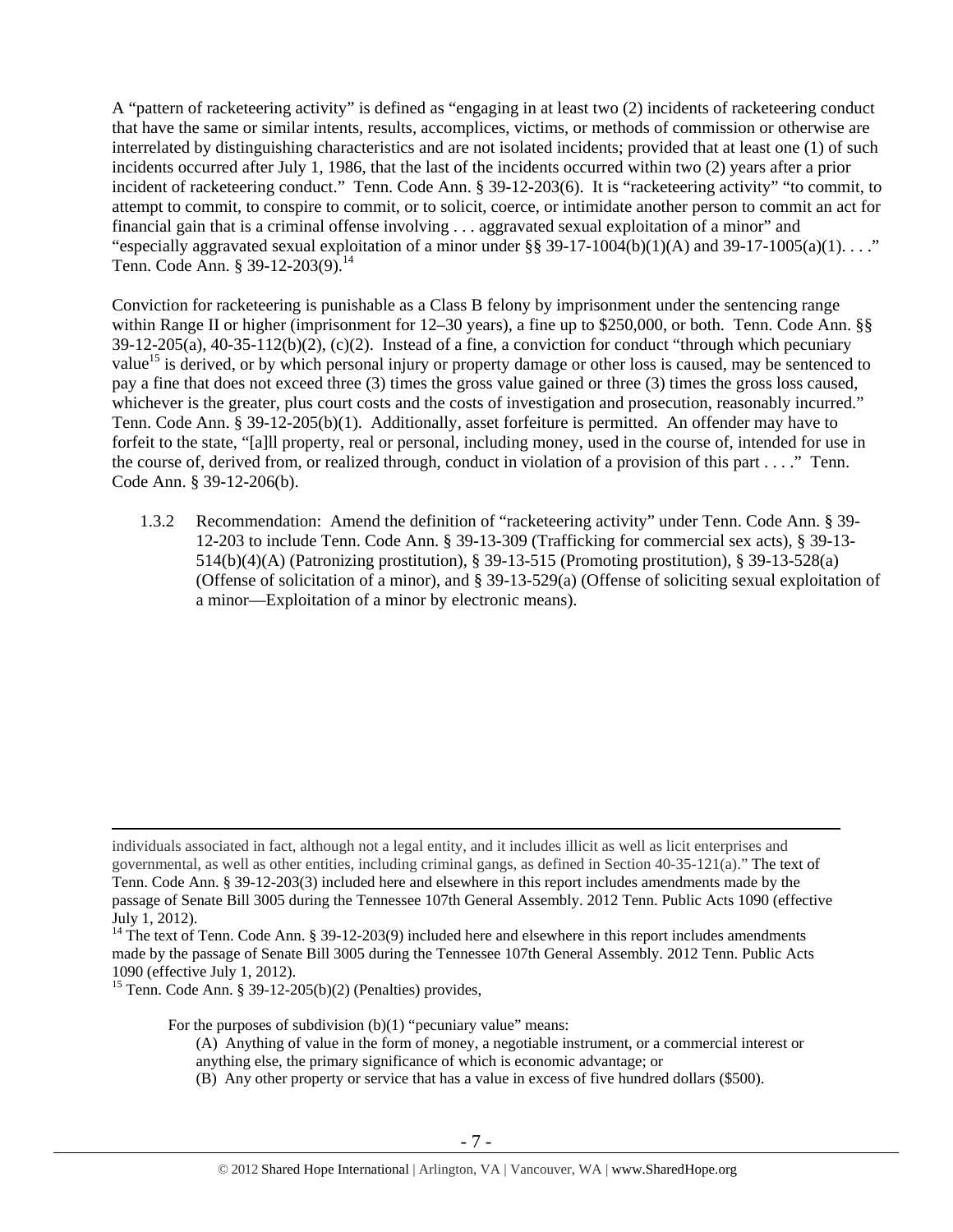#### **FRAMEWORK ISSUE 2: CRIMINAL PROVISIONS ADDRESSING DEMAND**

#### *Legal Components:*

- *2.1 The state sex trafficking law can be applied to buyers of commercial sex acts from a victim of domestic minor sex trafficking.*
- *2.2 Buyers of commercial sex acts with a minor can be prosecuted under commercial sexual exploitation of children (CSEC) laws.*
- *2.3 Solicitation of prostitution laws differentiate between buying sex acts with an adult and buying sex acts with a minor under 18.*
- *2.4 Penalties for buyers of commercial sex acts with minors are as high as federal penalties.*
- *2.5 Using the Internet to lure, entice, or purchase, or attempt to lure, entice, or purchase commercial sex acts with a minor is a separate crime or results in an enhanced penalty for buyers.*
- *2.6 No age mistake defense is permitted for a buyer of commercial sex acts with any minor under 18.*
- *2.7 Base penalties for buying sex acts with a minor under 18 are sufficiently high and not reduced for older minors.*
- *2.8 Financial penalties for buyers of commercial sex acts with minors are sufficiently high to make it difficult for buyers to hide the crime.*
- *2.9 Buying and possessing child pornography carries penalties as high as similar federal offenses.*
- *2.10 Convicted buyers of commercial sex acts with minors and child pornography are required to register as sex offenders.*

\_\_\_\_\_\_\_\_\_\_\_\_\_\_\_\_\_\_\_\_\_\_\_\_\_\_\_\_\_\_\_\_\_\_\_\_\_\_\_\_\_\_\_\_\_\_\_\_\_\_\_\_\_\_\_\_\_\_\_\_\_\_\_\_\_\_\_\_\_\_\_\_\_\_\_\_\_\_\_\_\_\_\_\_\_\_\_\_\_\_\_\_\_\_

#### *Legal Analysis:*

*2.1 The state sex trafficking law can be applied to buyers of commercial sex acts from a victim of domestic minor sex trafficking.*

Tenn. Code Ann. § 39-13-309(a)<sup>16</sup> (Trafficking for commercial sex acts) may apply to a buyer of commercial sex acts with a minor through use of the word "obtain." Tenn. Code Ann. § 39-13-309(a)(2) makes it a crime when a person "recruits, entices, harbors, transports, provides or obtains<sup>17</sup> by any means another person for the purpose of providing a commercial sex act." Pursuant to Tenn. Code Ann. § 39-13-301(4), "'Commercial sex act' means any sexual act for which something of value is given or received."

Federal prosecutors, under the Trafficking Victims Protection Act (TVPA),<sup>18</sup> have applied the crime of human trafficking to attempted buyers of commercial sex with minors by charging that the buyers attempted to "obtain"<sup>19</sup> a person under 18 to engage in commercial sex.<sup>20</sup> It is unsettled whether the courts will uphold this

<sup>&</sup>lt;sup>16</sup> *See supra* note 2.<br><sup>17</sup>Pursuant to Tenn. Code Ann. § 39-13-301(9), (10) "'[o]btain' means, in relation to labor or services, to secure performance of labor or services," and "services" is defined as "between a person and the defendant in which the person performs activities under the supervision of or for the defendant." However, the terms "labor or services" in the definition of "obtain" make the definition seemingly more applicable to Tenn. Code Ann. § 39-13-308 (Trafficking for labor or services). Accordingly, the term "obtain" could be used differently for Tenn. Code Ann. § 39-13-309 (Trafficking for commercial sex acts).

<sup>&</sup>lt;sup>18</sup> Trafficking Victims Protection Act (TVPA) of 2000, Pub. L. No. 106-386, 114 Stat. 1464, 1466 (codified in scattered sections of 18 and 22 U.S.C.).

 $19$  18 U.S.C. § 1591(a).

<sup>20</sup>*See, e.g*., Indictment at 1, United States v. Oflyng, No. 09-00084-01-CR-W-SOW (W.D. Mo. Mar. 10, 2009); *see also* News Release, U.S. Department of Justice, Office of the United States Attorney for the Western District of Missouri, Human Trafficking Rescue Project, Operation Guardian Angel, Final Defendant Pleads Guilty to Sex Trafficking of a Child, (Dec. 18, 2009), http://www.justice.gov/usao/mow/news2009/mikoloyck.ple.htm.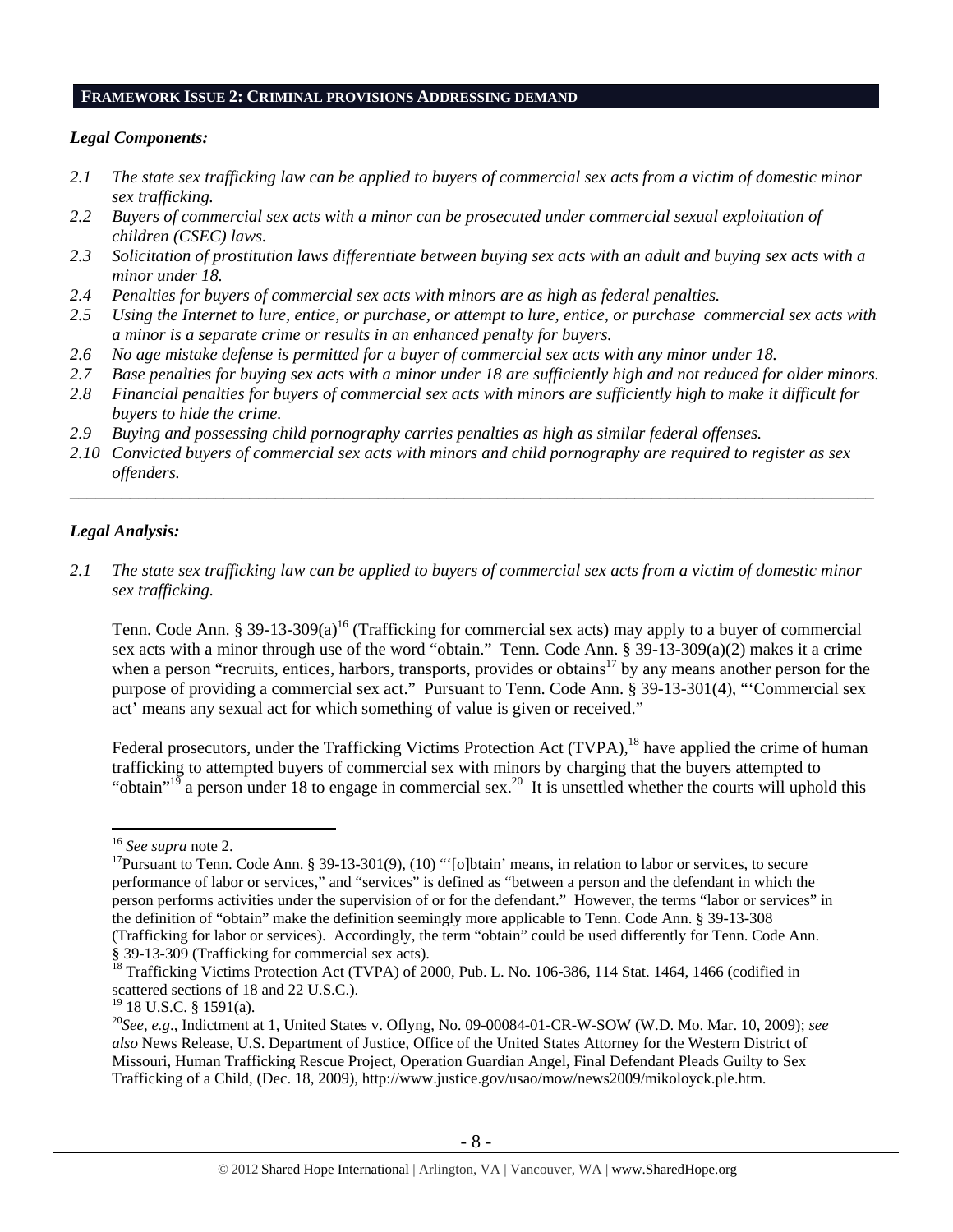interpretation of the TVPA. It is arguable, therefore, that the term "obtain" may be similarly applied against buyers in Tennessee. A conviction under Tenn. Code Ann. § 39-13-309 (Trafficking for commercial sex acts) is punishable as a Class B felony by imprisonment for 8–30 years and a possible fine not to exceed \$25,000. Tenn. Code Ann. § 40-35-111(b)(2). However, Tenn. Code Ann. § 39-13-309<sup>21</sup> (Trafficking for commercial sex acts) is a Class A felony where:

[T]he victim of the offense is a child under fifteen (15) years of age, or where the offense occurs on the grounds or facilities or within one thousand feet (1,000') of a public or private school, secondary school, preschool, child care agency, public library, recreational center, or public park.

A Class A felony is punishable by imprisonment for 15–60 years and a possible fine not to exceed \$50,000. Tenn. Code Ann. §§ 39-13-309(c), 40-35-111(b)(1).

- 2.1.1 Recommendation: Amend Tenn. Code Ann. § 39-13-309 (Trafficking for commercial sex acts) to make the statute clearly applicable to buyers of commercial sex acts induced through trafficking.
- *2.2 Buyers of commercial sex acts with a minor can be prosecuted under commercial sexual exploitation of children (CSEC) laws.*

Tenn. Code Ann. § 39-13-514(b) (Patronizing prostitution) specifically makes it a crime to patronize a prostitute under 18. "Patronizing prostitution" is defined as "soliciting or hiring another person with the intent that the other person engage in prostitution, or entering or remaining in a house of prostitution for the purpose of engaging in sexual activity." Tenn. Code Ann. § 39-13-512(3).

Additionally, pursuant to Tenn. Code Ann. § 39-13-529(a), (e)(1) (Offense of soliciting sexual exploitation of a minor—Exploitation of a minor by electronic means) a Class B felony occurs when an individual "eighteen (18) years of age or older, by means of oral, written or electronic communication, electronic mail or Internet service, including webcam communications, directly or through another, to intentionally command, hire, persuade, induce or cause a minor to engage in sexual activity<sup>22</sup> or simulated sexual activity that is patently offensive,<sup>23</sup> as defined in § 39-17-1002 [Part definitions], where such sexual activity or simulated sexual activity is observed by that person or by another."

*2.3 Solicitation of prostitution laws differentiate between buying sex acts with an adult and buying sex acts with a minor under 18.* 

Tenn. Code Ann. § 39-13-514(b) (Patronizing prostitution) specifically criminalizes patronizing a prostitute under 18. "Patronizing prostitution" is defined as "soliciting or hiring another person with the intent that the other person engage in prostitution, or entering or remaining in a house of prostitution for the purpose of engaging in sexual activity." Tenn. Code Ann. § 39-13-512(3). As a Class E felony, patronizing a prostitute under eighteen is punishable by imprisonment for 1–6 years and a possible fine not to exceed \$3,000. Tenn. Code Ann. §§ 39-13-514(b), 40-35-111(b)(5). In contrast, patronizing a prostitute over 18 is a Class B misdemeanor and is punishable by imprisonment for not more than 6 months, a possible fine not to exceed \$500, or both imprisonment and a fine. Tenn. Code Ann. §§ 39-13-514(b)(1), 40-35-111(e)(2).

*2.4 Penalties for buyers of commercial sex acts with minors are as high as federal penalties.* 

<sup>21</sup> *See supra* note 2. 22*See supra* note 5. 23*See supra* note 6.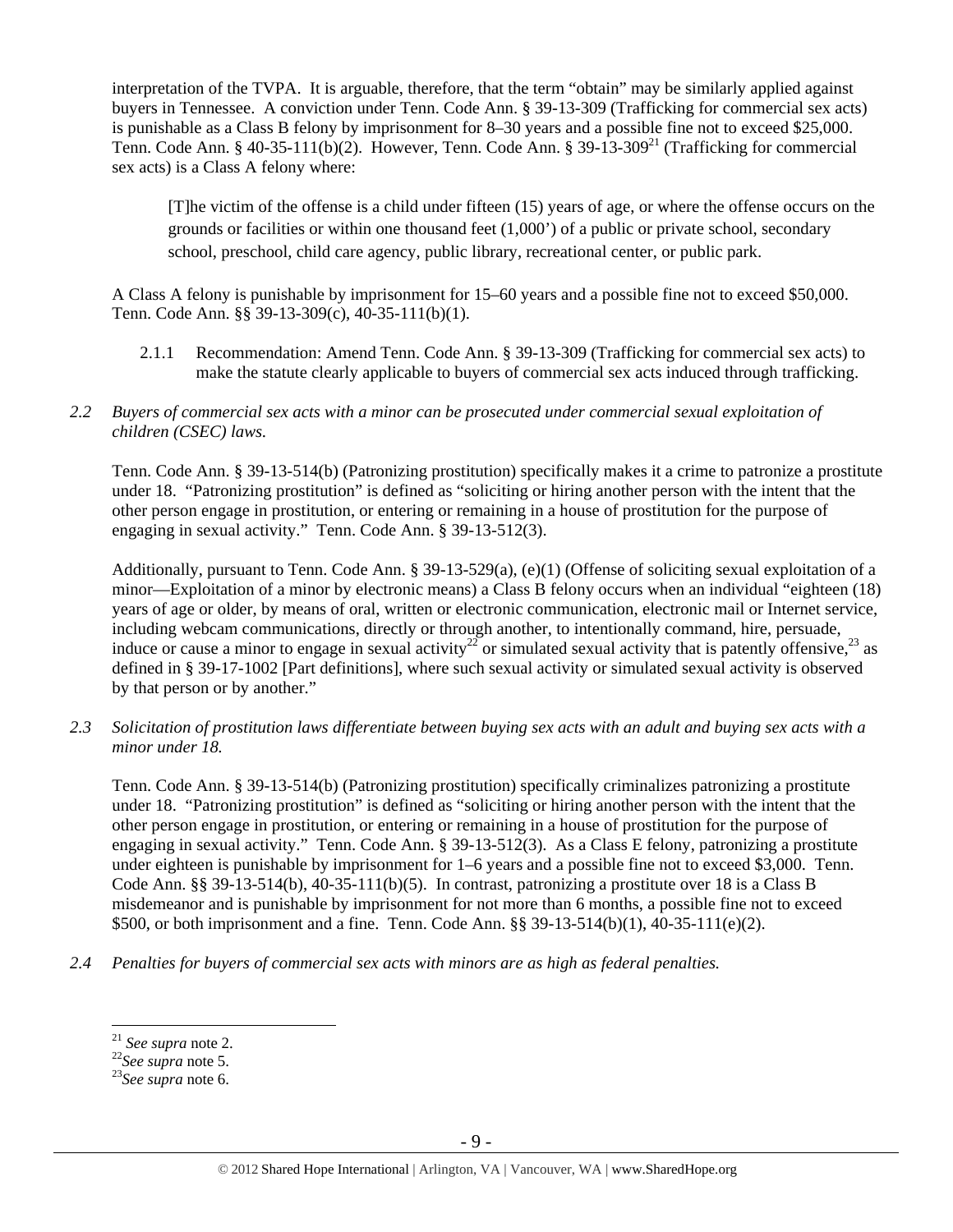If a buyer of commercial sex with a minor can be charged with Tenn. Code Ann. §39-13-309 (Trafficking for commercial sex acts), the buyer will face a Class B felony conviction punishable by imprisonment for 8–30 years and a possible fine not to exceed \$25,000. A buyer of commercial sex is subject to a Class A felony "if the victim of the offense is a child under (15) years of age, or where the offense occurs on the grounds or facilities or within 1,000 feet of a public or private school, secondary school, preschool, child care agency, public library, recreational center, or public park." A Class A felony is punishable by imprisonment for 15-60 years and a possible fine not to exceed \$50,000. Tenn. Code Ann. §§ 39-13-309(c), 40-35-111(b)(1). Tenn. Code Ann. §§ 39-13-309(b), 40-35-111(b)(2). When the victim is under 18, Tenn. Code Ann. § 39-13-514(b) (Patronizing prostitution) establishes a Class E felony for buying sex with a minor, punishable by imprisonment for 1–6 years and a possible fine not to exceed \$3,000. Tenn. Code Ann. § 40-35-111(b)(5). A violation of Tenn. Code Ann. § 39-13-529 (Offense of soliciting sexual exploitation of a minor—Exploitation of a minor by electronic means), is a Class B felony punishable by imprisonment for 8–30 years and a possible fine not to exceed \$25,000. Tenn. Code Ann. §§ 39-13-529(e)(1), 40-35-111(b)(2).

Several sexual offenses could be used to prosecute a buyer of commercial sex acts with a minor but do not specifically criminalize the commercial sexual exploitation of a child, and do not refer to the human trafficking statute to bring these criminal offenses within the ambit of human trafficking under Tenn. Code Ann. § 39-13-309 (Trafficking for commercial sex acts). $^{24}$ 

In comparison, if the victim is under the age of 14, a conviction under the TVPA for child sex trafficking is punishable by 15 years to life imprisonment and a fine not to exceed \$250,000. 18 U.S.C. §§  $1591(b)(1)$ ,  $3559(a)(1)$ ,  $3571(b)(3)$ . If the victim is between the ages of  $14-17$ , a conviction is punishable by 10 years to life imprisonment and a fine not to exceed \$250,000. 18 U.S.C. §§ 1591(b)(2), 3559(a)(1), 3571(b)(3). A conviction is punishable by mandatory life imprisonment, however, if the buyer has a prior conviction for a federal sex offense<sup>25</sup> against a minor. 18 U.S.C. § 3559(e)(1). To the extent buyers can be prosecuted under other federal CSEC laws,  $^{26}$  a conviction is punishable by penalties ranging from a fine not to exceed \$250,000 to life imprisonment and a fine not to exceed \$250,000.<sup>27</sup>

2.2.1 Recommendation: Amend Tenn. Code Ann. § 39-13-514(b) (Patronizing prostitution) to enhance the crime classification to a Class A felony for consistency in penalties.

<sup>&</sup>lt;sup>24</sup>*See supra* Section 1.2 for a full description of the sexual offense laws that may be used to prosecute buyers. <sup>25</sup> Pursuant to 18 U.S.C. § 3559(e)(2), "federal sex offense" is defined as

an offense under section 1591 [18 USCS § 1591] (relating to sex trafficking of children), 2241 [18 USCS § 2241] (relating to aggravated sexual abuse), 2242 [18 USCS § 2242] (relating to sexual abuse),  $2244(a)(1)$  [18 USCS §  $2244(a)(1)$ ] (relating to abusive sexual contact),  $2245$  [18 USCS § 2245] (relating to sexual abuse resulting in death), 2251 [18 USCS § 2251] (relating to sexual exploitation of children), 2251A [18 USCS § 2251A] (relating to selling or buying of children), 2422(b) [18 USCS § 2422(b)] (relating to coercion and enticement of a minor into prostitution), or

<sup>2423(</sup>a) [18 USCS § 2423(a)] (relating to transportation of minors).<br><sup>26</sup> 18 U.S.C. §§ 2251A(b) (Selling or buying of children), 2251(a) (Sexual exploitation of children), 2423(a) (Transportation of a minor with intent for minor to engage in criminal sexual activity),  $2422(a)$  (Coercion and enticement),  $2252(a)(2)$ ,  $(a)(4)$  (Certain activities relating to material involving the sexual exploitation of <sup>27</sup> 18 U.S.C. §§ 2251A(b) (conviction punishable by imprisonment for 30 years to life and a fine), 2251(e) (conviction punishable by imprisonment for 15–30 years and a fine), 2423(a) (conviction punishable by imprisonment for 10 years to life and a fine), 2422(a) (conviction punishable by a fine, imprisonment up to 20 years, or both),  $2252(a)(2)$ , (4) (stating that a conviction under subsection (a)(2) is punishable by imprisonment for 5–20 years and a fine, while a conviction under subsection (a)(4) is punishable by imprisonment up to 10 years, a fine, or both); *see also* 18 U.S.C. §§ 3559(a)(1) (classifying all of the above listed offenses as felonies), 3571(b)(3) (providing a fine up to \$250,000 for any felony conviction).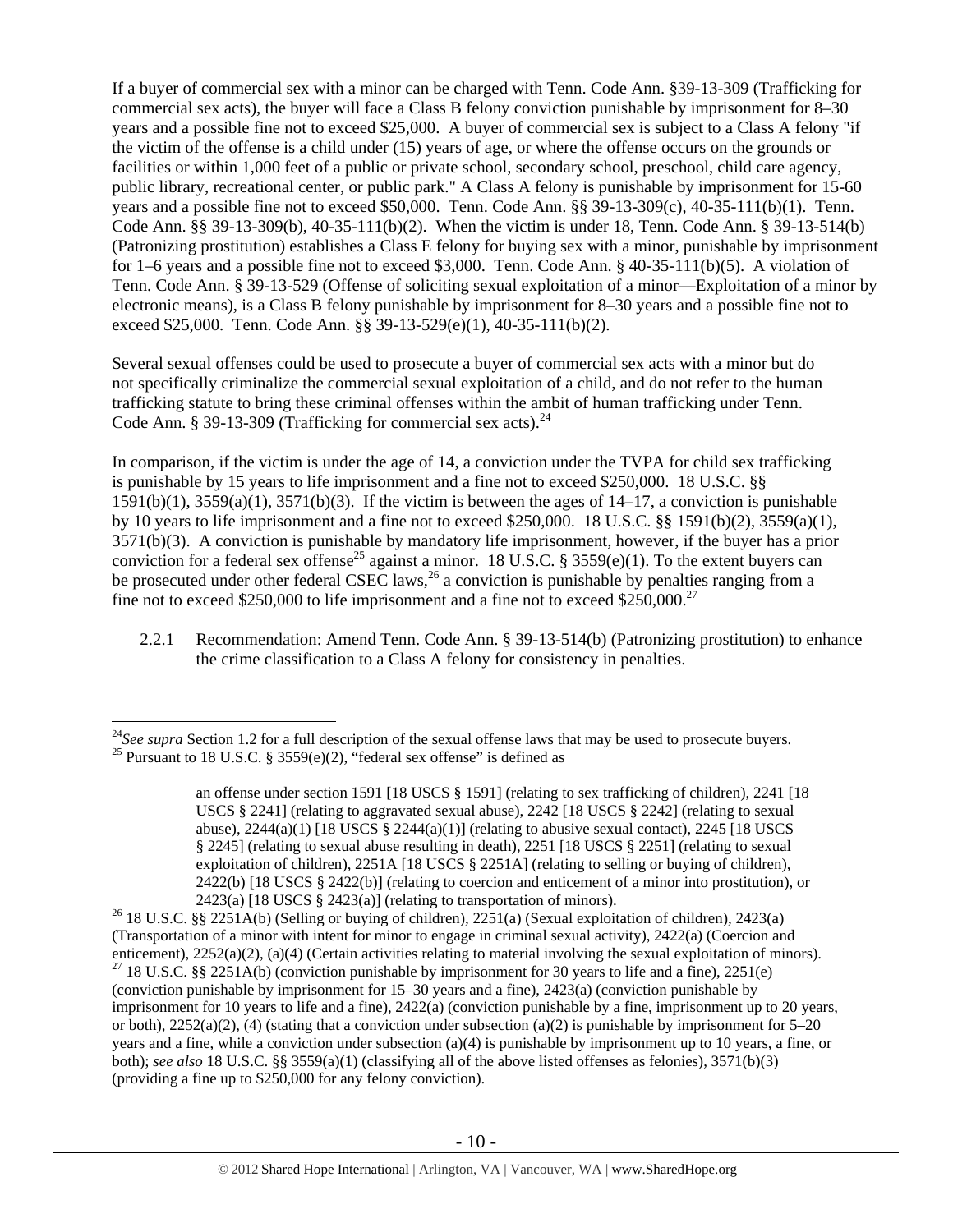*2.5 Using the Internet to lure, entice, or purchase, or attempt to lure, entice, or purchase commercial sex acts with a minor is a separate crime or results in an enhanced penalty for buyers.<sup>28</sup>*

Tenn. Code Ann. § 39-13-529(a) (Offense of soliciting sexual exploitation of a minor—Exploitation of a minor by electronic means) includes using "electronic communication, electronic mail or Internet service, including webcam communications, directly or through another, to intentionally command, hire, persuade, induce or cause a minor to engage in sexual activity or simulated sexual activity that is patently offensive, as defined in § 39-17-1002, where such sexual activity or simulated sexual activity is observed by that person or by another." Although the crime is not applicable solely to commercial sexual exploitation, the inclusion of the term "hire" brings commercial sexual activity within its range. This crime is a Class B felony punishable by imprisonment for 8–30 years and a possible fine not to exceed \$25,000. Tenn. Code Ann. §§ 39-13-529(e)(1), 40-35- 111(b)(2). Similarly, Tenn. Code Ann. § 39-13-528(a) (Offense of solicitation of a minor) applies when a person uses electronic means to solicit a minor to engage in certain sexual conduct. Pursuant to subsection (c), "A violation of this section shall constitute an offense one (1) classification lower than the most serious crime solicited, unless the offense solicited was a Class E felony, in which case the offense shall be a Class A misdemeanor."

#### *2.6 No age mistake defense is permitted for a buyer of commercial sex acts with any minor under 18.*

Tenn. Code Ann. § 39-13-514 (Patronizing prostitution) and § 39-13-529 (Offense of soliciting sexual exploitation of a minor—Exploitation of a minor by electronic means) do not expressly prohibit a defense of age mistake. Pursuant to Tenn. Code Ann. § 39-11-502(a) (Ignorance or mistake of fact), "Except in prosecutions for violations of §§ 39-13-504(a)(4) [Aggravated sexual battery where victim is under 13] and 39- 13-522 [Rape of a child under 13], ignorance or mistake of fact is a defense to prosecution if the ignorance or mistake negates the culpable mental state of the charged offense." Pursuant to subsection (b), "Although a person's ignorance or mistake of fact may constitute a defense to the offense charged, the person may be convicted of the offense for which the person would be guilty if the fact were as the person believed." Tenn. Code Ann. § 39-11-502(b).

2.4.1 Recommendation: Amend Tenn. Code Ann. § 39-13-514 (Patronizing prostitution) and § 39-13-529 (Offense of soliciting sexual exploitation of a minor—Exploitation of a minor by electronic means) to prohibit a mistake of age defense. Alternatively, amend Tenn. Code Ann. § 39-11-502(a) (Ignorance or mistake of fact) to prevent the mistake of fact defense for the age of a minor victim of Tenn. Code Ann. § 39-13-514 (Patronizing prostitution) and § 39-13-529 (Offense of soliciting sexual exploitation of a minor—Exploitation of a minor by electronic means).

#### *2.7 Base penalties for buying sex acts with a minor under 18 are sufficiently high and not reduced for older minors.*

Tenn. Code Ann. § 39-13-309 (Trafficking for commercial sex acts), if applicable to buyers, differentiates between trafficking a minor and trafficking an adult only "where the victim of the offense is a child under (15) years of age." A Class A felony is punishable by imprisonment for 15–60 years and a possible fine not to exceed \$50,000. Tenn. Code Ann. §§ 39-13-309 $(c)$ , 40-35-111 $(b)(1)$ . For offenses involving victims 15 years of age and older, a violation of Tenn. Code Ann. § 39-13-309 (Trafficking for commercial sex acts) is a Class B felony punishable by imprisonment for 8–30 years and a possible fine not to exceed \$25,000. Tenn. Code Ann. §§ 39-13-309(b), 40-35-111(b)(2).

<sup>28</sup>*See* discussion of relevant provisions *supra* Section 1.2.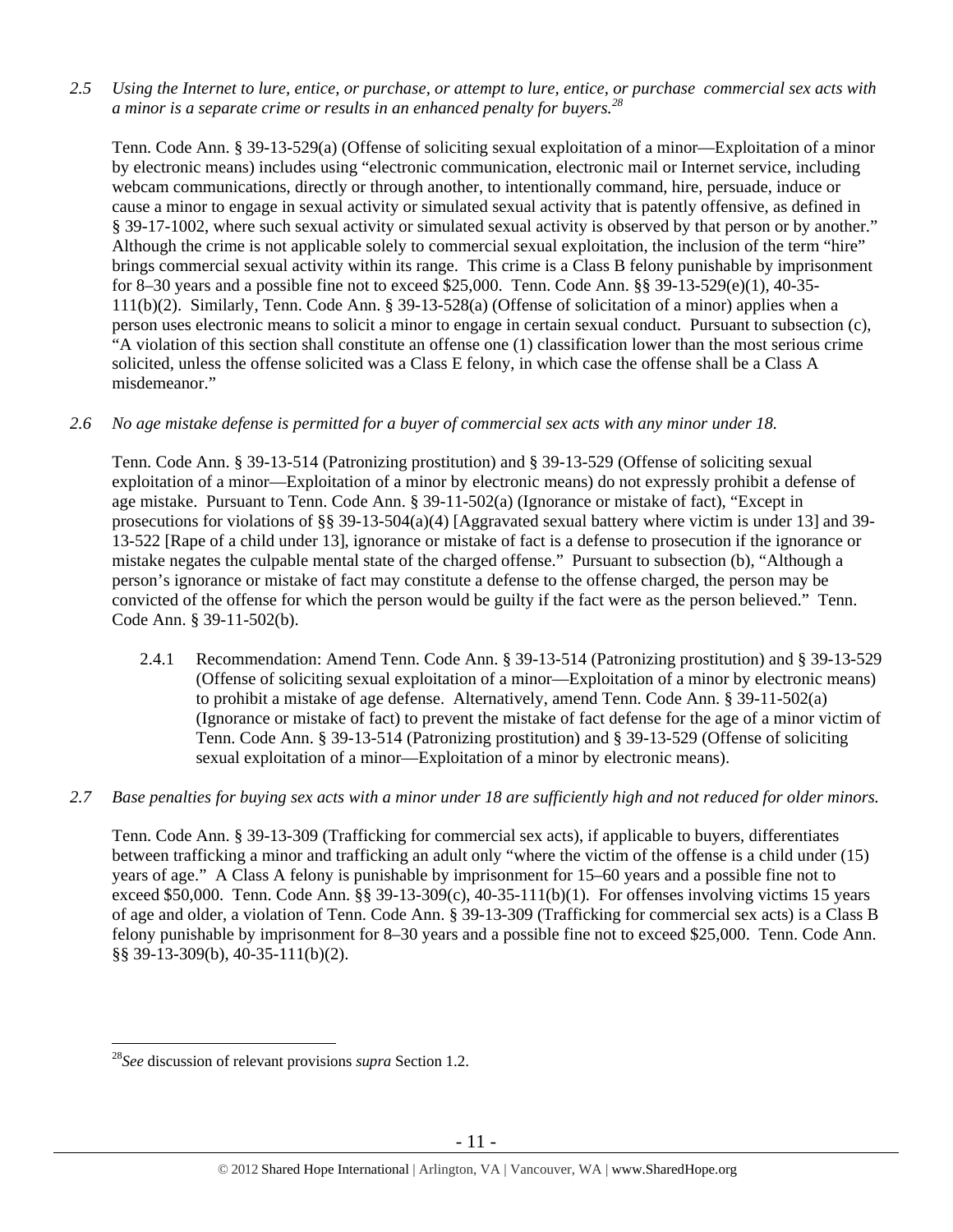Penalties for convictions under Tenn. Code Ann. § 39-13-514 (Patronizing prostitution) and Tenn. Code Ann. § 39-13-529 (Offense of soliciting sexual exploitation of a minor—Exploitation of a minor by electronic means) are not reduced based upon the age of the minor victim and all minors under 18 are protected by these statutes.

In contrast, under Tenn. Code Ann. § 39-13-528 (Offense of solicitation of a minor), penalties vary based on the crime solicited, and some of the crimes listed in § 39-13-528 vary based on the age of the minor and age of the buyer. Pursuant to Tenn. Code Ann. § 39-13-528(c), "A violation of this section shall constitute an offense one (1) classification lower than the most serious crime solicited, unless the offense solicited was a Class E felony, in which case the offense shall be a Class A misdemeanor." Therefore, when a buyer solicits a victim between 3–13 years of age to engage in conduct that, if it were to occur, would be rape under Tenn. Code Ann. § 39-13- 522(a) (Rape of a child), a Class A felony, the crime is punishable as a class B felony with imprisonment between 8–30 years and a possible fine not to exceed \$25,000. Tenn. Code Ann. §§ 39-13-522(a),(b)(1), 40-35- 111(b)(2). If the defendant is at least 10 years older than the victim and solicits a victim between 13–17 to engage in conduct that, if it were to occur, would be aggravated statutory rape under Tenn. Code Ann. § 39-13- 506(c), a Class D felony, the crime is a Class E felony punishable by imprisonment of 1–6 years and a possible fine not to exceed \$3,000. Tenn. Code Ann. §§ 39-13-506(c), (d)(3), 40-35-111(b)(5). Soliciting is a Class A misdemeanor if the solicited act, if it were to occur, would be mitigated statutory rape under Tenn. Code Ann. §§ 39-13-506(a), which is typically a Class E felony and occurs when the defendant is 4 or 5 years older than a victim between 15–18. Tenn. Code Ann. §§ 39-13-506(a), (d)(1). Soliciting would also be a Class A misdemeanor if the solicited conduct, if it were to occur, would be statutory rape under Tenn. Code Ann. §§ 39- 13-506(b), which is typically a Class E felony, which occurs when the victim is 13 or 14 and the defendant is between 4–10 years older than the victim, or when the victim is between 15–18 and the defendant is between 5– 10 years older than the victim. Tenn. Code Ann. §§ 39-13-506(a), (b)(1), (b)(2), (d)(1), (d)(2). Class A misdemeanors are punishable by up to 11 months, 29 days imprisonment, a fine not to exceed \$2,500, or both. Tenn. Code Ann. § 40-35-111(e)(1).

## *2.8 Financial penalties for buyers of commercial sex acts with minors are sufficiently high to make it difficult for buyers to hide the crime.*

Buyers of commercial sex with minors face fines, restitution, and asset forfeiture. Buyers convicted under Tenn. Code Ann. § 39-13-309(a)<sup>29</sup> (Trafficking for commercial sex acts) face a possible fine not to exceed \$25,000, unless "the victim of the offense is a child under (15) years of age, or where the offense occurs on the grounds or facilities or within 1,000 feet of a public or private school, secondary school, preschool, child care agency, public library, recreational center, or public park," in which case a possible fine not to exceed \$50,000 may be imposed. Tenn. Code Ann. §§ 39-13-309(c), 40-35-111(b)(1). For the Class E felony of patronizing a prostitute when the victim is a minor under 18, a buyer can receive a fine not to exceed \$3,000. Tenn. Code Ann. §§ 39-13-514(b), 40-35-111(b)(5). Hiring a minor online for sexual activity in violation of Tenn. Code Ann. § 39-13-529(a) (Offense of soliciting sexual exploitation of a minor—Exploitation of a minor by electronic means) is a Class B felony with a possible fine not to exceed \$25,000. Tenn. Code Ann. §§ 39-13- 529(e)(1), 40-35-111(b)(2). An conviction under Tenn. Code Ann. § 39-13-528(a) (Offense of solicitation of a minor) can result in a fine ranging between \$2,500 and \$25,000 based on the crime classification determined by the victim's age and the defendant's age. Tenn. Code Ann. § 40-25-111(b).

Buyers may be sentenced to pay restitution to a minor who has been sexually victimized through any of the trafficking, CSEC, or sexual offenses applicable to buyers of commercial sex acts with minors. Tennessee law allows a court, at its discretion, to order restitution to victims of any crime. Tenn. Code Ann. §§ 39-11-118, 40- 35-104(c)(2), 40-35-304. Tenn. Code Ann. § 40-33-101 (Conveyances subject to forfeiture) provides for

<sup>29</sup> *See supra* note 2.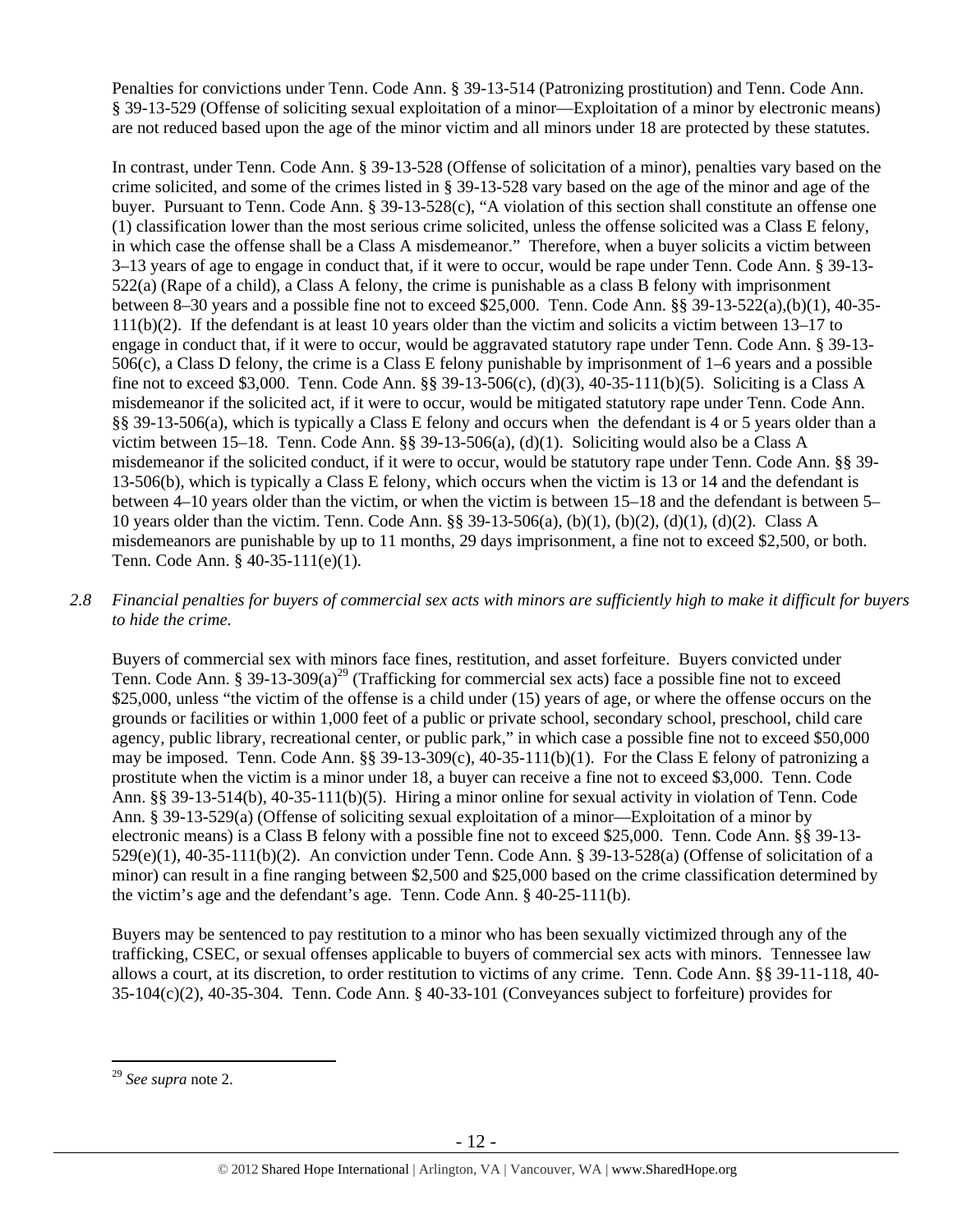discretionary, criminal asset forfeiture.<sup>30</sup> Upon conviction of sexual offenses pursuant to title 39, chapter 13, section 5 [Sexual offenses], which includes patronizing prostitution of adults or minors, a buyer may be ordered to forfeit "[a]ny conveyance, including a vehicle, aircraft or vessel used in the commission of," among other offenses, a sexual "offense under title 39, chapter 13, part 5 [Sexual offenses]."31 Property subject to forfeiture under this section may be seized upon process issued by any circuit or criminal court with jurisdiction over the property. Seizure is permitted without process where it is incident to arrest or search, pursuant to a search warrant. Tenn. Code Ann. § 40-33-102. Disposition of the forfeited property is governed by Tenn. Code Ann. §40-33-110, which provides that the property "shall inure to the benefit of the county in which the goods were seized . . . provided, that the forfeited conveyance or the funds derived from the confiscated goods shall go to the law enforcement agency that seized the conveyance and shall be used exclusively for law enforcement purposes . . . In all other cases, the proceeds shall be transmitted to the state treasurer and deposited in the state treasury."

This discretionary, criminal forfeiture provision is reiterated, with a special focus on minor victims, in Tenn. Code Ann. § 39-13-530(a) (Forfeiture of any conveyance or real or personal property used in a sexual offense committed against minors—Child abuse fund) which provides for the forfeiture of "[a]ny conveyance or real or personal property used in the commission of an offense under this part [Sexual offenses]," which is committed "against a person under eighteen (18) years of age and was committed on or after July 1, 2006." This forfeiture is subject to the provisions of title 40, chapter 33, part 2. However, "the proceeds from all forfeitures made pursuant to this section shall be transmitted to the general fund, where there is established a general fund reserve to be allocated through the general appropriations act, which shall be known as the child abuse fund." Tenn. Code Ann. §39-13-530(b).

Also, vehicle forfeiture specifically for sexual exploitation of children crimes is found in Tenn. Code Ann. § 39- 17-1008(a) (Forfeiture of any conveyance or real or personal property used in commission of an offense under this part), which provides that "[a]ny conveyance or real or personal property used in the commission of an offense under this part [Sexual exploitation of children] is subject to forfeiture under the provisions of title 40, chapter 33, part 2 [Forfeiture procedures generally]." This forfeiture is subject to the provision of title 40, chapter 33, part 2. However, "the proceeds from all forfeitures made pursuant to this section shall be transmitted to the general fund, where there is established a general fund reserve to be allocated through the general appropriations act, which shall be known as the child abuse fund." Tenn. Code Ann. §39-17-1008(b).

Additionally, Tenn. Code Ann. § 29-3-101(e) (Definitions—Maintenance and abatement of nuisance— Forfeiture of property—Payment of moneys from forfeiture into general funds) states,

(e) (1) Upon a person's second or subsequent conviction for promoting prostitution or patronizing prostitution, any vehicle in which such offense was committed is subject to seizure and forfeiture in accordance with the procedure established in title 39, chapter 11, part 7 [Disposition of forfeited property]; provided, however, that nothing contained within the provisions of this subsection (e) shall be construed to authorize seizure of such vehicle at any time prior to such conviction. (2) The provisions of subdivision  $(e)(1)$  apply only if the violations making the vehicle subject to seizure and forfeiture occur in Tennessee and at least one (1) of the previous violations occurs on or after July 1, 2002, and the second or subsequent offense after July 1, 2002, occurs within five (5) years of the most recent prior offense occurring after July 1, 2002.

 $30$  For additional information on asset forfeiture laws and procedures, see http://www.sharedhope.org/wpcontent/uploads/2012/11/SHIStateAssetForfeitureLawsChart.pdf.<br><sup>31</sup> Tenn. Code Ann. § 40-33-101 does contain some exceptions, including that "(1) No conveyance used by any

person as a common carrier in the transaction of business as a common carrier is subject to forfeiture . . . unless it appears that the owner or other person in charge of the conveyance is a consenting party or privy to a robbery offense under title 39, chapter 13, part 4, or felony theft under title 39, chapter 14, part 1."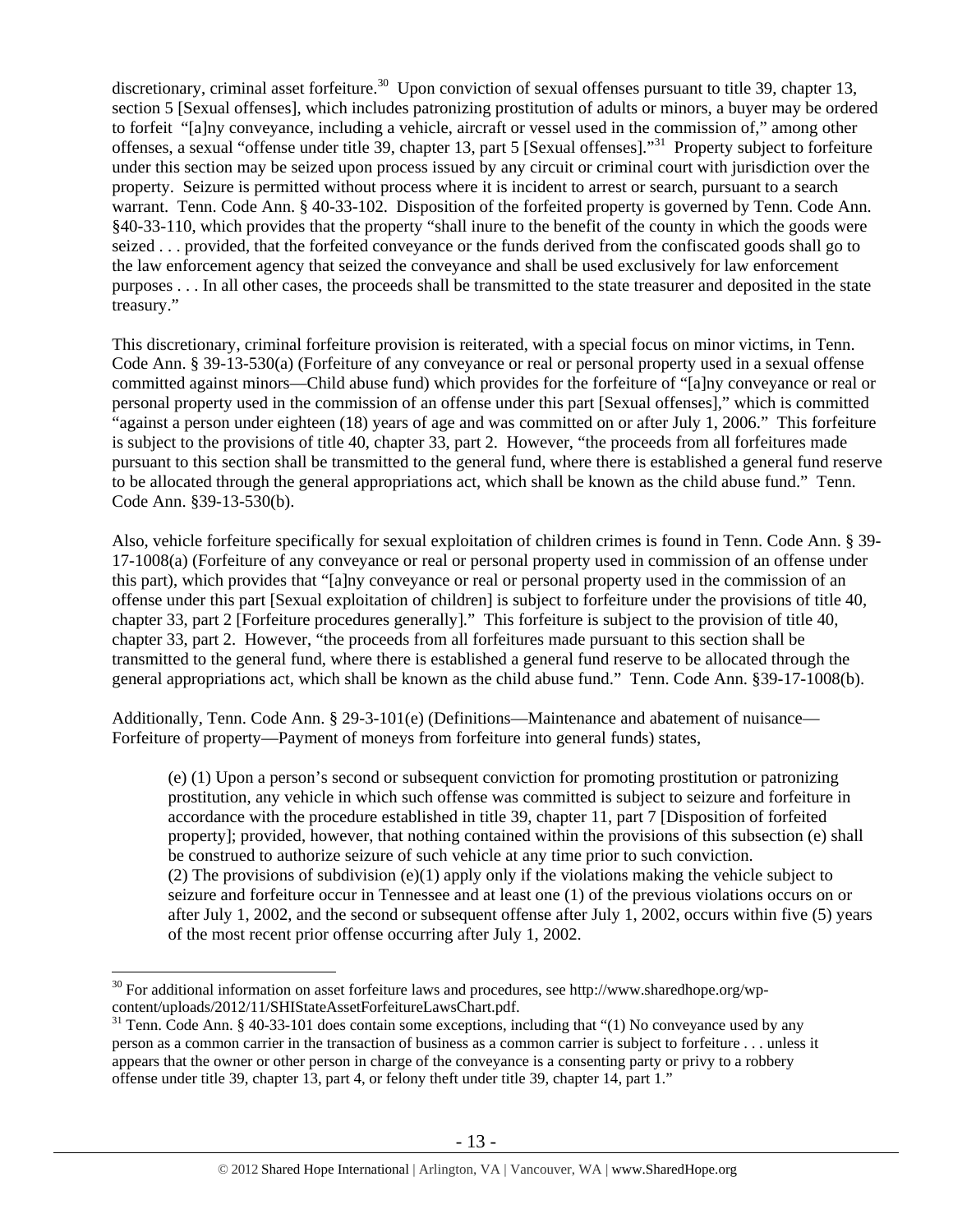2.8.1 Recommendation: Amend Tenn. Code Ann. § 39-11-118 to include a mandatory minimum fines for human trafficking and CSEC crimes.

#### *2.9 Buying and possessing child pornography carries penalties as high as similar federal offenses.*

Pursuant to Tenn. Code Ann. § 39-17-1004(a)(1) (Offense of aggravated sexual exploitation of a minor), "It is unlawful for a person to knowingly promote, sell, distribute, transport, purchase or exchange material, or possess with the intent to promote, sell, distribute, transport, purchase or exchange material, that includes a minor engaged in: (A) Sexual activity;<sup>32</sup> or (B) Simulated sexual activity that is patently offensive.<sup>33</sup> Under subsection (b)(1), "It is unlawful for a person to knowingly promote, sell, distribute, transport, purchase or exchange material that is obscene, as defined in  $\S 39-17-901$ ,<sup>34</sup> or possess material that is obscene, with the intent to promote, sell, distribute, transport, purchase or exchange the material, which includes a minor engaged in: (A) Sexual activity; or (B) Simulated sexual activity that is patently offensive."

A person violating either subsection commits a Class C felony, and the person can be charged on individual counts for each image. Tenn. Code Ann. §§ 39-17-1004(a)(2), (4), (b)(2), (4). Class C felonies are punishable by imprisonment for 3–15 years and a possible fine not to exceed \$10,000. Tenn. Code Ann. § 40-35-111(b)(3). However, if the number of individual images is greater than 25, the crime is a Class B felony punishable by imprisonment for 8–30 years and a possible fine not to exceed \$25,000. Tenn. Code Ann.  $\S$ § 39-17-1004(a)(4),  $(b)(4)$ , 40-35-111(b)(2).

Under Tenn. Code Ann. § 39-17-1003(a) (Offense of sexual exploitation of a minor), "[i]t is unlawful for any person to knowingly possess material that includes a minor engaged in: (1) Sexual activity; or (2) Simulated sexual activity that is patently offensive." The crime is a Class D felony punishable by imprisonment for 2–12 years and a possible fine not to exceed \$5,000 for each individual image possessed. Tenn. Code Ann. §§ 39-17- 1003(b), (d), 40-35-111(b)(4). If the number of images and materials exceeds 50, then the crime is a Class C felony punishable by imprisonment for 3–15 year and a possible fine not to exceed \$10,000. Tenn. Code Ann. §§ 39-17-1003(d), 40-35-111(b)(3) If the number of images and materials exceeds 100, then the crime is a Class B felony punishable by imprisonment for 8–30 years and a possible fine not to exceed \$25,000. Tenn. Code Ann. §§ 39-17-1003(d), 40-35-111(b)(2).

In comparison, a federal conviction for possession of child pornography<sup>35</sup> is generally punishable by imprisonment for 5–20 years and a fine not to exceed \$250,000.<sup>36</sup> Subsequent convictions, however, are punishable by imprisonment up to 40 years and a fine not to exceed  $$250,000.<sup>37</sup>$ 

<sup>&</sup>lt;sup>32</sup>See supra note 7.<br><sup>33</sup>See supra note 8.<br><sup>34</sup> "Obscene" is defined as follows: "(A) The average person applying contemporary community standards would find that the work, taken as a whole, appeals to the prurient interest; (B) The average person applying contemporary community standards would find that the work depicts or describes, in a patently offensive way, sexual conduct; and (C) The work, taken as a whole, lacks serious literary, artistic, political, or scientific value." Tenn. Code Ann. § 39- 17-901(10).

 $35$  18 U.S.C. §§ 2252(a)(2), (a)(4) (Certain activities relating to material involving the sexual exploitation of minors),  $2252A(a)(2)$ –(3) (Certain activities relating to material constituting or containing child pornography), 1466A(a), (b) (Obscene visual representations of the sexual abuse of children).

<sup>&</sup>lt;sup>36</sup> 18 U.S.C. §§ 2252(b) (stating that a conviction under subsection (a)(2) is punishable by imprisonment for 5–20 years and a fine, while a conviction under subsection (a)(4) is punishable by imprisonment up to 10 years, a fine, or both), 2252A(b)(1) (a conviction is punishable by imprisonment for 5–20 years and a fine), 1466A(a), (b) (stating that a conviction under subsection (a) is "subject to the penalties provided in section 2252A(b)(1)," imprisonment for 5–20 years and a fine, while a conviction under subsection (b) is "subject to the penalties provided in section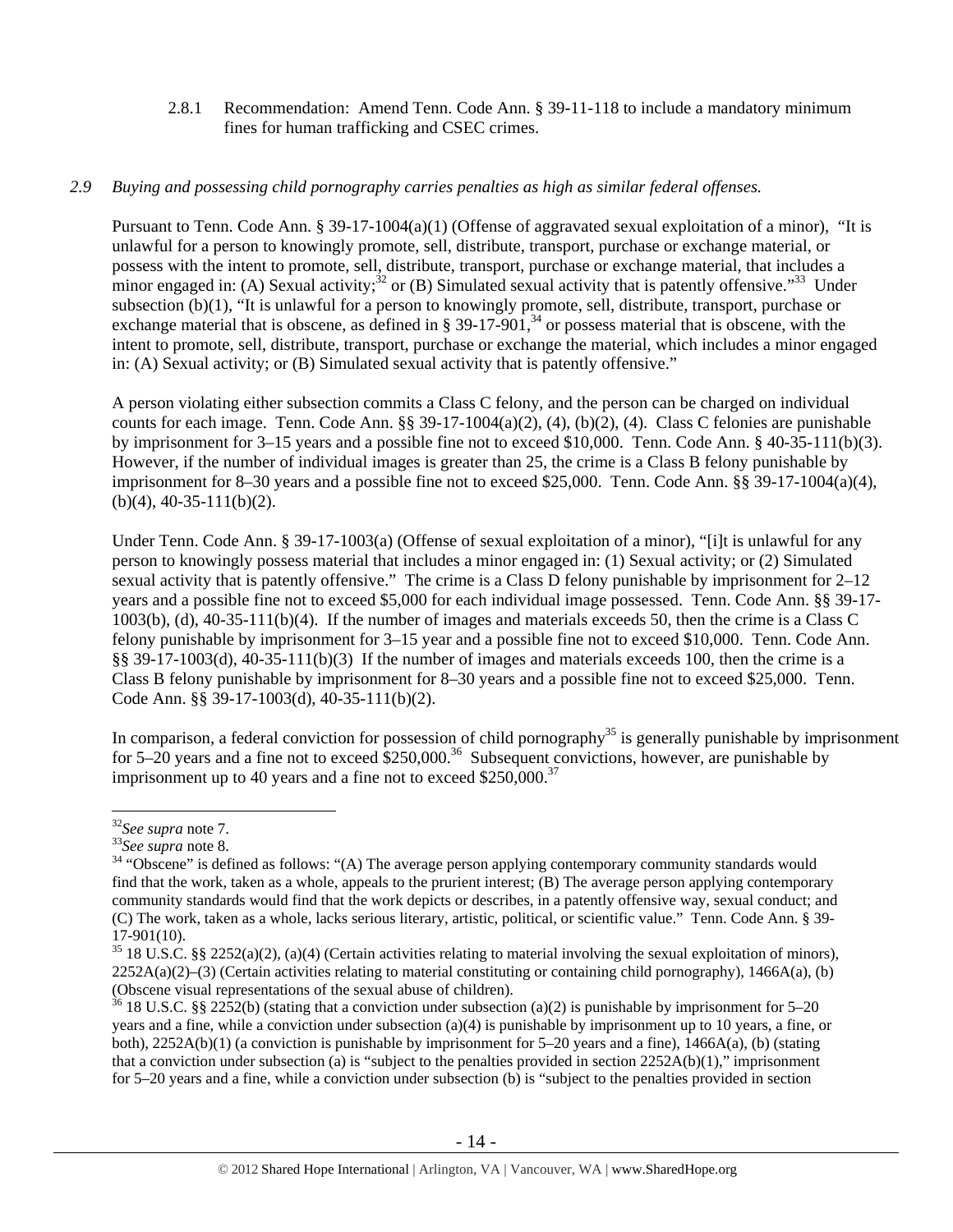*2.10 Convicted buyers of commercial sex acts with minors and child pornography are required to register as sex offenders*.

Persons in Tennessee convicted of a violent sexual offense or a sexual offense are required to register as sex offenders. Tenn. Code Ann. § 40-39-212(a). A "violent sexual offense" includes "[a]ggravated sexual exploitation of a minor, under § 39-17-1004," "[s]olicitation of a minor, under § 39-13-528 [Offense of solicitation of a minor] when the offense is classified as a Class B or Class C felony," and Tenn. Code Ann. §39-13-309 (Trafficking for commercial sex acts). Tenn. Code Ann. §§ 40-39-202(30) (F), (K), (Y). "Sexual offense" includes "[s]exual exploitation of a minor, under § 39-17-1003," "[s]olicitation of a minor under § 39- 13-528 when the offense is classified as a Class D felony, Class E felony or a misdemeanor," "[s]tatutory rape under § 39-13-506(b), (d)(2)(B)<sup>38</sup>, or aggravated statutory rape under § 39-13-506(c), and "[s]oliciting sexual exploitation of a minor—Exploitation of a minor by electronic means, under § 39-13-529." Tenn. Code Ann. § 40-39-202(20)(A)(iv), (viii), (xvii). Those buyers convicted of purchasing commercial sex acts with a minor under Tenn. Code Ann. § 39-13-514 (Patronizing prostitution) are not required to register as sex offenders.

2.10.1 Recommendation: Amend Tenn. Code Ann. § 40-39-202(20)(A) (Part definitions) to include Tenn. Code Ann. § 39-13-514 (Patronizing prostitution) as a sexual offense for which a person convicted or pleading guilty to the crime would be required to register if the victim is a minor.

 <sup>2252</sup>A(b)(2)," imprisonment up to 10 years, a fine, or both); *see also* 18 U.S.C. §§ 3559(a)(1) (classifying all of the above listed offenses as felonies), 3571(b)(3) (providing a fine up to \$250,000 for any felony conviction).

 $37$  18 U.S.C. §§ 2252(b) (stating if a person has a prior conviction under subsection (a)(2), or a list of other statutes, a conviction is punishable by a fine and imprisonment for 15–40 years, but if a person has a prior conviction under subsection (a)(4), or a list of other statutes, a conviction is punishable by a fine and imprisonment for  $10-20$  years),  $2252A(b)(1)$  (stating if a person has a prior conviction under subsection (a)(2), (a)(3), or a list of other statutes, a conviction is punishable by a fine and imprisonment for  $15-40$  years),  $1466A(a)$ , (b) (stating that the penalty scheme for section 2252A(b) applies); *see also* 18 U.S.C. §§ 3559(a)(1) (classifying all of the above listed offenses as felonies), 3571(b)(3) (providing a fine up to \$250,000 for any felony conviction).

<sup>&</sup>lt;sup>38</sup> "In addition to the punishment provided for a person who commits statutory rape for the first time, the trial judge may order, after taking into account the facts and circumstances surrounding the offense, including the offense for which the person was originally charged and whether the conviction was the result of a plea bargain agreement, that the person be required to register as a sexual offender pursuant to title 40, chapter 39, part 2." The text of Tenn. Code Ann. § 39-13-506 included here and elsewhere in this report includes amendments made by the passage of Senate Bill 3154 during the Tennessee 107th General Assembly. 2012 Tenn. Public Acts [Page 883] (effective July 1, 2012).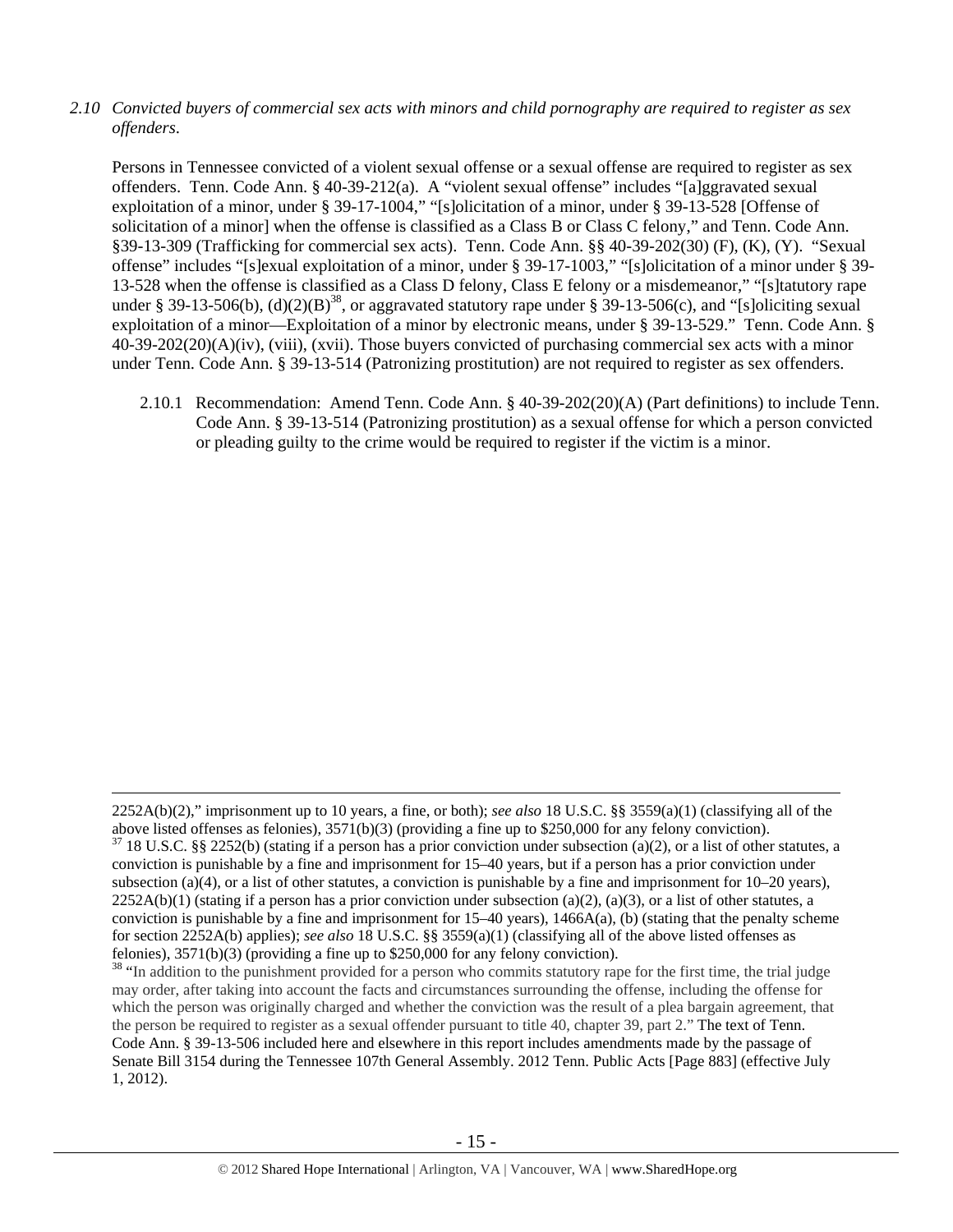## *Legal Components:*

- *3.1 Penalties for trafficking a child for sexual exploitation are as high as federal penalties.*
- *3.2 Creating and distributing child pornography carries penalties as high as similar federal offenses.*
- *3.3 Using the Internet to lure, entice, recruit, or sell commercial sex acts with a minor is a separate crime or results in an enhanced penalty for traffickers.*
- *3.4 Financial penalties for traffickers, including asset forfeiture, are sufficiently high.*
- *3.5 Convicted traffickers are required to register as sex offenders.*
- *3.6 Laws relating to termination of parental rights for certain offenses include sex trafficking or commercial sexual exploitation of children (CSEC) offenses in order to remove the children of traffickers from their control and potential exploitation.*

*\_\_\_\_\_\_\_\_\_\_\_\_\_\_\_\_\_\_\_\_\_\_\_\_\_\_\_\_\_\_\_\_\_\_\_\_\_\_\_\_\_\_\_\_\_\_\_\_\_\_\_\_\_\_\_\_\_\_\_\_\_\_\_\_\_\_\_\_\_\_\_\_\_\_\_\_\_\_\_\_\_\_\_\_\_\_\_\_\_\_\_\_\_\_* 

# *Legal Analysis:*

*3.1 Penalties for trafficking a child for sexual exploitation are as high as federal penalties.<sup>39</sup>*

Tenn. Code Ann.  $\S 39-13-309^{40}$  (Trafficking for commercial sex acts) is:

(c) a Class B felony, except where the victim of the offense is a child under fifteen (15) years of age, or where the offense occurs on the grounds or facilities or within one thousand feet  $(1,000)$  of a public or private school, secondary school, preschool, child care agency, public library, recreational center, or public park, a violation of subsection (a) is a Class A felony.

A Class A felony is punishable by imprisonment for 15–60 years and a possible fine not to exceed \$50,000 and a class B felony is punishable by imprisonment for 8–30 years and a possible fine not to exceed  $$25,000$ .<sup>41</sup> Tenn. Code Ann. §§ 39-13-309(c), 40-35-111(b)(1), (2).

 $\overline{a}$ 

[A] person who is a member of a criminal gang, as defined in subdivision (a)(1), who meets two (2) or more of the following criteria:

<sup>&</sup>lt;sup>39</sup>See discussion of relevant provisions *supra* Sections 1.1, 1.2.<br><sup>40</sup> See supra note 2.<br><sup>41</sup> Traffickers who are members of criminal gangs could receive enhanced penalties pursuant to Tenn. Code Ann. § 40-35-121(b) (Criminal gang offenses—Enhanced punishment—Procedure): "A criminal gang offense committed by a defendant who was a criminal gang member at the time of the offense shall be punished one (1) classification higher than the classification established by the specific statute creating the offense committed." Furthermore, pursuant to subsection (e), "A criminal gang offense committed by a defendant who was a criminal gang member at the time of the offense shall be punished two (2) classifications higher than the classification established by the specific statute creating the offense committed if the criminal gang member was also a leader or organizer of the criminal gang at the time the offense was committed." Tenn. Code Ann. § 40-35-121(e). A "criminal gang offense" is defined as "any violation of Tennessee law: (A) During the perpetration of which the defendant knowingly causes, or threatens to cause, death or bodily injury to another person or persons and specifically includes rape of a child, aggravated rape and rape; or (B) That results, or was intended to result, in the defendant's receiving income, benefit, property, money or anything of value from the commission of any aggravated burglary, or from the illegal sale, delivery or manufacture of a controlled substance or firearm." Tenn. Code Ann. § 40-35-121(a)(3). A "criminal gang member" is defined in Tenn. Code Ann.  $\S$  40-35-121(a)(2) as the following:

<sup>(</sup>A) Admits to criminal gang involvement;

<sup>(</sup>B) Is identified as a criminal gang member by a parent or guardian;

<sup>(</sup>C) Is identified as a criminal gang member by a documented reliable informant;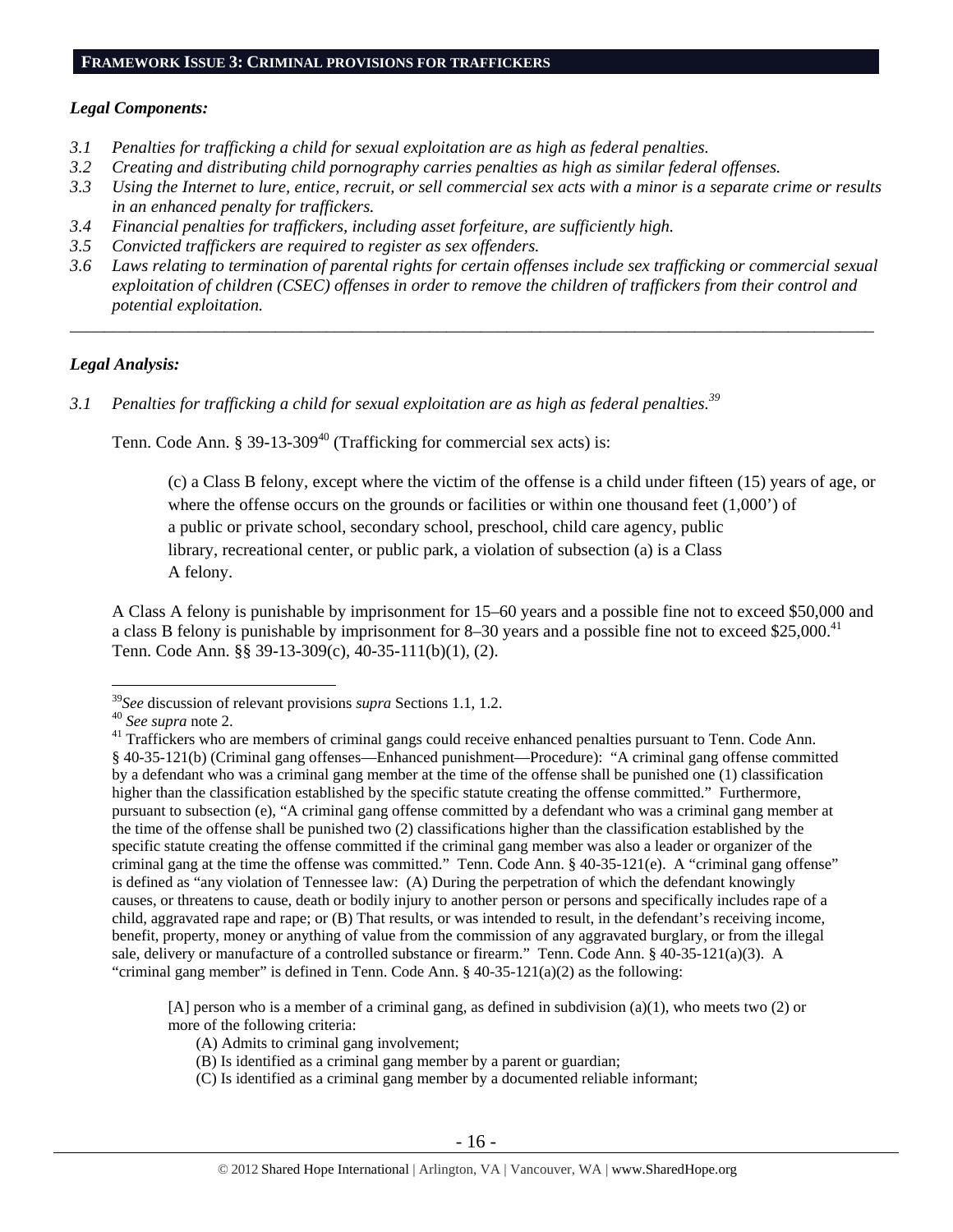Additionally, a trafficker could be charged with promoting prostitution of a minor pursuant to Tenn. Code Ann. § 39-13-515 (Promoting prostitution) which is punishable as a Class E felony by imprisonment for 1–6 years and a possible fine not to exceed \$3,000. Tenn. Code Ann. § 40-35-111(b)(5).

Tenn. Code Ann. § 39-13-529(a) (Offense of soliciting sexual exploitation of a minor—Exploitation of a minor by electronic means) prohibits a person "eighteen (18) years or older, by means of oral, written or electronic communication, electronic mail or Internet service, including webcam communications, directly or through another, to intentionally command, hire, persuade, induce or cause a minor to engage in sexual activity or simulated sexual activity that is patently offensive,  $42 \ldots$  where such sexual activity or simulated sexual activity is observed by that person or by another." This crime is a Class B felony punishable by imprisonment for 8–30 years and a possible fine not to exceed \$25,000. Tenn. Code Ann. §§ 39-13-529(e)(1), 40-35-111(b)(2). Lastly, pursuant to Tenn. Code Ann. § 39-13-528(c) (Offense of solicitation of a minor), "A violation of this section shall constitute an offense one (1) classification lower than the most serious crime solicited, unless the offense solicited was a Class E felony, in which case the offense shall be a Class A misdemeanor."

In addition to the above offenses, a trafficker could be found guilty of money laundering pursuant to Tenn. Code Ann. § 39-14-903. Tenn. Code Ann. § 39-14-903(b)(1) states, "It is an offense to knowingly use proceeds<sup>43</sup> derived directly or indirectly from a specified unlawful activity<sup>44</sup> with the intent to promote, in whole or in part, the carrying on of a specified unlawful activity." A violation of the money laundering statute constitutes a Class B felony punishable by imprisonment for 8–30 years and a possible fine not to exceed \$25,000. Tenn. Code Ann. §§ 39-14-903(a)(2), (b)(2), 40-35-111(b)(2).

> (D) Resides in or frequents a particular criminal gang's area, adopts their style or dress, their use of hand signs or their tattoos and associates with known criminal gang members;

(E) Is identified as a criminal gang member by an informant of previously untested reliability and the identification is corroborated by independent information;

(F) Has been arrested more than once in the company of identified criminal gang members for offenses that are consistent with usual criminal gang activity; or

(G) Is identified as a criminal gang member by physical evidence such as photographs or other documentation.

"Criminal gang" is defined as "a formal or informal ongoing organization, association or group consisting of three (3) or more persons that has: (A) As one (1) of its activities the commission of criminal acts; and (B) Two (2) or more members who, individually or collectively, engage in or have engaged in a pattern of criminal gang activity."<br><sup>42</sup>See supra note 68.

<sup>43</sup> "Proceeds' includes gross profits from the commission of any specified unlawful activity, including property, real, personal or intangible of any kind, acquired or derived, directly or indirectly, from, produced through, realized through or caused by an act or omission." Tenn. Code Ann. § 39-14-902(4).

<sup>44</sup> "Knowingly uses or attempts to use proceeds derived directly or indirectly from a specified unlawful activity' means that any person or party to the transaction or act knew that the property or proceeds involved in the transaction or act represented or constituted, either in whole or in part, proceeds from some form, though not necessarily which form, of any criminal offense under the laws of this state, or any other jurisdiction. A person, corporation or financial institution receiving funds or property in the ordinary course of business shall not have 'knowledge' that the funds or property so received represented proceeds of any specified unlawful activity solely because of: (A) The identity or reputation of the transferor of the funds or property; or (B) The identity or reputation of an associate of the transferor." Tenn. Code Ann. § 39-14-902(3). Additionally, "'Specified unlawful activity' means any act, including any preparatory or completed offense, committed for financial gain that is punishable as a felony under the laws of this state, or if the act occurred outside this state, would be punishable by confinement for more than one (1) year under the laws of the state in which it occurred." Tenn. Code Ann. § 39-14-902(6)(A). It "does not mean an act, including any preparatory or completed offense, committed for financial gain that is punishable under chapter 17, part 5 of this title, or similar provisions of law in another state." Tenn. Code Ann. § 39-14-902(6)(B).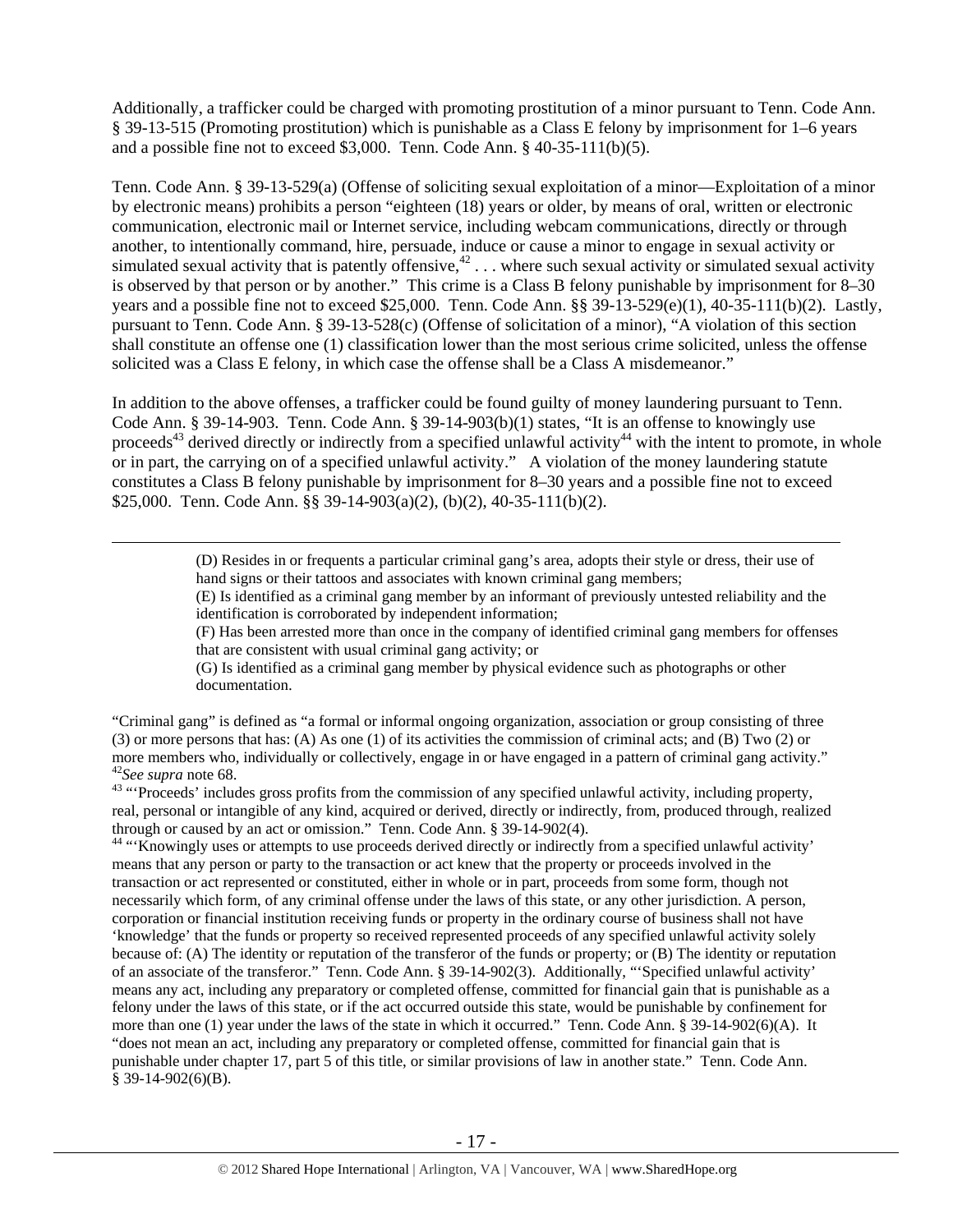In comparison, if the victim is under the age of 14, a conviction under the Trafficking Victims Protection Act  $(TVPA)^{45}$  for child sex trafficking is punishable by 15 years to life imprisonment and a fine not to exceed \$250,000. 18 U.S.C. §§ 1591(b)(1), 3559(a)(1), 3571(b)(3). If the victim is between the ages of 14–17, a conviction is punishable by 10 years to life imprisonment and a fine not to exceed \$250,000. 18 U.S.C. §§ 1591(b)(2), 3559(a)(1), 3571(b)(3). A conviction is punishable by mandatory life imprisonment, however, if the trafficker has a prior conviction for a federal sex offense<sup>46</sup> against a minor.

# *3.2 Creating and distributing child pornography carries penalties as high as similar federal offenses*.

Pursuant to Tenn. Code Ann. § 39-17-1004(a)(1) (Offense of aggravated sexual exploitation of a minor), "It is unlawful for a person to knowingly promote, sell, distribute, transport, purchase or exchange material, or possess with the intent to promote, sell, distribute, transport, purchase or exchange material, that includes a minor engaged in: (A) Sexual activity;<sup>47</sup> or (B) Simulated sexual activity that is patently offensive.<sup> $348$ </sup> Under subsection (b)(1), "It is unlawful for a person to knowingly promote, sell, distribute, transport, purchase or exchange material that is obscene, as defined in  $\S 39-17-901$ ,<sup>49</sup> or possess material that is obscene, with the intent to promote, sell, distribute, transport, purchase or exchange the material, which includes a minor engaged in: (A) Sexual activity; or (B) Simulated sexual activity that is patently offensive."

A violation of Tenn. Code Ann. § 39-17-1004(a), (b) (Offense of aggravated sexual exploitation of a minor), is generally a Class C felony, and the individual can be charged on individual counts for each image. Tenn. Code Ann. § 39-17-1004(a)(2), (4), (b)(2), (4). Class C felonies are punishable by imprisonment for 3–15 year and a possible fine not to exceed \$10,000. Tenn. Code Ann. §40-35-111(b)(3). However, if the number of individual images is greater than 25, the crime is a Class B felony punishable by imprisonment for 8–30 years and a possible fine not to exceed \$25,000. Tenn. Code Ann. §§ 1004(a)(4), (b)(4), 40-35-111(b)(2).

Under Tenn. Code Ann. § 39-17-1005(a) (Offense of especially aggravated sexual exploitation of a minor), "It is unlawful for a person to knowingly promote, employ, use, assist, transport or permit a minor to participate in the performance of, or in the production of, acts or material that includes the minor engaging in: (1) Sexual activity; or (2) Simulated sexual activity that is patently offensive." A violation of Tenn. Code Ann. § 39-17-1005(a) is a Class B felony punishable by imprisonment for 8–30 years and a possible fine not to exceed \$25,000. Tenn. Code Ann. §§ 40-35-111(b)(2), 39-17-1005(d). A person may be separately charged "for each individual performance, image, picture, drawing, photograph, motion picture film, videocassette tape, or other pictorial representation." Tenn. Code Ann. § 39-17- 1005(b).

In comparison, if the victim is under the age of 14, a conviction under the TVPA for child sex trafficking is punishable by 15 years to life imprisonment and a fine not to exceed \$250,000. 18 U.S.C. §§ 1591(b)(1),  $3559(a)(1)$ ,  $3571(b)(3)$ . If the victim is between the ages of  $14-17$ , a conviction is punishable by 10 years to life imprisonment and a fine not to exceed \$250,000. 18 U.S.C. §§ 1591(b)(2), 3559(a)(1), 3571(b)(3). A conviction is punishable by mandatory life imprisonment, however, if the trafficker has a prior conviction for a federal sex offense<sup>50</sup> against a minor. Additionally, a federal conviction for distribution of child pornography<sup>51</sup>

- 
- <sup>45</sup>*See supra* note 19. 46*See supra* note 24. 47*See supra* note7. 48*See supra* note8.
- 

<sup>&</sup>lt;sup>50</sup>See supra note 25 for the definition of "federal sex offense."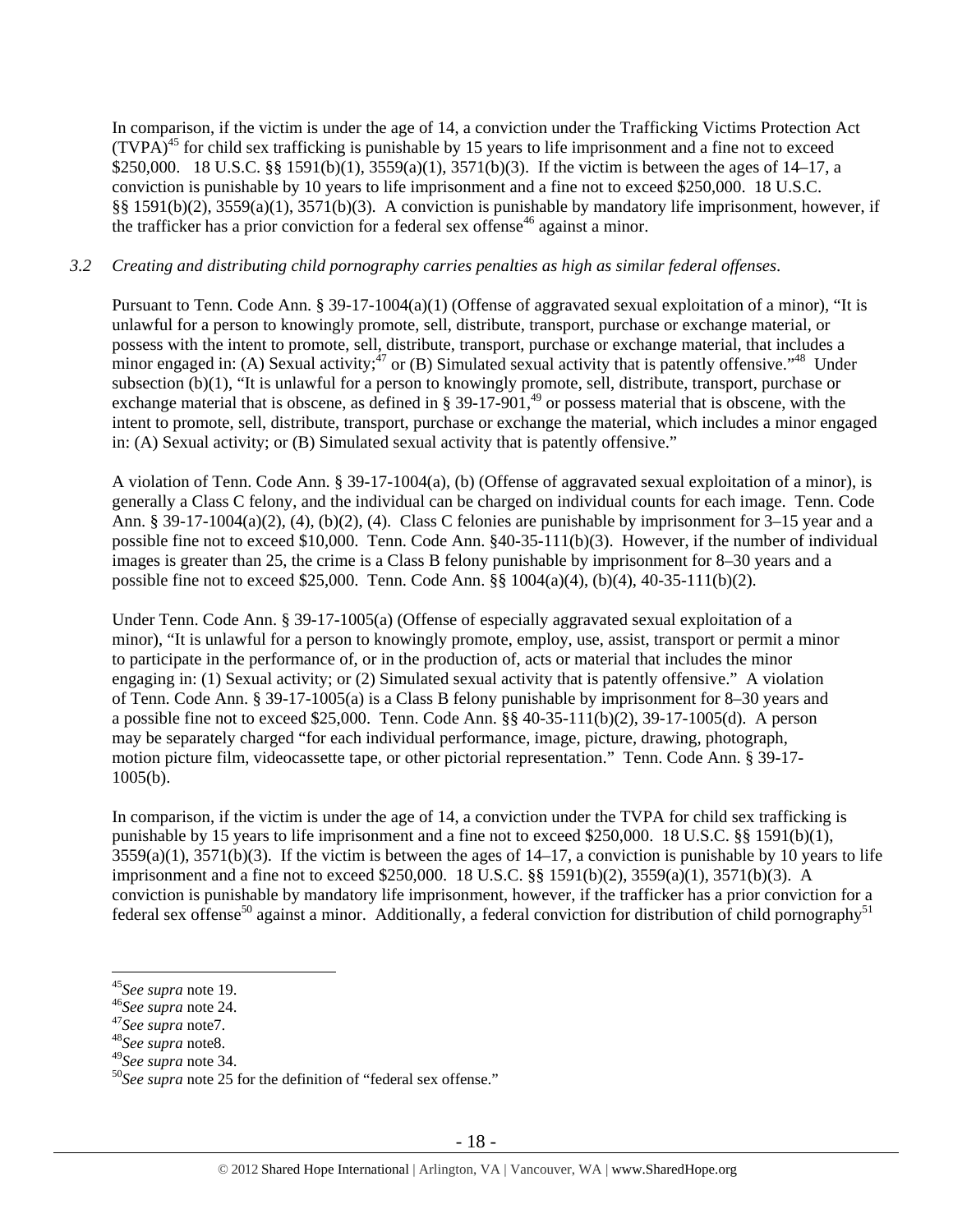is generally punishable by imprisonment for  $5-20$  years and a fine not to exceed \$250,000.<sup>52</sup> Subsequent convictions, however, are punishable by imprisonment up to 40 years and a fine not to exceed \$250,000.<sup>53</sup>

## *3.3 Using the Internet to lure, entice, recruit, or sell commercial sex acts with a minor is a separate crime or results in an enhanced penalty for traffickers.*

Tenn. Code Ann. § 39-13-529(a) (Offense of soliciting sexual exploitation of a minor—Exploitation of a minor by electronic means) includes soliciting by electronic means, including "electronic communication, electronic mail or Internet service, including webcam communications . . . ." Although the crime is not applicable solely to commercial sexual exploitation, the inclusion of the term "hire" brings commercial sexual activity within its range. This crime is a Class B felony punishable by imprisonment for 8–30 years and a possible fine not to exceed \$25,000. Tenn. Code Ann. §§ 39-13-529(e)(1), 40-35-111(b)(2). Similarly, Tenn. Code Ann. § 39-13- 528(a) (Offense of solicitation of a minor) applies when a person uses electronic means to solicit a minor to engage in certain sexual conduct. Pursuant to subsection (c), "A violation of this section shall constitute an offense one (1) classification lower than the most serious crime solicited, unless the offense solicited was a Class E felony, in which case the offense shall be a Class A misdemeanor."

## *3.4 Financial penalties for traffickers, including asset forfeiture, are sufficiently high*.

Traffickers are subject to various criminal fines. Tenn. Code Ann. § 39-13-309 (Trafficking for commercial sex acts) is a Class B felony subject to a possible fine not to exceed \$25,000. Tenn. Code Ann. §§ 40-35-111(b)(2), 39-13-309(b). However, a violation of Tenn. Code Ann § 39-13-309 (Trafficking for commercial sex acts) is a Class A felony "where the victim of the offense is a child under (15) years of age, or where the offense occurs on the grounds or facilities or within 1,000 feet of a public or private school, secondary school, preschool, child care agency, public library, recreational center, or public park." A Class A felony is punishable a possible fine not to exceed \$50,000. Tenn. Code Ann. §§ 39-13-309(c), 40-35-111(b)(1). For violating Tenn. Code Ann. § 39-13-515 (Promoting prostitution), which is a Class E felony, a trafficker can receive a fine not to exceed \$3,000. Tenn. Code Ann. §§ 39-13-515, 40-35-111(b)(5). Hiring a minor online for sexual activity in violation of Tenn. Code Ann. § 39-13-529 (Offense of soliciting sexual exploitation of a minor—Exploitation of a minor by electronic means) is a Class B felony with a possible fine not to exceed \$25,000. Tenn. Code Ann. §§ 39-13- 529(e)(1), 40-35-111(b)(2). An offense under Tenn. Code Ann. § 39-13-528(a) (Offense of solicitation of a minor) can result in a fine ranging between \$2,500 and \$25,000 based on the crime classification determined by the age of the victim and the defendant. Tenn. Code Ann. § 40-35-111(b)(2). A money laundering violation under Tenn. Code Ann. § 39-14-903(b)(1) is a Class B felony subject to a possible fine not to exceed \$25,000. Tenn. Code Ann. §§ 39-14-903(b)(2), 40-35-111(b)(2).

 $51$  18 U.S.C. §§ 2252(a)(1), (a)(2), (a)(3) (Certain activities relating to material involving the sexual exploitation of minors),  $2252A(a)(2)$ , (a)(3) (Certain activities relating to material constituting or containing child pornography),

<sup>1466</sup>A(a) (Obscene visual representations of the sexual abuse of children).<br><sup>52</sup> 18 U.S.C. §§ 2252(b) (stating that a conviction under subsection (a)(1), (a)(2), or (a)(3) is punishable by imprisonment for 5–20 years and a fine), 2252A(b)(1) (a conviction is punishable by imprisonment for 5–20 years and a fine), 1466A(a), (b) (stating that a conviction under subsection (a) is "subject to the penalties provided in section 2252A(b)(1)," imprisonment for 5–20 years and a fine, while a conviction under subsection (b) is "subject to the penalties provided in section 2252A(b)(2)," imprisonment up to 10 years, a fine, or both); *see also* 18 U.S.C. §§ 3559(a)(1) (classifying all of the above listed offenses as felonies),  $3571(b)(3)$  (providing a fine up to \$250,000 for any felony conviction).

<sup>&</sup>lt;sup>53</sup> 18 U.S.C. §§ 2252(b) (stating if a person has a prior conviction under subsection (a)(1), (a)(2), or (a)(3) or a list of other statutes, a conviction is punishable by a fine and imprisonment for 15–40 years), 2252A(b)(1) (stating if a person has a prior conviction under subsection (a)(2), (a)(3), or a list of other statutes, a conviction is punishable by a fine and imprisonment for  $15-40$  years),  $1466A(a)$ , (b) (stating that the penalty scheme for section  $2252A(b)$ applies); *see also* 18 U.S.C. §§ 3559(a)(1) (classifying all of the above listed offenses as felonies), 3571(b)(3) (providing a fine up to \$250,000 for any felony conviction).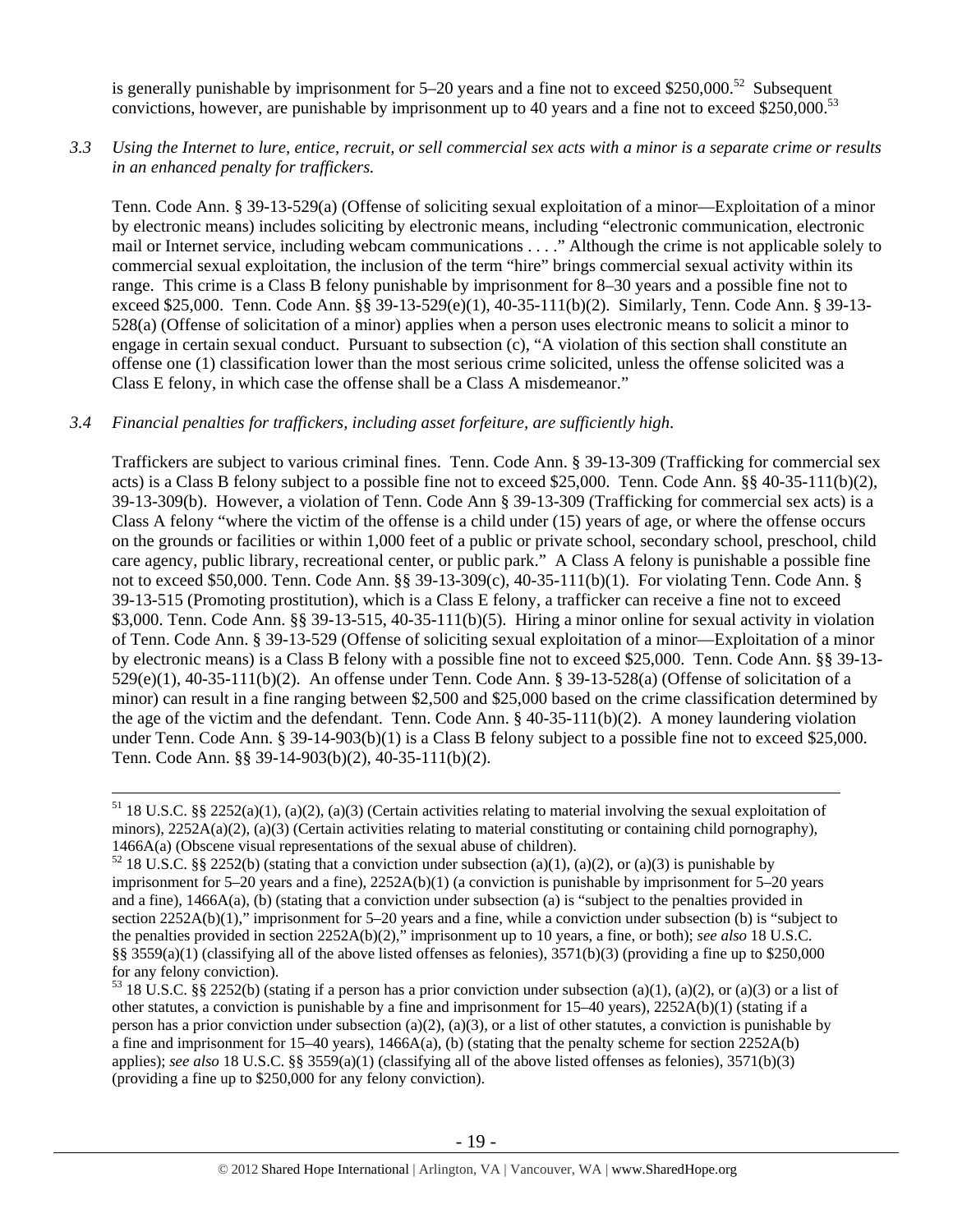Traffickers may be sentenced to pay restitution to a minor who has been sexually victimized through any of the trafficking or CSEC offenses. Tennessee law allows a court, at its discretion, to order restitution to victims of any crime. Tenn. Code Ann. §§ 39-11-118, 40-35-104(c)(2), 40-35-304.

Pursuant to Tenn. Code Ann. § 39-11-703(c) (Criminal proceeds subject to forfeiture), a trafficker will be subject to mandatory, criminal asset forfeiture for violating Tenn. Code Ann. § 39-13-309 (Trafficking for commercial sex acts). Tenn. Code Ann. § 39-11-703(a), (b) (Criminal proceeds subject to forfeiture) states in relevant part,

(a) Any property, real or personal, directly or indirectly acquired by or received in violation of any statute or as an inducement to violate any statute, or any property traceable to the proceeds from the violation, is subject to judicial forfeiture, and all right, title, and interest in any such property shall vest in the state upon commission of the act giving rise to forfeiture.

(b) Any real property, including any right, title and interest in the whole of or any part of any lot or tract of land and any property used as an instrumentality in or used in furtherance of a violation of the following laws shall be subject to judicial forfeiture:

 . . . (2) The commission of three (3) or more acts occurring on three (3) or more separate days within a sixty-day period, and each act results in a conviction for promoting prostitution under chapter 13, part 5 of this title.

In particular, Tenn. Code Ann. § 39-11-703(c) (Criminal proceeds subject to forfeiture) identifies the following items as subject to judicial forfeiture:<sup>54</sup>

> (1) Conveyances, including aircraft, motor vehicles, and other vessels when used or intended to be used in connection with a violation of Sections 39-13-307 [Involuntary labor servitude– Restitution], 39-13-308 [Trafficking for forced labor or services] and 39-13-309 [Trafficking for commercial sex acts] committed on or after July 1, 2011;

(2) Books, records, telecommunication equipment, or computers when used or intended to be used in connection with a violation of Sections 39-13-307, 39-13-308 and 39-13-309 committed on or after July 1, 2011;

(3) Money or weapons when used or intended to be used in connection with a violation of Sections 39-13-307, 39-13-308 39-13-309 committed on or after July 1, 2011;

(4) Real property when used or intended to be used in connection with a violation of Sections 39-13-307, 39-13-308 and 39-13-309 committed on or after July 1, 2011;

(5) Everything of value furnished, or intended to be furnished, in exchange for an act in connection with a violation of Sections 39-13-307, 39-13-308 and 39-13-309 committed on or after July 1, 2011, all proceeds traceable to the exchange, and all negotiable instruments and securities used, or intended to be used, to facilitate the violation;

<sup>&</sup>lt;sup>54</sup> Pursuant to Tenn. Code Ann. § 39-13-312(c) after using the proceeds to pay for the cost of the proceedings, 20% will be awarded "to the law enforcement agency conducting the investigation that resulted in the forfeiture for use in training and equipment for the enforcement of human trafficking laws," 20% will be awarded to "the district attorneys general conference for education, expenses, expert services, training or the enhancement of resources for the prosecution of and asset forfeiture in human trafficking cases." After an additional 5% is awarded to the clerk of the court where the proceedings occurred, the remainder will go into "the anti-human trafficking fund" for grants to non-profits for services to victims of human trafficking, prevention programs, and education programs. Tenn. Code Ann. § 39-13-312(d)–(f).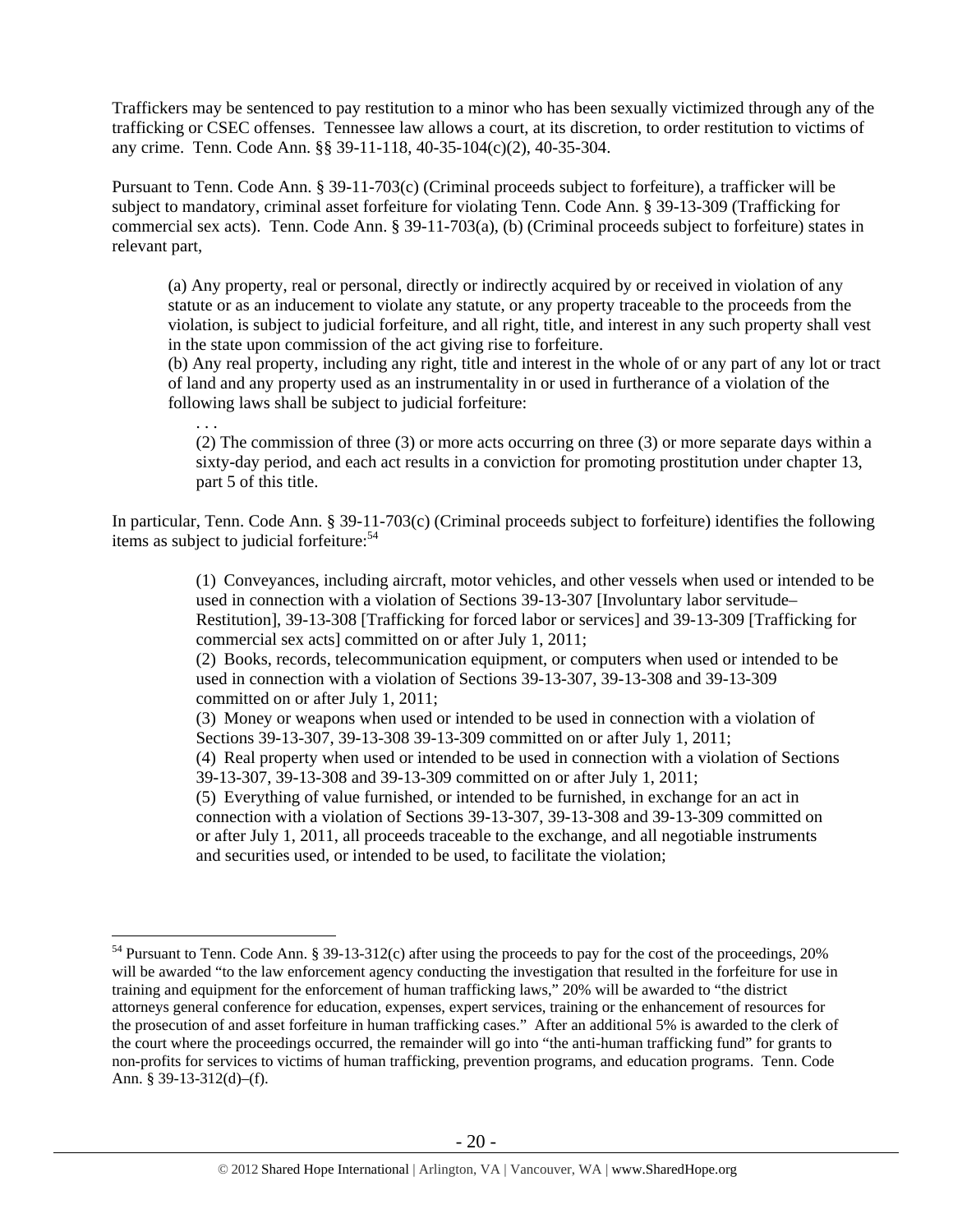(6) Any property, real or personal, directly or indirectly acquired by or received in violation of such violation or as an inducement to violate such statues, or any property traceable to the proceeds from the violation; and

(7) Any real property, including any right, title and interest in the whole of or any part of any lot or tract of land and any property used as an instrumentality in or used in furtherance of a in connection with a violation of Sections 39-13-307, 39-13-308 and 39-13-309 committed on or after July 1, 2011.

Seizure of forfeitable property is governed by Tenn. Code Ann. §39-11-707, which provides that the property "may be seized by the attorney general, the attorney general's agents, or any law enforcement officer, when acting pursuant to a lawful arrest or search, the execution of a search warrant, a petition to abate a nuisance, or a court order." Disposition of forfeited property is governed by Tenn. Code Ann. §39-11-713, which provides first for the sale of the property and the use of sale proceeds for expenses incurred. The court shall award the remainder of the funds to the state general fund. The funds shall be disbursed in other ways if the investigating agency is not a state agency.

A trafficker could also lose any conveyance used in the commission of other related crimes. Tenn. Code Ann. § 40-33-101 (Conveyances subject to forfeiture) provides for discretionary criminal asset forfeiture, upon conviction, of "[a]ny conveyance, including a vehicle, aircraft or vessel used in the commission of," among other things, a sexual "offense under title 39, chapter 13, part 5," which includes promoting prostitution, solicitation of a minor and soliciting sexual exploitation of a minor.<sup>55</sup> Property subject to forfeiture under this section may be seized upon process issued by any circuit or criminal court with jurisdiction over the property. Seizure is permitted without process where it is incident to arrest or search, pursuant to a search warrant. Tenn. Code Ann. § 40-33-102. Disposition of the forfeited property is governed by Tenn. Code Ann. §40-33-110, which provides that the property "shall inure to the benefit of the county in which the goods were seized . . . provided, that the forfeited conveyance or the funds derived from the confiscated goods shall go to the law enforcement agency that seized the conveyance and shall be used exclusively for law enforcement purposes . . . In all other cases, the proceeds shall be transmitted to the state treasurer and deposited in the state treasury."

More specifically, this discretionary, criminal forfeiture provision is reiterated in Tenn. Code Ann. § 39-13- 530(a) (Forfeiture of any conveyance or real or personal property used in a sexual offense committed against minors), with a particular emphasis in crimes involving minors. Tenn. Code Ann. §29-13-530(a) provides for the forfeiture of "[a]ny conveyance or real or personal property used in the commission of an offense under this part [Sexual offenses]," which is committed "against a person under eighteen (18) years of age and was committed on or after July 1, 2006." Forfeiture proceedings under this section are subject to the provisions of title 40, chapter 33, part 2. However, "the proceeds from all forfeitures made pursuant to this section shall be transmitted to the general fund, where there is established a general fund reserve to be allocated through the general appropriations act, which shall be known as the child abuse fund." Tenn. Code Ann. §39-13-530(b).

Finally, vehicle forfeiture specifically for sexual exploitation of children crimes is found in Tenn. Code Ann. § 39-17-1008(a) (Forfeiture of any conveyance or real or personal property used in commission of an offense under this part), which provides that "[a]ny conveyance or real or personal property used in the commission of an offense under this part [Sexual exploitation of children] is subject to forfeiture under the provisions of title 40, chapter 33, part 2 [Forfeiture procedures generally]." However, "the proceeds from all forfeitures made pursuant to this section shall be transmitted to the general fund, where there is established a general fund reserve

<sup>&</sup>lt;sup>55</sup> Tenn. Code Ann. § 40-33-101 does contain some exceptions, including that " $(1)$  No conveyance used by any person as a common carrier in the transaction of business as a common carrier is subject to forfeiture . . . unless it appears that the owner or other person in charge of the conveyance is a consenting party or privy to a robbery offense under title 39, chapter 13, part 4, or felony theft under title 39, chapter 14, part 1."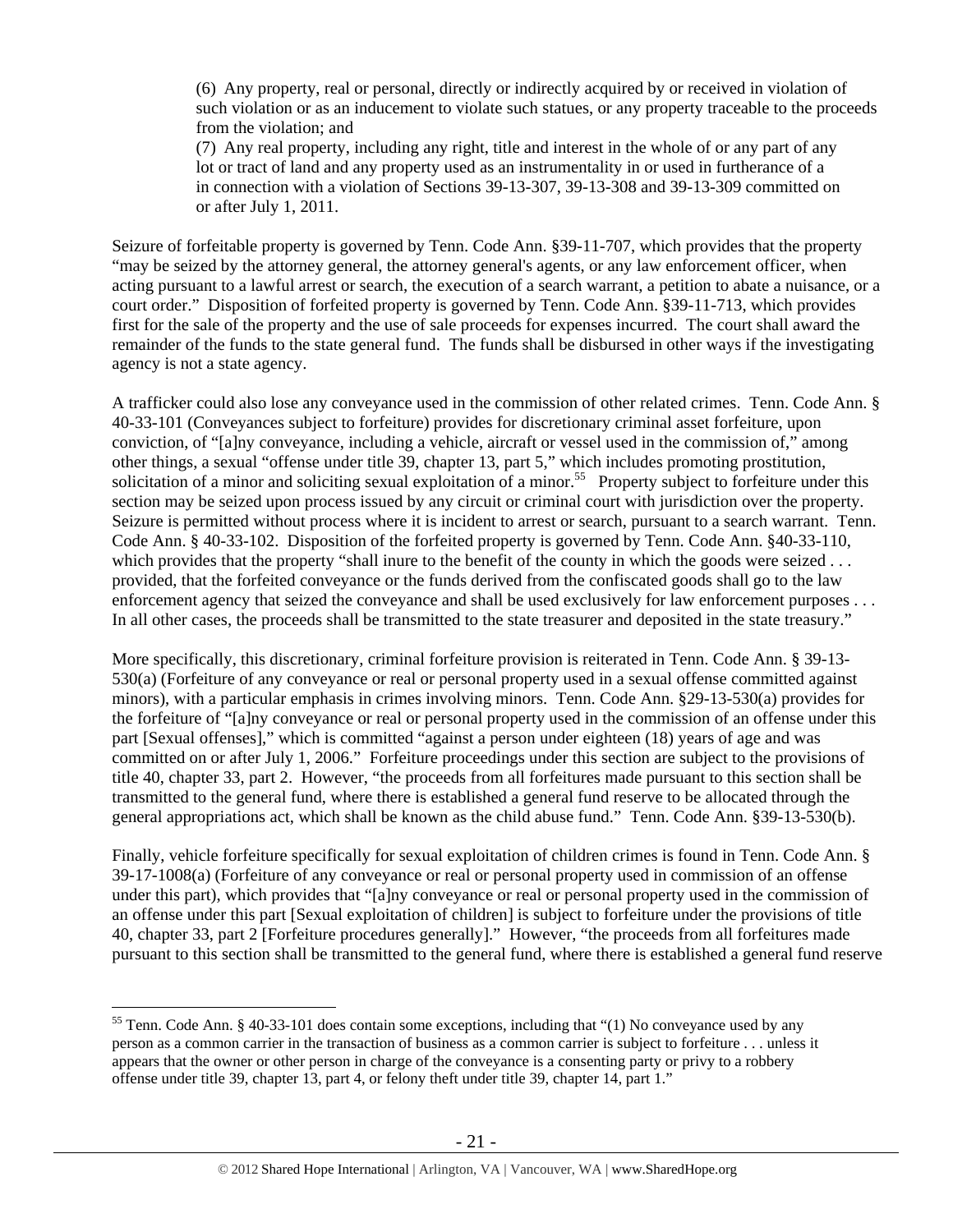to be allocated through the general appropriations act, which shall be known as the child abuse fund." Tenn. Code Ann. §39-17-1008(b).

Furthermore, Tenn. Code Ann. § 29-3-101(e) (Definitions—Maintenance and abatement of nuisance— Forfeiture of property—Payment of moneys from forfeiture into general funds) states,

(1) Upon a person's second or subsequent conviction for promoting prostitution or patronizing prostitution, any vehicle in which such offense was committed is subject to seizure and forfeiture in accordance with the procedure established in title 39, chapter 11, part 7; provided, however, that nothing contained within the provisions of this subsection (e) shall be construed to authorize seizure of such vehicle at any time prior to such conviction.

(2) The provisions of subdivision  $(e)(1)$  apply only if the violations making the vehicle subject to seizure and forfeiture occur in Tennessee and at least one (1) of the previous violations occurs on or after July 1, 2002, and the second or subsequent offense after July 1, 2002, occurs within five (5) years of the most recent prior offense occurring after July 1, 2002.

3.4.1 Recommendation: Amend Tenn. Code Ann. §39-11-118 to provide for mandatory minimum fines for human trafficking and CSEC offenses.

## *3.5 Convicted traffickers are required to register as sex offenders.*

 $\overline{a}$ 

Persons convicted of a violent sexual offense or a sexual offense are required to register as sex offenders. Tenn. Code Ann. § 40-39-212(a).<sup>56</sup> A "sexual offense" under Tenn. Code Ann. § 40-39-202(20) includes Tenn. Code Ann. § 39-13-529 (Soliciting sexual exploitation of a minor—Exploitation of a minor by electronic means) and Tenn. Code Ann § 39-13-515 (Promotion of prostitution). Tenn. Code Ann. §§ 40-39-202(20)(A)(iv), (xvii). Pursuant to Tenn. Code Ann. § 40-39-202(30) (Part definitions). A "violent sexual offense" under Tenn. Code Ann. § 40-39-202(30) includes: "(F) Aggravated sexual exploitation of a minor, under § 39-17-1004; (G) Especially aggravated sexual exploitation of a minor under § 39-17-1005; . . . (K) Solicitation of a minor, under § 39-13-528 when the offense is classified as a Class B or Class C felony; . . . (Y) Trafficking for commercial sex acts, under § 39-13-309."

*3.6 Laws relating to termination of parental rights for certain offenses include sex trafficking or commercial sexual exploitation of children (CSEC) offenses in order to remove the children of traffickers from their control and potential exploitation.* 

Pursuant to Tenn. Code Ann. § 37-1-147 (Termination of parental rights), the reasons and methods for terminating parental rights are governed by Tenn. Code Ann. title 36, chapter 1, part 1 (Domestic Relations; Adoption; General Provisions). Tenn. Code Ann. § 36-1-113(a)<sup>57</sup> (Termination of parental rights) states, "The chancery and circuit courts shall have concurrent jurisdiction with the juvenile court to terminate parental or guardianship rights to a child in a separate proceeding, or as a part of the adoption proceeding by utilizing any grounds for termination of parental or guardianship rights permitted in this part or in title 37, chapter 1, part 1 [General provisions] and title 37, chapter 2, part 4 [Foster care]." Under subsection (c), "Termination of parental or guardianship rights must be based upon: (1) A finding by the court by clear and convincing

<sup>56</sup> The text of Tenn. Code Ann. 40-39-202 (Tennessee Sexual Offender and Violent Sexual Offender Registration, Verification and Tracking Act of 2004) includes amendments made by the passage of House Bill 2853 during the Tennessee 107th General Assembly. 2012 Tenn. Pub. Acts 753 (effective July 1, 2012).

<sup>&</sup>lt;sup>57</sup> The text of Tenn. Code Ann. § 36-1-113 included here and elsewhere in this report includes amendments made by the passage of Senate Bill 2847 during the Tennessee 107th General Assembly. 2012 Tenn. Public Acts 1042. (effective May 21, 2012).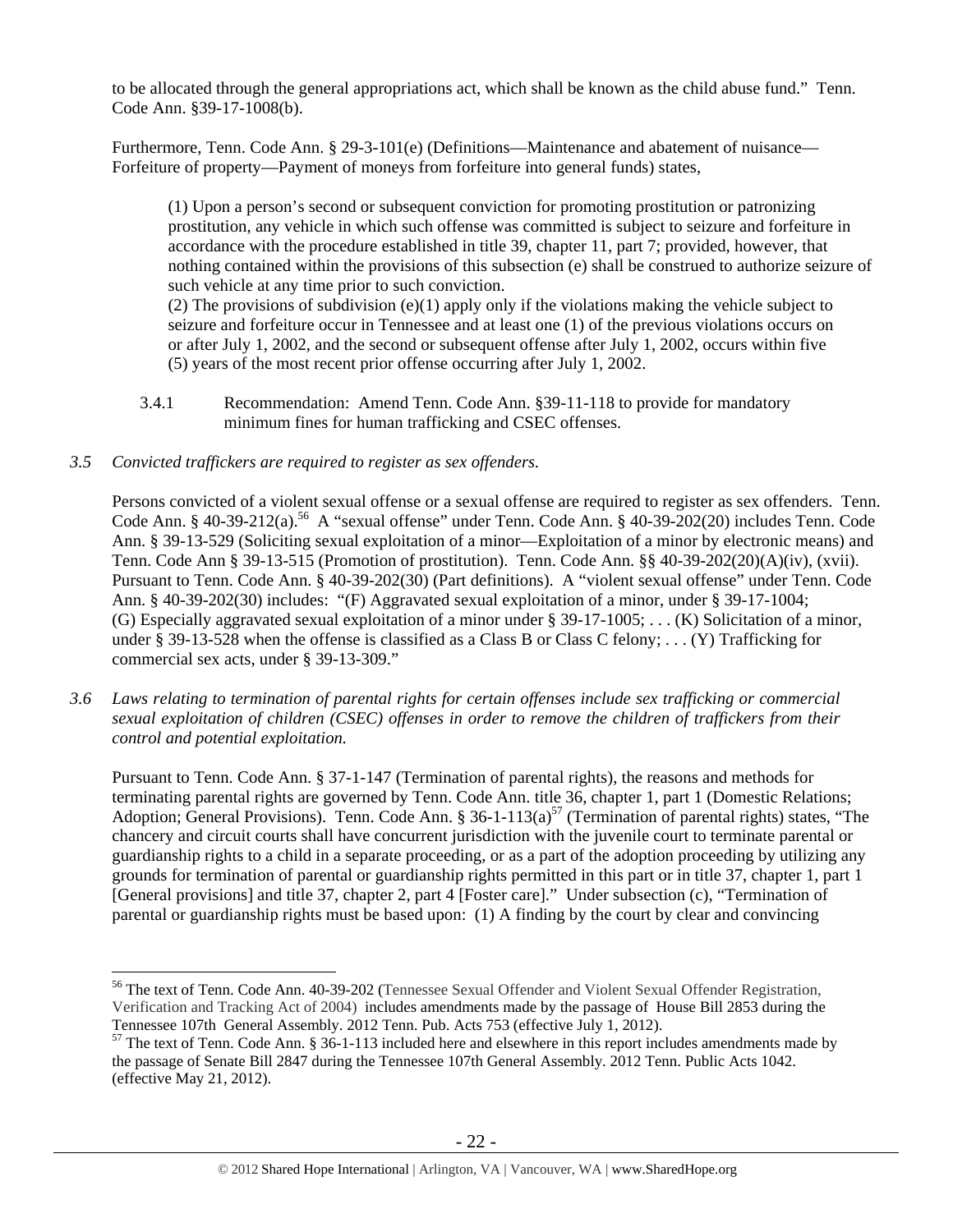evidence that the grounds for termination of parental or guardianship rights have been established; and (2) That termination of the parent's or guardian's rights is in the best interests of the child." Under subsection (g),

Initiation of termination of parental or guardianship rights may be based upon any of the grounds listed in this subsection (g). The following grounds are cumulative and non-exclusive, so that listing conditions, acts or omissions in one ground does not prevent them from coming within another ground:

(3) The child has been removed from the home of the parent or guardian by order of a court for a period of six (6) months and:

 (A) The conditions that led to the child's removal or other conditions that in all reasonable probability would cause the child to be subjected to further abuse or neglect and that, therefore, prevent the child's safe return to the care of the parent(s) or guardian(s), still persist;

 (B) There is little likelihood that these conditions will be remedied at an early date so that the child can be safely returned to the parent(s) or guardian(s) in the near future; and

 (C) The continuation of the parent or guardian and child relationship greatly diminishes the child's chances of early integration into a safe, stable and permanent home;

(4) The parent or guardian has been found to have committed severe child abuse<sup>58</sup> as defined in  $§$  37-1-102<sup>59</sup> [Definitions], under any prior order of a court or is found by the court hearing the petition to terminate parental rights or the petition for adoption to have committed severe child abuse against the child who is the subject of the petition or against any sibling or half-sibling of such child, or any other child residing temporarily or permanently in the home of such parent or guardian;

(5) The parent or guardian has been sentenced to more than two (2) years' imprisonment for conduct against the child who is the subject of the petition, or for conduct against any sibling or half-sibling of the child or any other child residing temporarily or permanently in the home of such parent or guardian, that has been found under any prior order of a court or that is found by the court hearing the petition to be severe child abuse, as defined in § 37-1-102. Unless otherwise stated, for purposes of this subdivision  $(g)(5)$ , "sentenced" shall not be construed to mean that the parent or guardian must have actually served more than two (2) years in confinement, but shall only be construed to mean that the court had imposed a sentence of two (2) or more years upon the parent

. . .

 $\overline{a}$ 

(ii) "Serious bodily injury" shall have the same meaning given in Section 39-15-402(d).

(B) Specific brutality, abuse or neglect towards a child that in the opinion of qualified experts has caused or will reasonably be expected to produce severe psychosis, severe neurotic disorder, severe depression, severe developmental delay or intellectual disability, or severe impairment of the child's ability to function adequately in the child's environment, and the knowing failure to protect a child from such conduct; (C) The commission of any act towards the child prohibited by [Aggravated rape; Rape; Aggravated sexual battery], 39-13-522 [Rape of a child], 39-15-302 [Incest], 39-15-402 [Haley's Law—Aggravated child abuse and aggravated child neglect or endangerment—Definitions], and 39-17-1005 [Offense of especially aggravated sexual exploitation of a minor] or the knowing failure to protect the child from the commission of any such act towards the child; or

(D) Knowingly allowing a child to be present within a structure where the act of creating methamphetamine, as that substance is identified in § 39-17-408(d)(2), is occurring.

<sup>59</sup> A portion of Tenn. Code Ann. § 37-1-102 has been redacted as of June 30, 2012, and the current version does not include Tenn. Code Ann. § 37-1-102(b)(4)(G).

<sup>&</sup>lt;sup>58</sup> "Severe child abuse" is defined in Tenn. Code Ann. § 37-1-102(b)(23) (Definitions) as,

<sup>(</sup>A)(i) The knowing exposure of a child to or the knowing failure to protect a child from abuse or neglect that is likely to cause serious bodily injury or death and the knowing use of force on a child that is likely to cause serious bodily injury or death;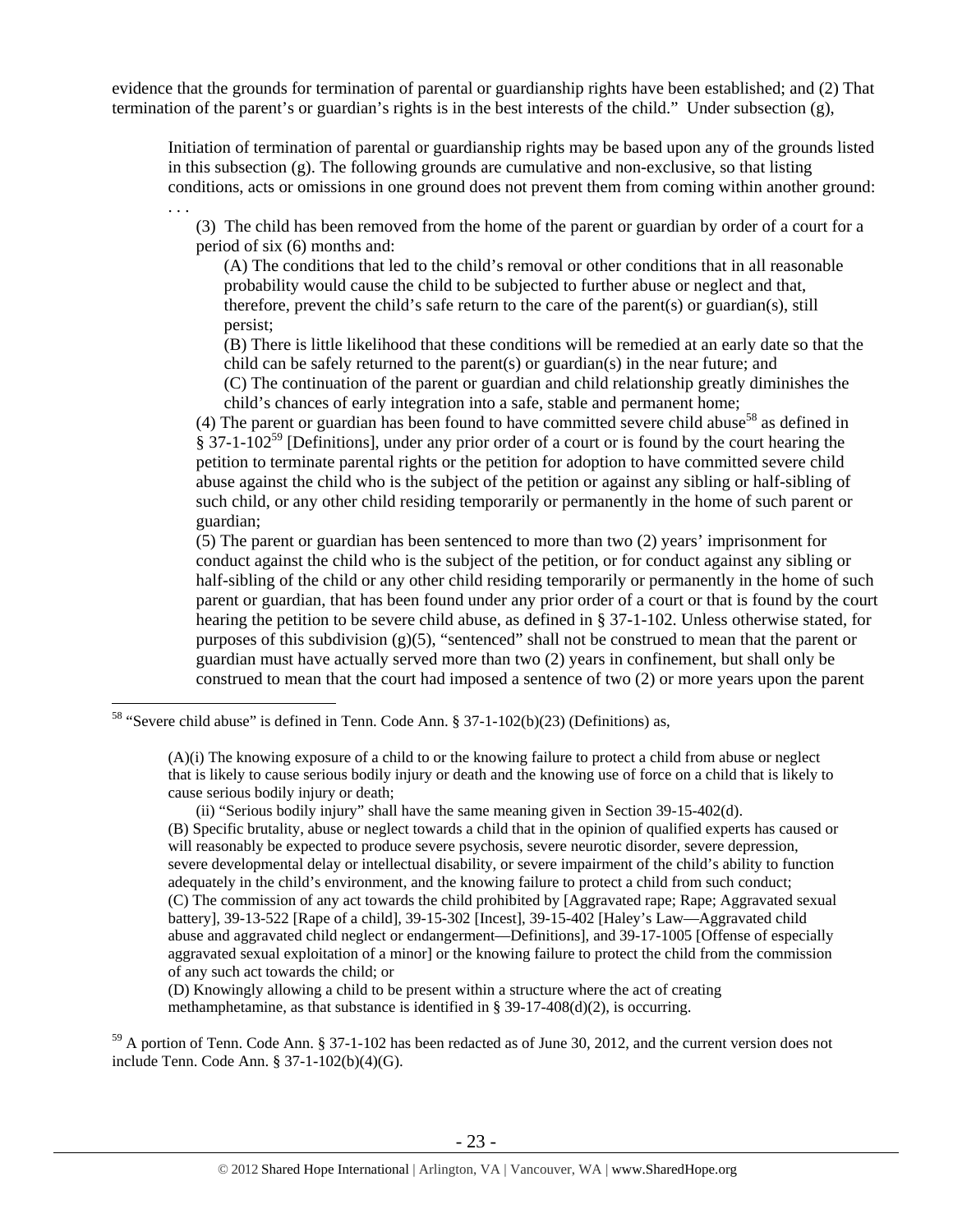or guardian;

(6) The parent has been confined in a correctional or detention facility of any type, by order of the court as a result of a criminal act, under a sentence of ten (10) or more years, and the child is under eight (8) years of age at the time the sentence is entered by the court;

. . . .

(11) (A) The parent has been found to have committed severe child sexual abuse<sup>60</sup> under any prior order of a criminal court.

Additionally, parental rights may be terminated for specific crimes. Pursuant to Tenn. Code Ann. § 36-1- 113(h)(1)(C) (Termination of parental rights) the Department of Human Services shall file a petition to terminate parental rights, among other reasons,

If a court of competent jurisdiction has made a determination in a criminal or civil proceeding that the parent has committed murder of any sibling or half-sibling of the child who is the subject of the petition or any other child residing temporarily or permanently in the home, committed voluntary manslaughter of another such child, aided or abetted, attempted, conspired, or solicited to commit such a murder or such a voluntary manslaughter of the child that is the subject of the petition or any sibling or halfsibling of the child who is the subject of the petition or any other child residing temporarily or permanently in the home, or committed a felony assault that has resulted in serious bodily injury or severe child abuse as defined at § 37-1-102 to the child that is the subject of the petition or any sibling or half-sibling of the child who is the subject of the petition or any other child residing temporarily or permanently in the home. For the purposes of this subsection (h), such a determination shall be made by a jury or trial court judge designated by § 16-2-502 [Titles of judges] through an explicit finding, or by such equivalent courts of other states or of the United States.

3.6.1 Recommendation: Amend Tenn. Code Ann. § 36-1-113(h)(1)(C) (Termination of parental rights) to include Tenn. Code Ann. § 39-13-309 (Trafficking for commercial sex acts) and § 39-13-515 (Promoting prostitution) when the victim is any minor as crimes for which the department of human services may file a petition to terminate parental rights.

<sup>&</sup>lt;sup>60</sup> "For the purposes of this section, severe child sexual abuse means the parent is convicted of any of the following offenses towards a child:

<sup>(</sup>i) Aggravated rape, pursuant to Section 39-13-502;

<sup>(</sup>ii) Aggravated sexual battery, pursuant to Section 39-13-504;

<sup>(</sup>iii) Aggravated sexual exploitation of a minor, pursuant to Section 3917-1004;

<sup>(</sup>iv) Especially aggravated sexual exploitation of a minor, pursuant to Section 39-17-1005;

<sup>(</sup>v) Incest, pursuant to Section 39-15-302;

<sup>(</sup>vi) Rape, pursuant to Section 39-13-503; or

<sup>(</sup>vii) Rape of a child, pursuant to Section 39-13-522.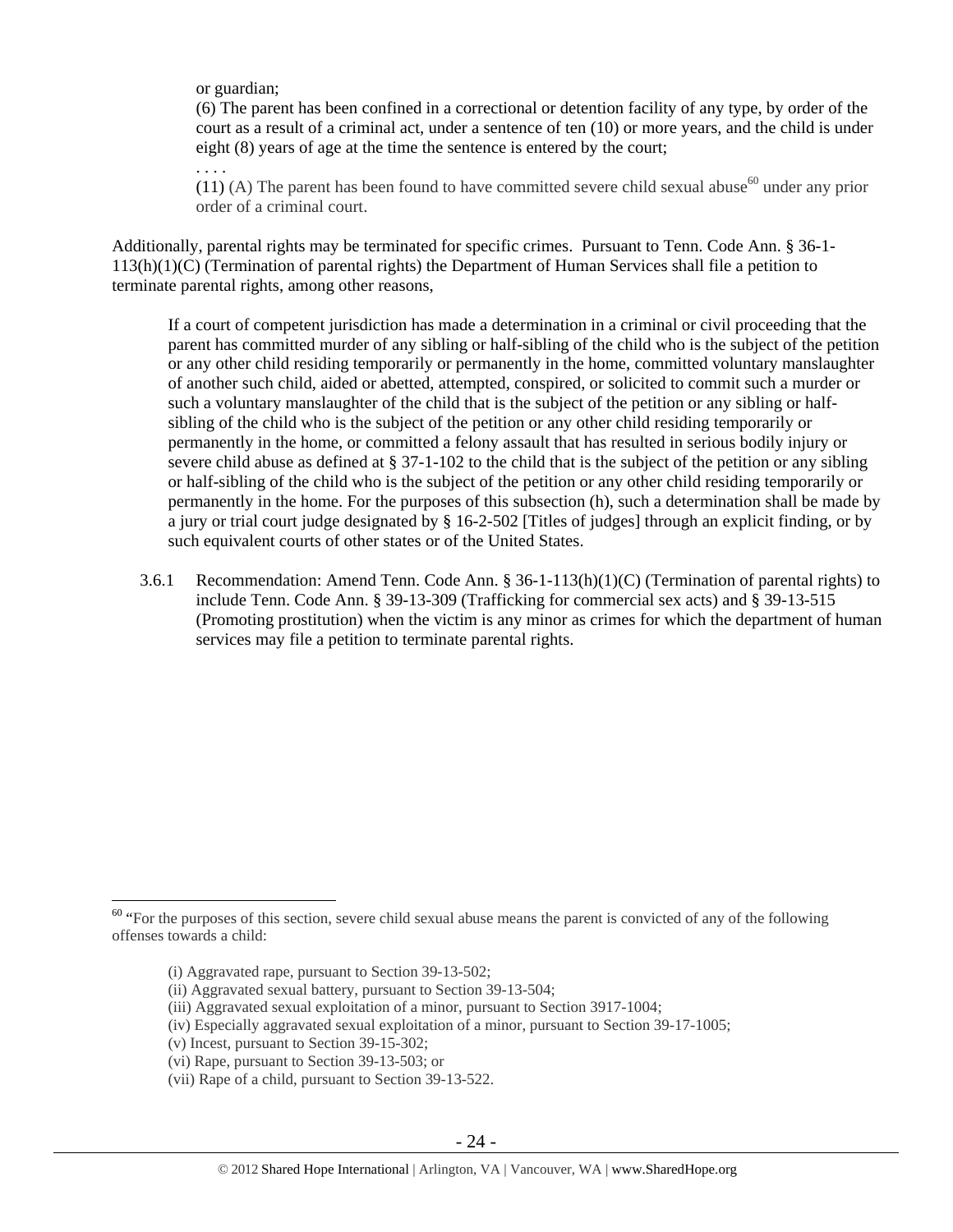# *Legal Components:*

- *4.1 The acts of assisting, enabling, or financially benefiting from child sex trafficking are included as criminal offenses in the state sex trafficking statute.*
- *4.2 Financial penalties, including asset forfeiture laws, are in place for those who benefit financially from or aid and assist in committing domestic minor sex trafficking.*
- *4.3 Promoting and selling child sex tourism is illegal.*
- *4.4 Promoting and selling child pornography is illegal. \_\_\_\_\_\_\_\_\_\_\_\_\_\_\_\_\_\_\_\_\_\_\_\_\_\_\_\_\_\_\_\_\_\_\_\_\_\_\_\_\_\_\_\_\_\_\_\_\_\_\_\_\_\_\_\_\_\_\_\_\_\_\_\_\_\_\_\_\_\_\_\_\_\_\_\_\_\_\_\_\_\_\_\_\_\_\_\_\_\_\_\_\_\_*

# *Legal Analysis:*

*4.1 The acts of assisting, enabling, or financially benefiting from child sex trafficking are included as criminal offenses in the state sex trafficking statute*.

Tenn. Code Ann. § 39-13-309(a)(1), (2)<sup>61</sup> (Trafficking for commercial sex acts) includes all facilitators as it applies to a person who "knowingly . . . benefits from or attempts to benefit from another person's provision of a commercial sex act . . . . or [r]ecruits, entices, harbors, transports, provides or obtains by any means another person for the purpose of providing a commercial sex act."

Corporate facilitators can also be prosecuted for a violation of Tenn. Code. Ann. § 39-13-309 subject to certain conditions according to Tenn. Code Ann. § 39-13-311 (Violations by corporations). Pursuant to Tenn. Code Ann. § 39-13-311,

A corporation may be prosecuted for a violation of §§ 39-13-308 and 39-13-309 for an act or omission constituting a crime under this part only if an agent of the corporation performs the conduct that is an element of the crime while acting within the scope of the agent's office or employment and on behalf of the corporation and the commission of the crime was either authorized, requested, commanded, performed or within the scope of the agent's employment on behalf of the corporation or constituted a pattern of illegal activity that an agent of the company knew or should have known was occurring.

Facilitators who knowingly advertise the sale of minors for commercial sex acts are subject to criminal liability. Pursuant to Tenn. Code Ann. § 39-13-315 (Offense of advertising commercial sexual abuse of a minor),  $^{62}$  "A person commits the offense of advertising commercial sexual abuse of a minor if the person knowingly sells or offers to sell an advertisement that would appear to a reasonable person to be for the purpose of engaging in what would be a commercial sex act, as defined in § 39-13-309,<sup>63</sup> with a minor." Tenn. Code Ann. § 39-13-315(a) (Offense of advertising commercial sexual abuse of a minor. Advertising commercial sexual abuse of a minor is a Class C felony and is punishable by 3–15 years imprisonment. Tenn. Code Ann. §§ 39-13-315(b)(1), 40-35-111(b)(3).

A facilitator could be charged with violating certain CSEC statutes. Tenn. Code Ann. § 39-13-515 (Promoting prostitution) creates a Class E felony for promoting prostitution of a minor. "Promoting prostitution of a minor" is defined as "engaging in any of the activities described in subdivision (4) when one (1) or more of the persons engaged in prostitution is less than eighteen (18) years of age or has an intellectual disability." Tenn. Code

<sup>&</sup>lt;sup>61</sup> See supra note 2.<br><sup>62</sup> The text of Tenn. Code Ann. § 39-13-315 included here and elsewhere in this report includes amendments made by the passage of during the Tennessee 107th General Assembly. 2012 Tenn. Public Acts 1075 § 3 (effective July 1, 2012).

<sup>63</sup> *See supra* note 2.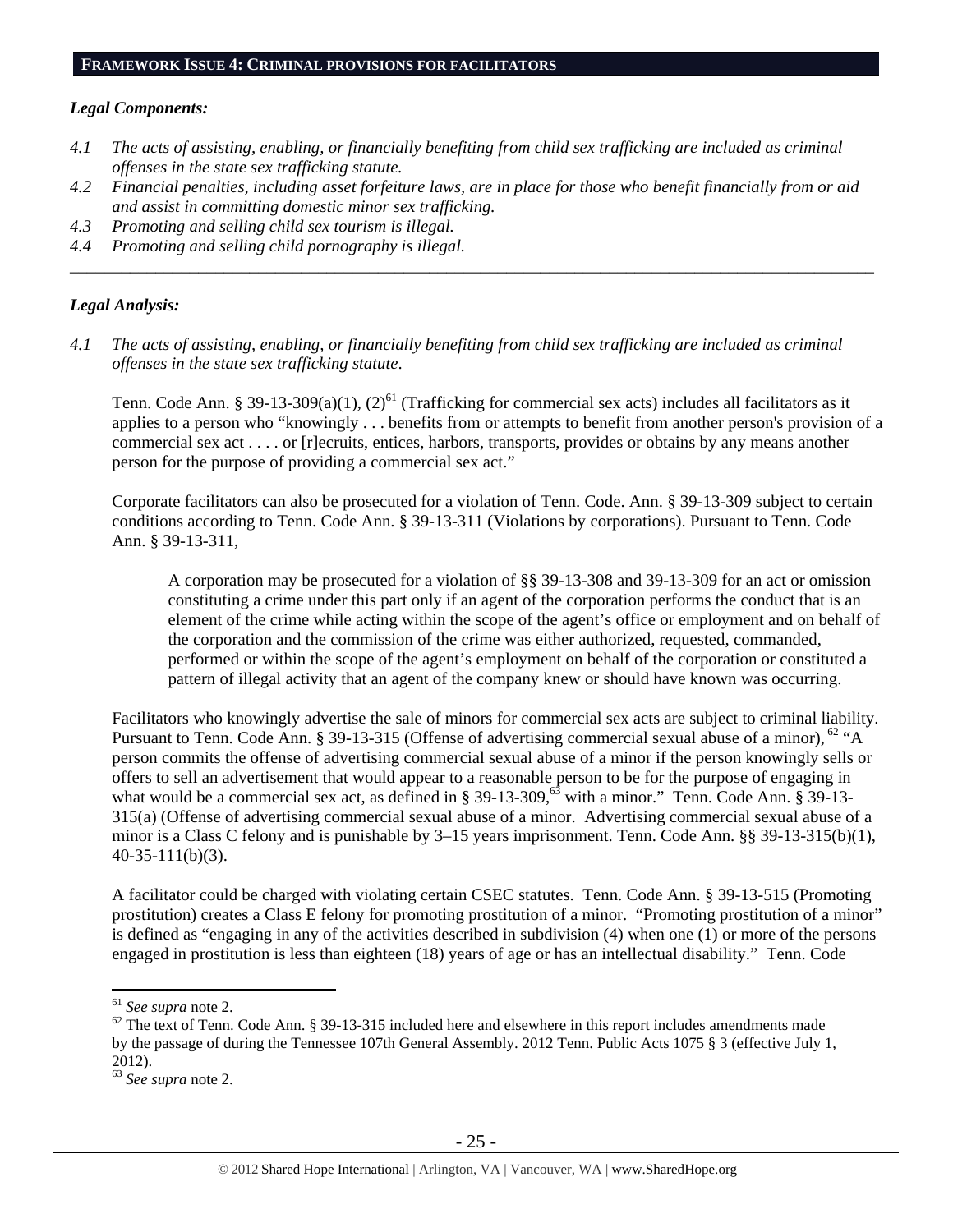Ann. § 39-13-512(5). Pursuant to Tenn. Code Ann. § 39-13-512(4) (Prostitution—Definitions), "promoting prostitution" is defined as

(A) Owning, controlling, managing, supervising, or in any way keeping, alone or in association with others, a business for the purpose of engaging in prostitution, or a house of prostitution;

(B) Procuring an inmate for a house of prostitution;

(C) Encouraging, inducing, or otherwise purposely causing another to become a prostitute;

(D) Soliciting a person to patronize a prostitute;

(E) Procuring a prostitute for a patron; or

 (F) Soliciting, receiving, or agreeing to receive any benefit for engaging in any of the activities defined in subdivisions  $(4)(A)$ – $(E)$ .

Additionally, a facilitator could be found guilty of money laundering pursuant to Tenn. Code Ann. § 39-14-903. Tenn. Code Ann. § 39-14-903(b)(1) states, "It is an offense to knowingly use proceeds<sup>64</sup> derived directly or indirectly from a specified unlawful activity<sup>65</sup> with the intent to promote, in whole or in part, the carrying on of a specified unlawful activity." A violation of this statute constitutes a Class B felony punishable by imprisonment for 8–30 years and a possible fine not to exceed \$25,000. Tenn. Code Ann. §§ 39-14-903 (b)(2), 40-35-111(b)(2).

*4.2 Financial penalties, including asset forfeiture laws, are in place for those who benefit financially from or aid and assist in committing domestic minor sex trafficking.* 

For those facilitators charged with Tenn. Code Ann. § 39-13-309 (Trafficking for commercial sex acts), the facilitator would be subject to fines, restitution orders, and asset forfeiture. Tenn. Code Ann. § 39-13-309(b) is a Class B felony punishable by a possible fine not to exceed \$25,000. Tenn. Code Ann. § 40-35-111(b)(2). Facilitators charged with Tenn. Code Ann. § 39-13-309 (Trafficking for commercial sex acts) "where the victim of the offense is a child under (15) years of age, or where the offense occurs on the grounds or facilities or within 1,000 feet of a public or private school, secondary school, preschool, child care agency, public library, recreational center, or public park" are subject to a Class A felony punishable by a possible fine not to exceed \$50,000. Tenn. Code Ann. §§ 39-13-309(c), 40-35-111(b)(1). Tenn. Code Ann. § 39-13-515 (Promoting prostitution) is a Class E felony, punishable by a possible fine not to exceed \$3,000. Tenn. Code Ann. §§ 39- 13-515, 40-35-111(b)(5).

Facilitators are also subject to criminal offenses related to advertisement of minors and commercial sex acts. Pursuant to Tenn. Code Ann. § 39-13-315(Offense of advertising commercial sexual abuse of a minor),<sup>66</sup> "A person commits the offense of advertising commercial sexual abuse of a minor if the person knowingly sells or offers to sell an advertisement that would appear to a reasonable person to be for the purpose of engaging in what would be a commercial sex act, as defined in § 39-13-301, $6\overline{7}$  with a minor." Tenn. Code Ann. § 39-13-315(a) (Offense of advertising commercial sexual abuse of a minor). Advertising commercial sexual abuse of a minor is a Class C felony and is punishable by 3–15 years imprisonment. Tenn. Code Ann. §§ 39-13-315(b)(1), 40-35-111(b)(3).

 $\overline{a}$ 

<sup>&</sup>lt;sup>64</sup>See supra note 43.<br><sup>65</sup>See supra note 44.<br><sup>66</sup>The text of Tenn. Code Ann. § 39-13-315 included here and elsewhere in this report includes amendments made by the passage of during the Tennessee 107th General Assembly. 2012 Tenn. Public Acts 1075 § 3 (effective July 1, 2012).

<sup>67</sup> *See supra* note 2.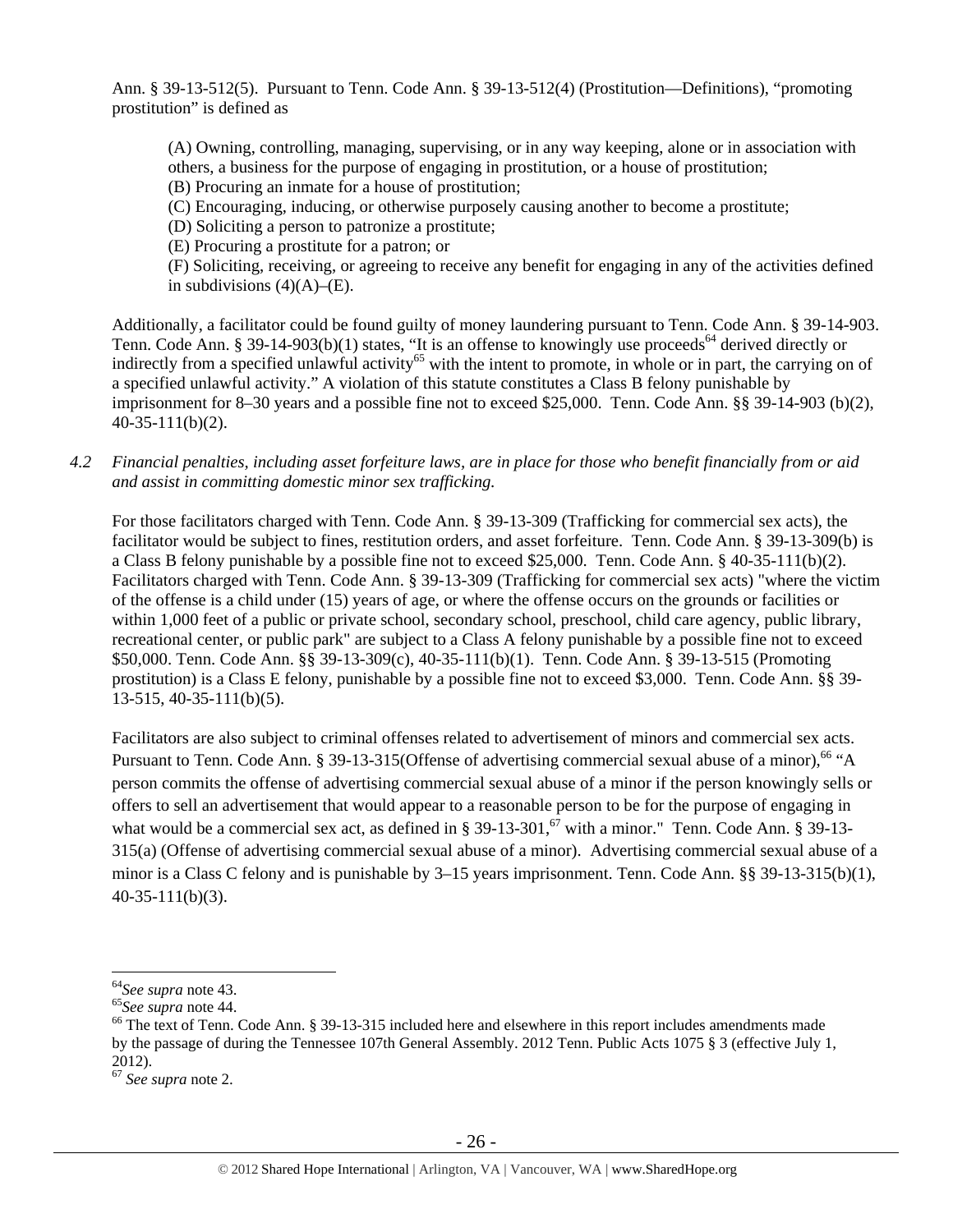Violations of Tenn. Code Ann. § 39-13-309 (Trafficking for commercial sex acts) and § 39-13-515 (Promoting prostitution) also subject the offender to mandatory criminal asset forfeiture under Tenn. Code Ann. § 39-11- 703(a), (b) (Criminal proceeds subject to forfeiture), which states,

(a) Any property, real or personal, directly or indirectly acquired by or received in violation of any statute or as an inducement to violate any statute, or any property traceable to the proceeds from the violation, is subject to judicial forfeiture, and all right, title, and interest in any such property shall vest in the state upon commission of the act giving rise to forfeiture.

(b) Any real property, including any right, title and interest in the whole of or any part of any lot or tract of land and any property used as an instrumentality in or used in furtherance of a violation of the following laws shall be subject to judicial forfeiture:

(2) The commission of three (3) or more acts occurring on three (3) or more separate days within a sixty-day period, and each act results in a conviction for promoting prostitution under chapter 13, part 5 of this title.

Seizure of forfeitable property is governed by Tenn. Code Ann. §39-11-707, which provides that the property "may be seized by the attorney general, the attorney general's agents, or any law enforcement officer, when acting pursuant to a lawful arrest or search, the execution of a search warrant, a petition to abate a nuisance, or a court order." Disposition of forfeited property is governed by Tenn. Code Ann. §39-11-713, which provides first for the sale of the property and the use of sale proceeds for expenses incurred. The court shall award the remainder of the funds to the state general fund. The funds shall be disbursed in other ways if the investigating agency is not a state agency.

. . .

Additionally, a facilitator could lose any conveyance used in committing certain crimes. Pursuant to Tenn. Code Ann. § 40-33-101 (Conveyances subject to forfeiture), which provides for discretionary, criminal asset forfeiture, "Any conveyance, including a vehicle, aircraft or vessel used in the commission of an offense under title 39, chapter 13, part 5 [Sexual offenses including Tenn. Code Ann. § 39-13-515 (Promoting prostitution)] . . . where there is a final judgment of conviction is, in the discretion of the court, subject to forfeiture" subject to some exceptions. Property subject to forfeiture under this section may be seized upon process issued by any circuit or criminal court with jurisdiction over the property. Seizure is permitted without process where it is incident to arrest or search, pursuant to a search warrant. Tenn. Code Ann. § 40-33-102. Disposition of the forfeited property is governed by Tenn. Code Ann. §40-33-110, which provides that the property "shall inure to the benefit of the county in which the goods were seized . . . provided, that the forfeited conveyance or the funds derived from the confiscated goods shall go to the law enforcement agency that seized the conveyance and shall be used exclusively for law enforcement purposes . . . In all other cases, the proceeds shall be transmitted to the state treasurer and deposited in the state treasury."

This discretionary, criminal forfeiture provision is reiterated, with special emphasis on minor victims, in Tenn. Code Ann. § 39-13-530(a) (Forfeiture of any conveyance or real or personal property used in a sexual offense committed against minors—Child abuse fund) which provides for the forfeiture of "[a]ny conveyance or real or personal property used in the commission of an offense under this part [Sexual offenses including Tenn. Code Ann. § 39-13-515 (Promoting prostitution)]," which is committed "against a person under eighteen (18) years of age and was committed on or after July 1, 2006." This forfeiture is subject to the provisions of title 40, chapter 33, part 2. However, "the proceeds from all forfeitures made pursuant to this section shall be transmitted to the general fund, where there is established a general fund reserve to be allocated through the general appropriations act, which shall be known as the child abuse fund." Tenn. Code Ann. §39-13-530(b).

Pursuant to Tenn. Code Ann. § 29-3-101(b), (c) (Definitions—Maintenance and abatement of nuisance— Forfeiture of property—Payment of moneys from forfeiture into general funds),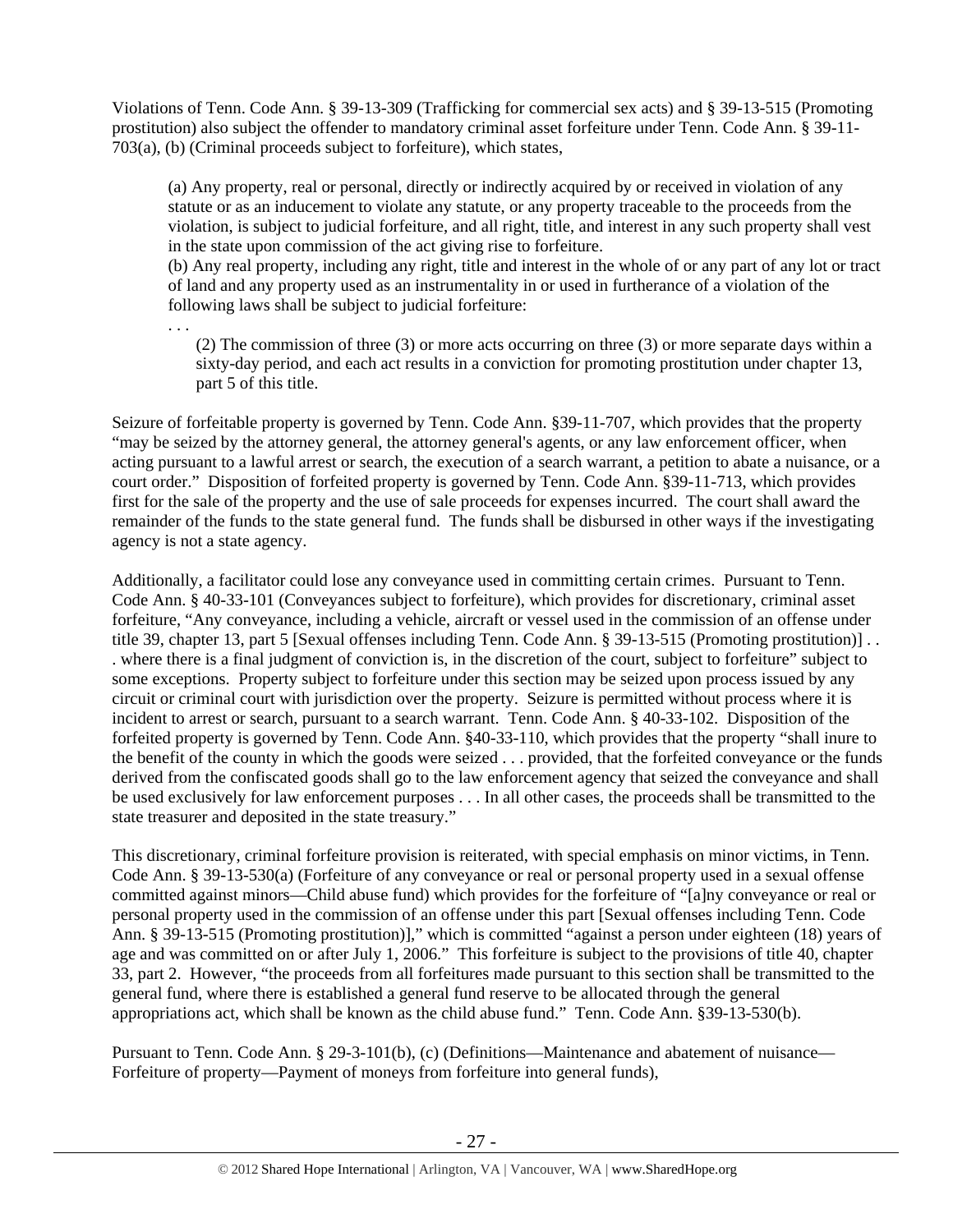(b) Any person who uses, occupies, establishes or conducts a nuisance, $68$  or aids or abets therein, and the owner, agent or lessee of any interest in any such nuisance, together with the persons employed in or in control of any such nuisance by any such owner, agent or lessee, is guilty of maintaining a nuisance and such nuisance shall be abated as provided hereinafter.

(c) All motor vehicles, furnishings, fixtures, equipment, moneys and stock, used in or in connection with the maintaining or conducting of a nuisance, are subject to seizure, immediately upon detection by any law enforcement officer and are subject to forfeiture to the state . . . .

Tenn. Code Ann. § 29-3-101(e) further states,

(1) Upon a person's second or subsequent conviction for promoting prostitution or patronizing prostitution, any vehicle in which such offense was committed is subject to seizure and forfeiture in accordance with the procedure established in title 39, chapter 11, part 7; provided, however, that nothing contained within the provisions of this subsection (e) shall be construed to authorize seizure of such vehicle at any time prior to such conviction.

(2) The provisions of subdivision (e)(1) apply only if the violations making the vehicle subject to seizure and forfeiture occur in Tennessee and at least one (1) of the previous violations occurs on or after July 1, 2002, and the second or subsequent offense after July 1, 2002, occurs within five (5) years of the most recent prior offense occurring after July 1, 2002.

- 4.2.1 Recommendation: Amend Tenn. Code Ann. §39-11-118 to require mandatory minimum fines for human trafficking and CSEC offenses.
- *4.3 Promoting and selling child sex tourism is illegal*.

There is no specific provision in the Tennessee code prohibiting child sex tourism.

- 4.3.1 Recommendation: Enact a law that prohibits selling or offering to sell travel services that include or facilitate travel for the purpose of engaging in commercial sexual exploitation of a minor or prostitution of a minor, if the travel is sold or occurs in Tennessee.
- *4.4 Promoting and selling child pornography is illegal*.

Pursuant to Tenn. Code Ann. § 39-17-1004(a)(1), (Offense of aggravated sexual exploitation of a minor),  $"(a)(1)$  It is unlawful for a person to knowingly promote, sell, distribute, transport, purchase or exchange material, or possess with the intent to promote, sell, distribute, transport, purchase or exchange material, that includes a minor engaged in: (A) Sexual activity; or (B) Simulated sexual activity that is patently offensive."<sup>69</sup> Under subsection (b)(1), "It is unlawful for a person to knowingly promote, sell, distribute, transport, purchase or exchange material that is obscene, as defined in § 39-17-901,<sup>70</sup> or possess material that is obscene, with the intent to promote, sell, distribute, transport, purchase or exchange the material, which includes a minor engaged in: (A) Sexual activity; or (B) Simulated sexual activity that is patently offensive."

<sup>&</sup>lt;sup>68</sup>The definition of "nuisance" includes "[a]ny place in or upon which lewdness, prostitution, promotion of prostitution, patronizing prostitution, . . . any sale, exhibition or possession of any material determined to be obscene or pornographic with intent to exhibit, sell, deliver or distribute . . . are carried on or permitted . . . ." Tenn. Code Ann. § 29-3-101(a)(2)(A).<br><sup>69</sup>See supra note 8.

<sup>69</sup>*See supra* note 8. 70*See supra* note 34.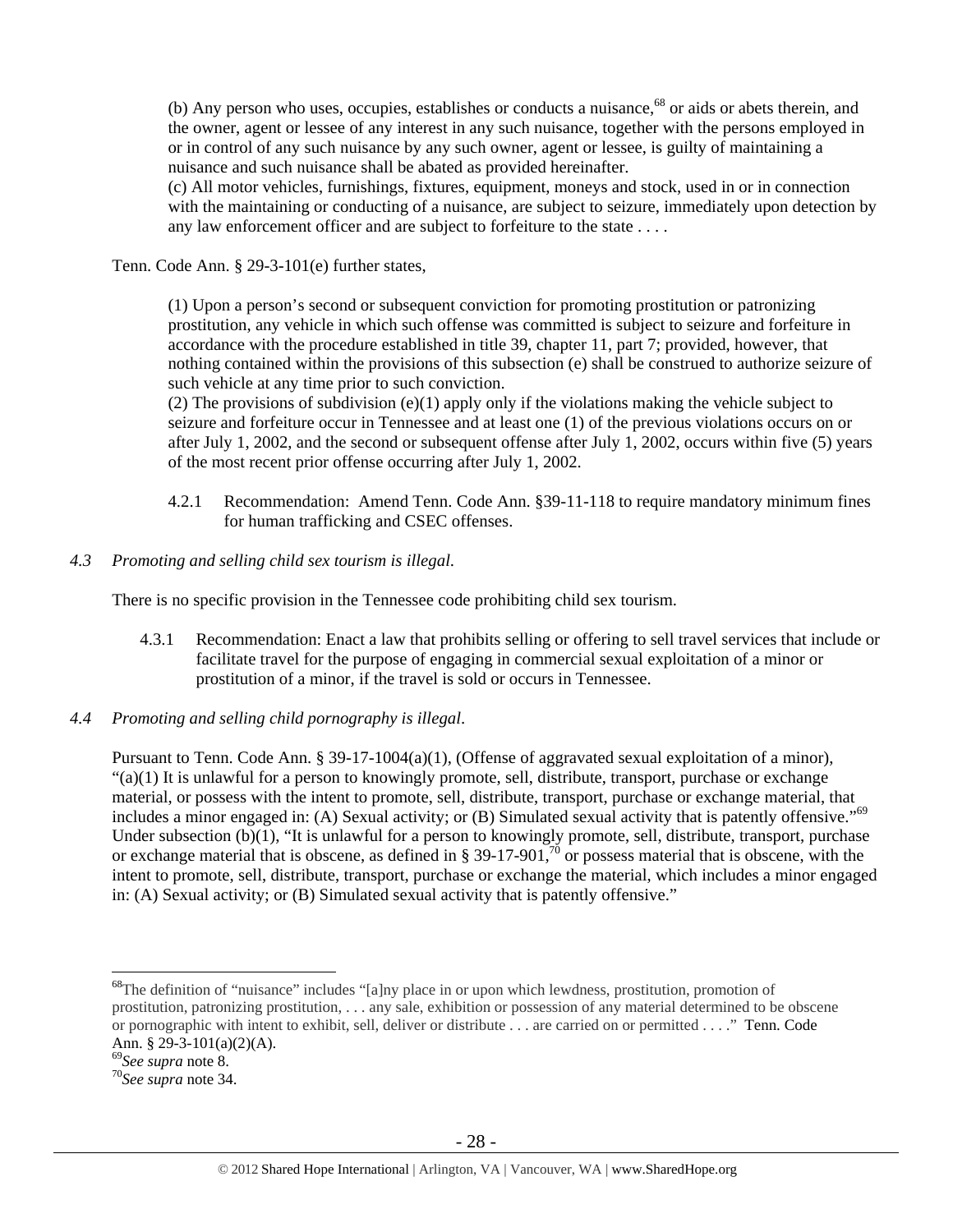Violating either subsection is a Class C felony and the individual can be charged on individual counts for each image. Tenn. Code Ann. § 39-17-1004(a)(2), (4), (b)(2), (4). Class C felonies are punishable by imprisonment for 3–15 years and a possible fine not to exceed \$10,000. Tenn. Code Ann. § 40-35-111(b)(3). However, if the number of individual images is greater than 25, the crime is a Class B felony punishable by imprisonment for 8– 30 years and a possible fine not to exceed \$25,000. Tenn. Code Ann. §§ 1004(a)(4), (b)(4), 40-35-111(b)(2).

Additionally, Tenn. Code Ann. § 39-17-1005(a), (d) (Offense of especially aggravated sexual exploitation of a minor) makes it a Class B felony "for a person to knowingly promote, employ, use, assist, transport or permit a minor to participate in the performance of, or in the production of, acts or material that includes the minor engaging in: (1) Sexual activity; or (2) Simulated sexual activity that is patently offensive." The crime is punishable by imprisonment for 8–30 years and a possible fine not to exceed \$25,000. Tenn. Code Ann. § 40-35-111(b)(2). A person may be separately charged "for each individual performance, image, picture, drawing, photograph, motion picture film, videocassette tape, or other pictorial representation." Tenn. Code Ann. § 39-17-1005(b).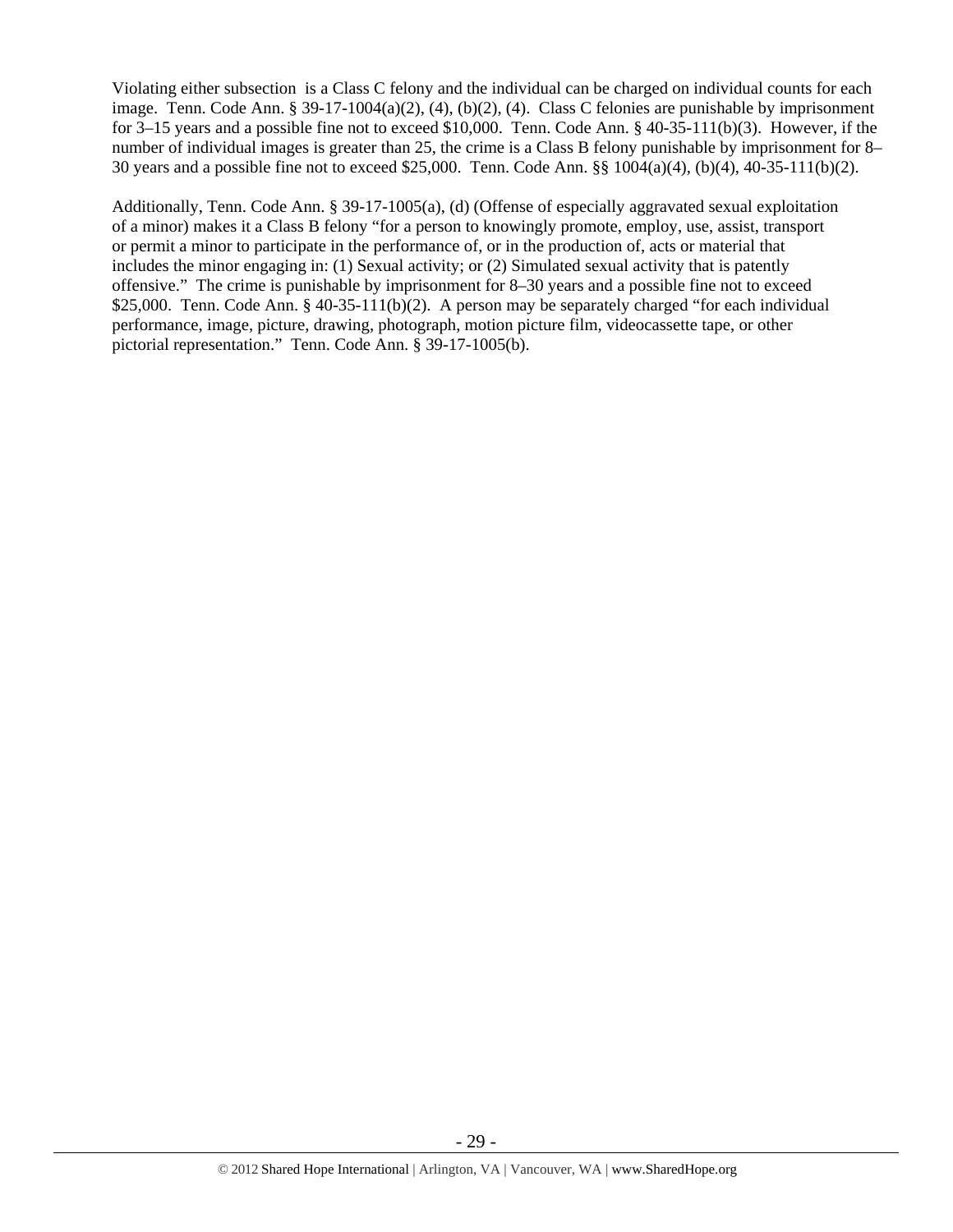## **FRAMEWORK ISSUE 5: PROTECTIVE PROVISIONS FOR THE CHILD VICTIMS**

#### *Legal Components:*

- *5.1 Statutorily-mandated victim services define "victim" to specifically include victims of domestic minor sex trafficking or commercial sexual exploitation of children (CSEC) to ensure prompt identification and access to victims' rights and services.*
- *5.2 The state sex trafficking statute expressly prohibits a defendant from raising consent of the minor to the commercial sex acts as a defense.*
- *5.3 Prostitution laws apply only to adults, making minors under 18 specifically immune from this offense.*
- *5.4 Child victims of sex trafficking or commercial sexual exploitation are provided with a child protection response, including specialized shelter and services, and are not detained in juvenile detention facilities.*
- *5.5 Commercial sexual exploitation or sex trafficking is identified as a type of abuse and neglect within child protection statutes.*
- *5.6 The definition of "caregiver" (or similar term) in the child welfare statutes is broad enough to include a trafficker who has custody or control of a child in order to bring a trafficked child into the protection of child protective services.*
- *5.7 Crime victims' compensation is specifically available to a child victim of sex trafficking or commercial sexual exploitation of children (CSEC) without regard to ineligibility factors.*
- *5.8 Victim-friendly procedures and protections are provided in the trial process for minors under 18.*
- *5.9 Expungement or sealing of juvenile delinquency records resulting from arrests or adjudications for prostitutionrelated offenses committed as a result of, or in the course of, the commercial sexual exploitation of a minor is available within a reasonable time after turning 18.*
- *5.10 Victim restitution and civil remedies for victims of domestic minor sex trafficking or commercial sexual exploitation of children (CSEC) are authorized by law.*
- *5.11 Statutes of limitations for civil and criminal actions for child sex trafficking or commercial sexual exploitation of children (CSEC) offenses are eliminated or lengthened sufficiently to allow prosecutors and victims a realistic opportunity to pursue criminal action and legal remedies.*

*\_\_\_\_\_\_\_\_\_\_\_\_\_\_\_\_\_\_\_\_\_\_\_\_\_\_\_\_\_\_\_\_\_\_\_\_\_\_\_\_\_\_\_\_\_\_\_\_\_\_\_\_\_\_\_\_\_\_\_\_\_\_\_\_\_\_\_\_\_\_\_\_\_\_\_\_\_\_\_\_\_\_\_\_\_\_\_\_\_\_\_\_\_\_* 

#### *Legal Analysis:*

 $\overline{a}$ 

*5.1 Statutorily-mandated victim services define "victim" to specifically include victims of domestic minor sex trafficking or commercial sexual exploitation of children (CSEC) to ensure prompt identification and access to victims' rights and services.* 

Pursuant to Tenn. Code Ann. § 29-13-102(12) (Definitions) within the Criminal Injuries Compensation provisions, a "victim" is defined as "a person who suffers personal injury or death as a direct and proximate result of any act of a person which is within the description of any of the offenses specified in § 29-13-104 [Offenses to which compensation applies]."<sup>71</sup>

Additionally, for the purposes of civil action, pursuant to Tenn. Code Ann. § 29-13-402(4)(A) (Definitions), for the purpose of part 4 of title 29 (Victims' Compensation from the Proceeds of Crime), a "victim" is defined as including "[a] person, not an accomplice of the defendant, who suffers a specific physical, mental, or pecuniary injury as a direct result of a crime."

*5.2 The state sex trafficking statute expressly prohibits a defendant from raising consent of the minor to the commercial sex acts as a defense.* 

 $71$  Pursuant to Tenn. Code Ann. § 29-13-104(1), compensation can be paid, with some exceptions, for injury or death that was caused by "[a]n act committed in this state, which if committed by a mentally competent, criminally responsible adult, would constitute a crime under state or federal law . . . ."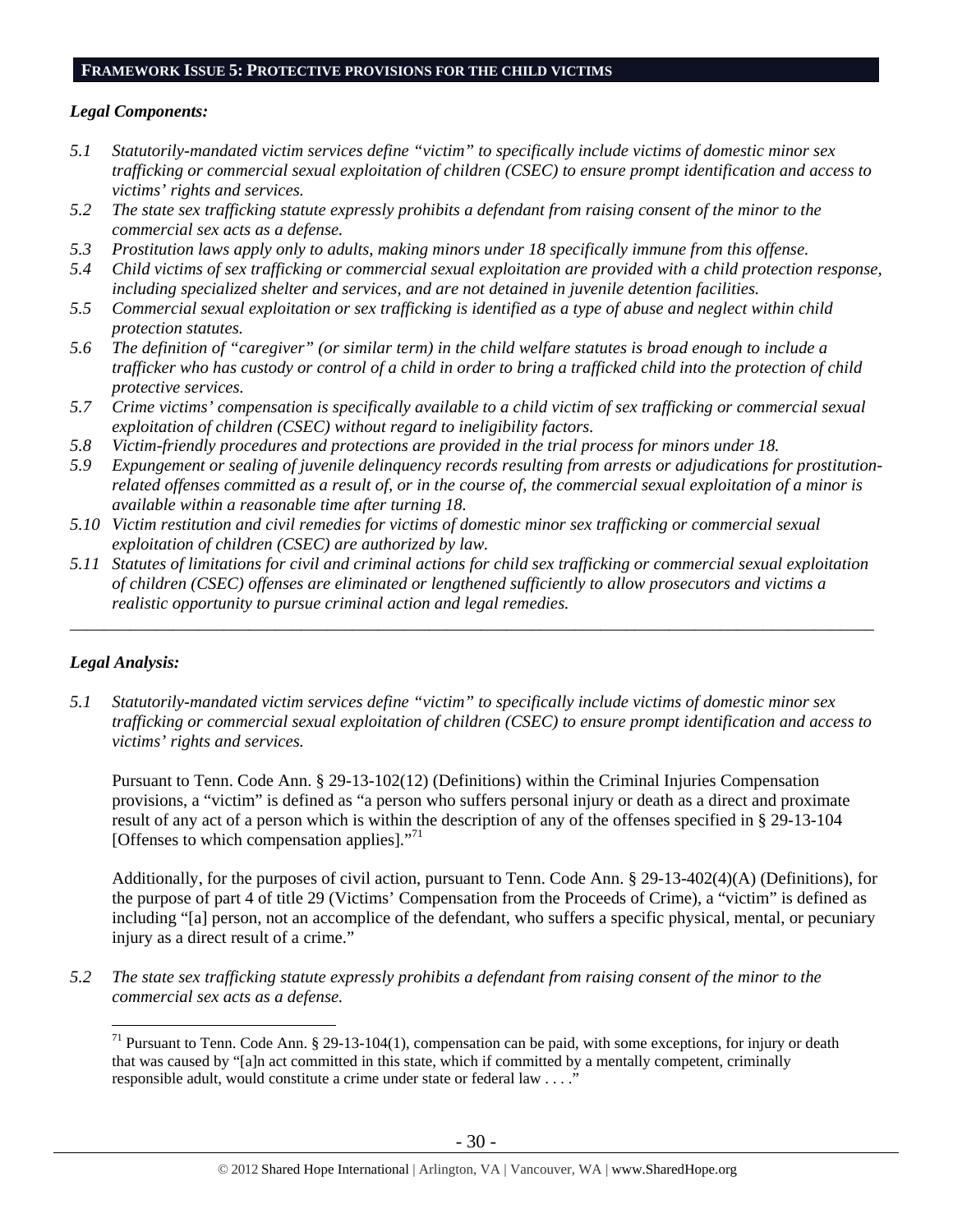Tenn. Code Ann. § 39-13-309 (Trafficking for commercial sex acts), § 39-13-515 (Promoting prostitution), § 39-13-514 (Patronizing prostitution), § 39-17-1005 (Offense of especially aggravated sexual exploitation of a minor), and § 39-13-529 (Offense of soliciting sexual exploitation of a minor—Exploitation of a minor by electronic means) do not refer to a defense based on consent of the minor to the commercial sex act. However, the code does not specifically prohibit a defendant from raising such a defense.

- 4.2.1 Recommendation: Add a provision that specifically prohibits a consent defense for CSEC offenses, such as human trafficking and prostitution when the victim is a minor.
- *5.3 Prostitution laws apply only to adults, making minors under 18 specifically immune from this offense.*

Minors under 18 are immune from being charged with Tenn. Code Ann. § 39-13-513 (Prostitution).<sup>72</sup> Pursuant to Tenn. Code Ann. § 39-13-513(d),

Notwithstanding any provision of this section to the contrary, if it is determined after a reasonable detention for investigative purposes, that a person suspected of or charged with a violation of this section is under eighteen (18) years of age, that person shall be immune from prosecution for prostitution as a juvenile or adult. A law enforcement officer who takes a person under eighteen (18) years of age into custody for a suspected violation of this section shall, upon determination that the person is a minor, provide the minor with the telephone number for the National Human Trafficking Resource Center hotline and release the minor to the custody of a parent or legal guardian.

Additionally, a defense is available for a victim charged with prostitution for conduct that occurred because the person was a victim of sex trafficking or involuntary labor servitude. An offender convicted of prostitution is subject to a Class B misdemeanor, or a Class A misdemeanor if the offense was committed within proscribed distances from a school or church. Tenn. Code Ann. § 39-13-513(b). However, House Bill 2823 amended Tenn. Code Ann. § 39-16-513 to add the following defense for trafficking victims:

(e) It is a defense to prosecution under this section that a person charged with a violation of this section was so charged for conduct that occurred because the person was a victim of an act committed in violation of § 39-13-307 or § 39-13-309, or because the person was a victim as defined under the Trafficking Victims Protection Act, 22 U.S.C. § 7102.<sup>73</sup>

*5.4 Child victims of sex trafficking or commercial sexual exploitation are provided with a child protection response, including specialized shelter and services, and are not detained in juvenile detention facilities.* 

# **I. Child Initially Identified as Abused/Neglected**

 $\overline{a}$ 

Pursuant to Tenn. Code Ann. § 37-1-102(b)(12) (Definitions),<sup>74</sup> a sexually exploited child is likely to be identified as abused or neglected. However, even if a child is identified as abused or neglected under Tenn.

 $72$  The text of Tenn. Code Ann. § 39-13-513 includes amendments made by the passage of House Bill 2823 during the Tennessee 107th General Assembly. 2012 Tenn. Public Acts 891 (effective July 1, 2012).

<sup>&</sup>lt;sup>73</sup> Victim is defined under 22 U.S.C. § 7102 as a person subjected to either "sex trafficking in which a commercial sex act is induced by force, fraud, or coercion, or in which the person induced to perform such act has not attained 18 years of age" or "the recruitment, harboring, transportation, provision, or obtaining of a person for labor or services, through the use of force, fraud, or coercion for the purpose of subjection to involuntary servitude, peonage, debt bondage, or slavery." 22 U.S.C. § 7102 (8)(A), (B).

<sup>&</sup>lt;sup>74</sup> See *infra* section 5.5 for a full analysis of child abuse and neglect definitions.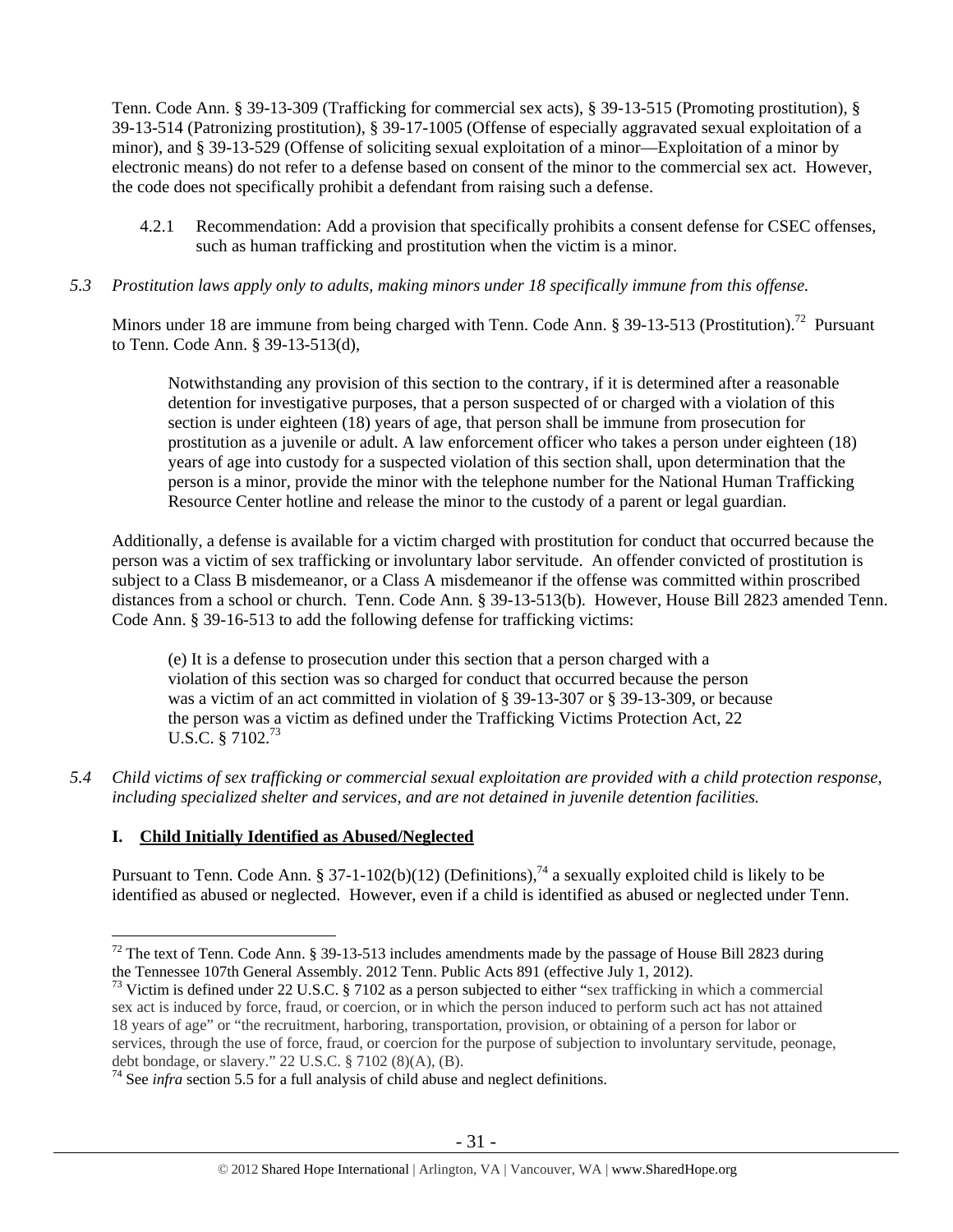Code Ann. § 37-1-102(b)(12), the definition of "custodian" under Tenn. Code Ann. § 37-1-102(b)(7) (Definitions)<sup>75</sup> is not sufficiently broad to involve Child Protective Services in investigations where the a child is in the custody or control of a non-family trafficker. To the extent that a victim of domestic minor sex trafficking is identified as abused or neglected, law enforcement agencies have certain reporting duties related to a domestic minor sex trafficking victim. Pursuant to Tenn. Code Ann. § 37-1-403 (Reporting of brutality, abuse, neglect or child sexual abuse—Notification to parents of abuse on school grounds or under school supervision—Confidentiality of records),

. . . .

(a) (1) Any person who has knowledge of or is called upon to render aid to any child who is suffering from or has sustained any wound, injury, disability, or physical or mental condition shall report such harm immediately if the harm is of such a nature as to reasonably indicate that it has been caused by brutality, abuse or neglect or that, on the basis of available information, reasonably appears to have been caused by brutality, abuse or neglect.

 (3) If any such person knows or has reasonable cause to suspect that a child has been sexually abused, the person shall report such information in accordance with § 37-1-605 [Reports of known or suspected child sexual abuse—Investigations—Notification to parents of abuse on school grounds or while under school supervision—Confidentiality of records], relative to the sexual abuse of children, regardless of whether such person knows or believes that the child has sustained any apparent injury as a result of such abuse.

. . . . (c) (1) If a law enforcement official or judge becomes aware of known or suspected child abuse, through personal knowledge, receipt of a report, or otherwise, such information shall be reported to the department immediately upon the receipt of such information, and, where appropriate, the child protective team shall be notified to investigate the report for the protection of the child in accordance with the provisions of this part. Further criminal investigation by such official shall be appropriately conducted in coordination with the team or department to the maximum extent possible.

. . . . (3) (A) If the department receives information containing references to alleged human trafficking or child pornography which does or does not result in an investigation by the department, the department shall notify the appropriate law enforcement agency immediately upon receipt of such information. (B) If the department initiates an investigation of severe child abuse, including, but not limited to, child sexual abuse, the department shall notify the appropriate local law enforcement agency immediately upon assignment of such case to a department child protective services worker. (C) Both the department and law enforcement shall maintain a log of all such reports of such information received and confirmation that the information was sent to the appropriate party, pursuant to this subdivision  $(c)(3)$ .

Additionally, childhood sexual abuse victims,  $^{76}$  including victims of commercial sexual exploitation under 13 years of age, may be referred to a child protective response team for investigation. Tenn. Code Ann. §§ 37-1-

 $\overline{a}$ <sup>75</sup> See infra section 5.6 for a full analysis of the definition of "custodian" under the child welfare statutes.<br><sup>76</sup> "Child sexual abuse" is defined to include "The sexual exploitation of a child, which includes allowin

encouraging, or forcing a child to: (a) Solicit for or engage in prostitution; or (b) Engage in an act prohibited by § 39-17-1003 [Offense of sexual exploitation of a minor]." Tenn. Code Ann. § 37-1-602(3)(C)(vi). Although Tenn. Code Ann. § 37-1-602(a)(3)(C) (Part definitions—Harm to child's health or welfare) does not specify an age, other portions of the statute define "child sexual abuse" as limited to children under 13. Tenn. Code Ann. § 37-1-  $602(a)(3)(A)$ , (B). Furthermore, Tenn. Code Ann. § 37-1-602(a)(3)(D) states "For the purposes of the reporting, investigation, and treatment provisions of §§ 37-1-603–37-1-615 'child sexual abuse' also means the commission of any act specified in subdivisions (a)(3)(A)–(C) against a child thirteen (13) years of age through seventeen (17) years of age if such act is committed against the child by a parent, guardian, relative, person residing in the child's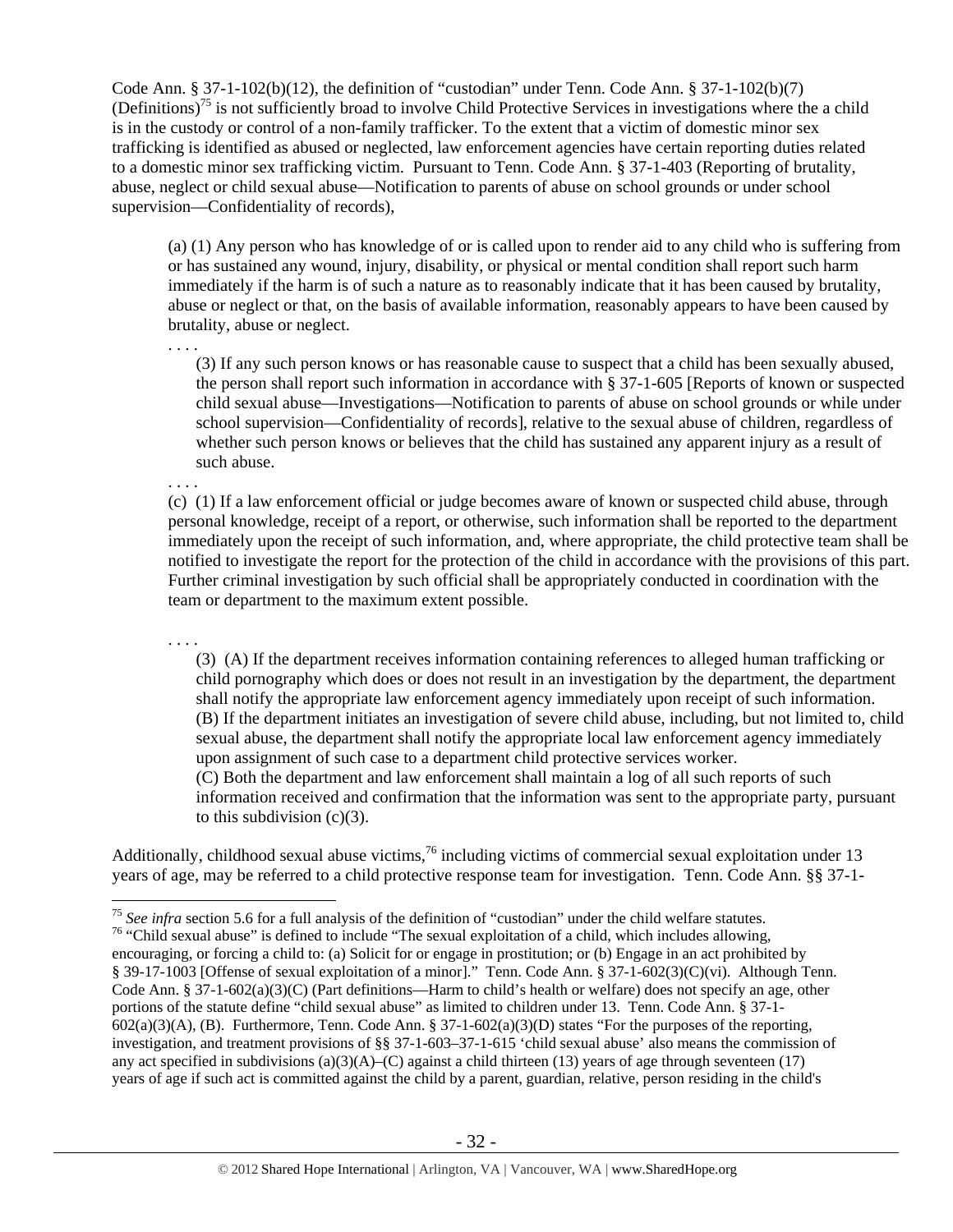602(a)(3)(C)(vi), 37-1-605(b)(2). Pursuant to Tenn. Code Ann. § 37-1-605(b)(2) (Reports of known or suspected child sexual abuse—Investigations—Notification to parents of abuse on school grounds or while under school supervision—Confidentiality of records), "If a law enforcement official or judge becomes aware of known or suspected child sexual abuse, through personal knowledge, receipt of a report or otherwise, such information shall be reported to the department immediately and the child protective team shall be notified to investigate the report for the protection of the child in accordance with the provisions of this part [Child Sexual Abuse]." The child protective investigation team must conduct an "on-site child protective investigation." Tenn. Code Ann. § 37-1-607(b)(2)(A).

# **a. Points of contact for initial custody of abused/neglected child**

Under Tenn. Code Ann. § 37-1-113(a) (Taking into custody—Grounds), which is codified in part 1 of the chapter, a minor may be taken into custody under the following circumstances:

- (1) Pursuant to an order of the court under this part;
- (2) Pursuant to the laws of arrest;

(3) By a law enforcement officer, social worker of the department of human services, or duly authorized officer of the court, if there are reasonable grounds to believe that the conditions specified in § 37-1- 114(a)(2) [Detention or shelter care of child prior to hearing on petition] exist; or (4) By a law enforcement officer or duly authorized officer of the court if there are reasonable grounds to believe that the child has run away from the child's parents, guardian or other custodian.

Thus, if the law enforcement officer has "reasonable grounds to believe" that the child is "a neglected, dependent or abused child," then the law enforcement officer may take the child into custody. Tenn. Code Ann. §§ 37-1-(a)(3),  $37-1-114(a)(2)$ . Pursuant to Tenn. Code Ann. §  $37-1-102(b)(12)(I)$  (Definitions), a "dependent and neglected child" includes a child "[w]ho is or has been allowed, encouraged or permitted to engage in prostitution or obscene or pornographic photographing, filming, posing, or similar activity and whose parent, guardian or other custodian neglects or refuses to protect such child from further such activity." Finally, the taking of a child into custody is not an arrest under this section. Tenn. Code Ann. § 37-1-113(b).

# **b. Process following initial custody of abused/neglected child**

If an abused or neglected child is taken into custody under Tenn. Code Ann.  $\S 37$ -1-113(a)(3) before a petition is filed, "a petition under § 37-1-120 shall be filed as soon as possible but in no event later than two (2) days after the child is taken into custody excluding Saturdays, Sundays and legal holidays." Tenn. Code Ann. § 37-1- 115(a)(2).Additionally, "the petition may be made by any person, including a law enforcement officer, who has knowledge of the facts alleged or is informed and believes that they are true." Tenn. Code Ann. § 37-1-119 (Petition – who may make). Pursuant to Tenn. Code Ann. § 37-1-114(a) (Detention or shelter care of child prior to hearing on petition),

(a) A child taken into custody shall not be detained or placed in shelter care prior to the hearing on the petition unless there is probable cause to believe that the child:

. . . . (2) Is a neglected, dependent or abused child, and in either case the child's detention or shelter care is required because the child is subject to an immediate threat to the child's health or safety to the extent that delay for a hearing would be likely to result in severe or irreparable harm, or the child may abscond or be removed from the jurisdiction of the court, and in either case, there is no less drastic alternative to removal of the child from the custody of the child's parent, guardian or legal

home, or other person responsible for the care and custody of the child," creating the same assumption that the child must be under 13 for purposes of Tenn. Code Ann. § 37-1-603(a)(3)(C).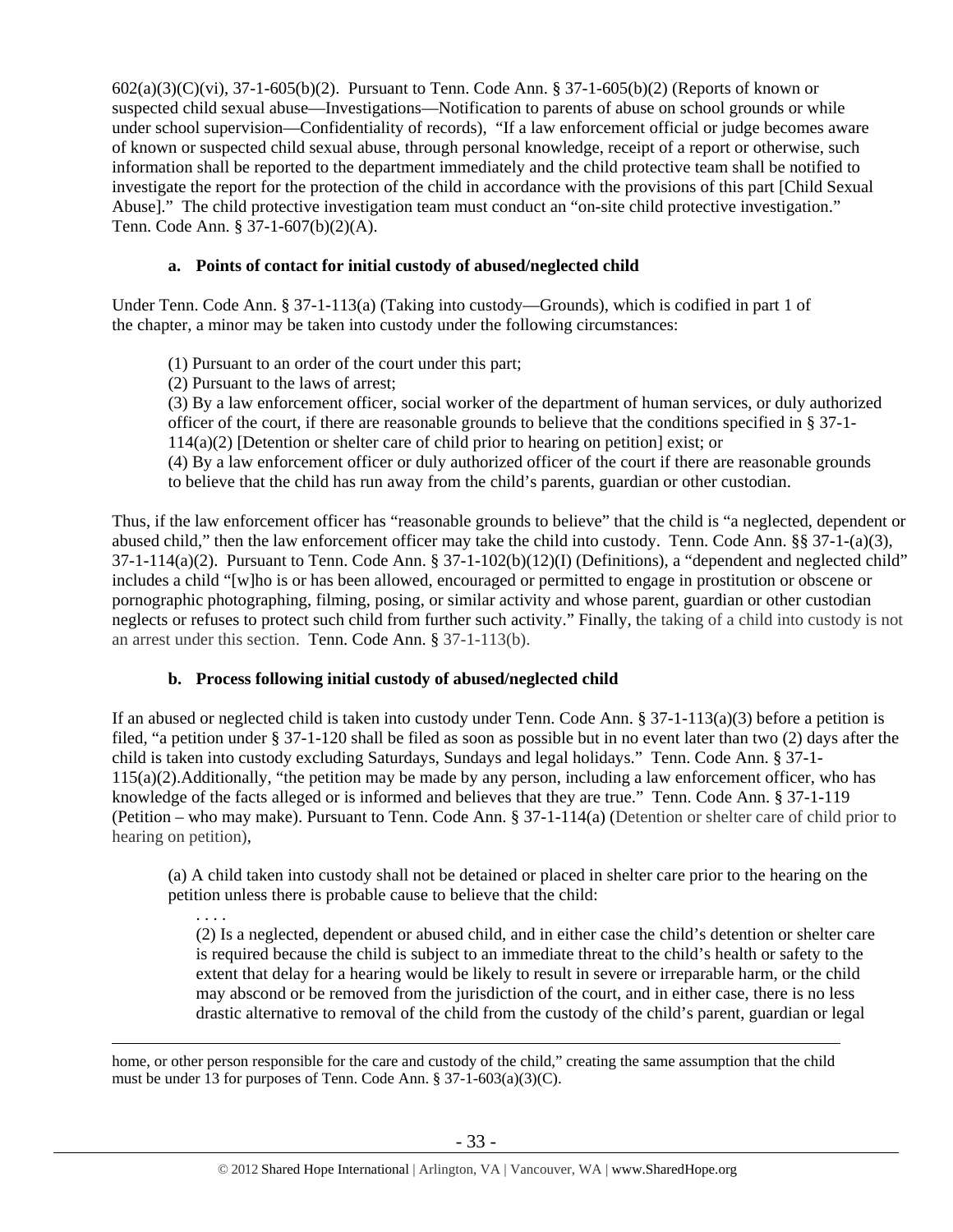custodian available that would reasonably and adequately protect the child's health or safety or prevent the child's removal from the jurisdiction of the court pending a hearing.

Pursuant to Tenn. Code Ann. § 37-1-116(a), (Place of detention—Escape or attempted escape—Shelter Care), an allegedly dependent child may be placed in

(1) A licensed foster home or a home approved by the court;

(2) A facility operated by a licensed child care agency;

. . .

 $\overline{a}$ 

(4) Subject to subsection (e), any other suitable place or facility designated or operated by the court. The child may be detained in a jail or other facility for the detention of adults only if:

(A) Other facilities in subdivision (a)(3) are not available<sup>77</sup>;

(B) The detention is in a room separate and removed from those for adults; and

 (C) It appears to the satisfaction of the court that public safety and protection reasonably require detention, and it so orders.

Furthermore, "[a] child alleged to be dependent or neglected may be detained or placed in shelter care only in the facilities stated in subdivisions  $(a)(1)$ ,  $(2)$  and  $(4)$ , and shall not be detained in a jail or other facility intended or used for the detention of adults charged with criminal offenses or of children alleged to be delinquent." Tenn. Code Ann. § 37-1-116(d).

## **c. Adjudication of abuse/neglect**

Pursuant to Tenn. Code Ann. § 37-1-129(a) (Hearings—Findings—Disposition of child—Interdepartmental case management team—Pilot projects),<sup>78</sup>

(1)After hearing the evidence on the petition, the court shall make and file its findings as to whether the child is a dependent or neglected child . . . If the court finds that the child is not a dependent or neglected child . . ., it shall dismiss the petition and order the child discharged from any detention or other restriction theretofore ordered in the proceeding.

(2) If the petition alleged the child was dependent and neglected as defined in § 37-1-102(b)(12)(G), or if the court so finds regardless of the grounds alleged in the petition, the court shall determine whether the parents or either of them or another person who had custody of the child committed severe child abuse. The court shall file written findings of fact that are the basis of its conclusions on that issue within thirty (30) days of the close of the hearing or, if an appeal or a petition for certiorari is filed, within five (5) days thereafter, excluding Sundays.

The court then may vest custody of the child with the department for placement under Tenn. Code Ann. § 37-1- 129(e) (Hearings—Findings—Disposition of child—Interdepartmental case management team—Pilot projects) which states that.

(1) Any order of the court that places custody of a child with the department shall empower the department to select any specific residential or treatment placements or programs for the child according to the determination made by the department, its employees, agents or contractors.

 $77$  Allegedly dependent or neglected children may not be placed in "[a] detention home or center for delinquent children that is under the direction or supervision of the court or other public authority or of a private agency approved by the court" except for under this specific exception. Tenn. Code Ann. § 37-1-116(a)(3), (a)(4)(A).

 $78$  The text of Tenn. Code Ann. § 37-1-129 included here and elsewhere in this report includes amendments made by the passage of Senate Bill 2957 during the Tennessee 107th General Assembly. 2012 Tenn. Public Acts 1016 § 1 (effective July 1, 2012).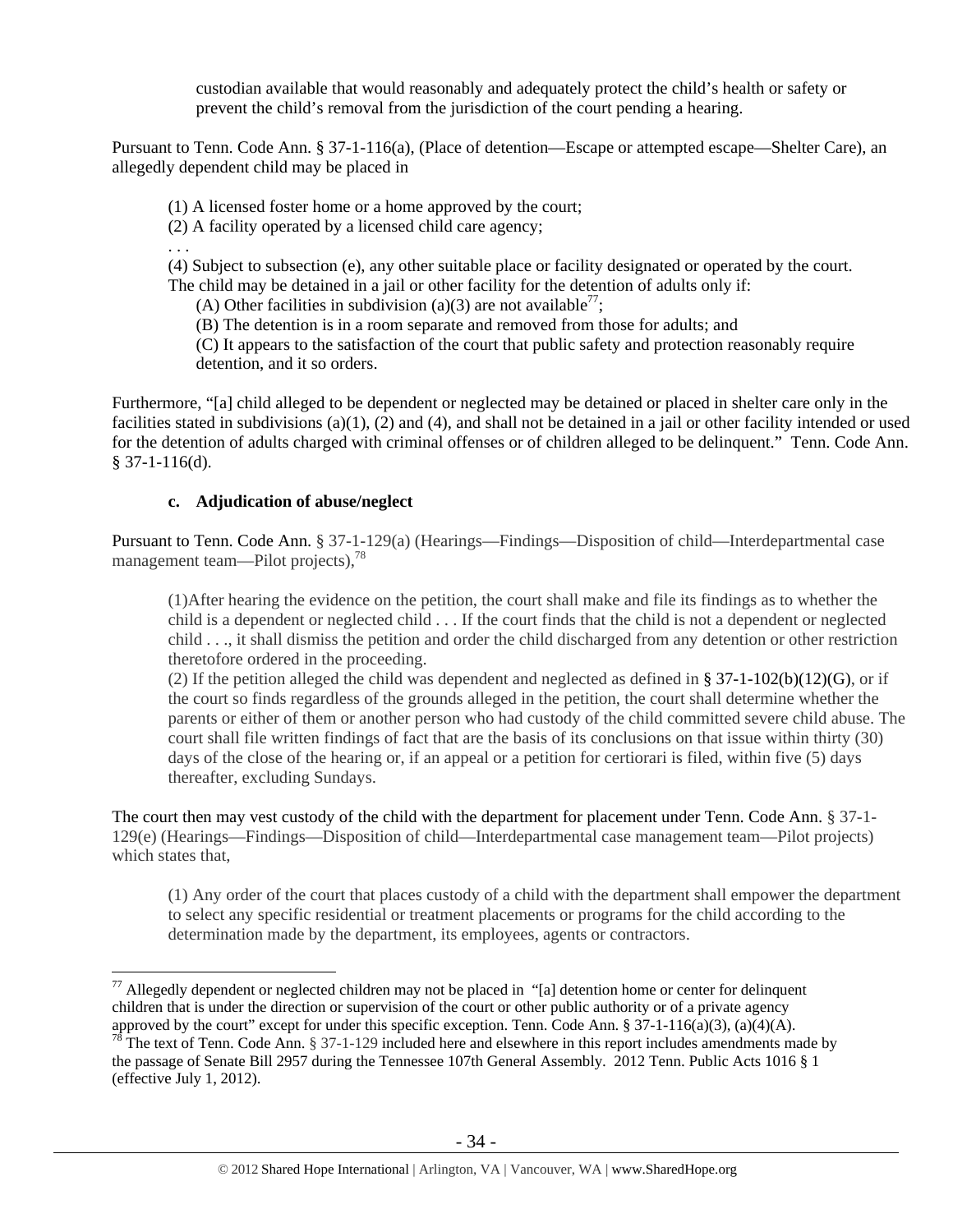(2) The court may review the residential or treatment placement of a child placed in the department's custody, and within ninety (90) days of the placement, the court may, on its own motion, order a hearing to receive evidence and testimony with regard to the appropriateness of the child's residential or treatment placement. The court shall provide notice of the hearing to the department, to the child's biological parent or parents, and any other person who has been primarily responsible for the care of the child during the twelve  $(12)$  months prior to the child's placement in the department's custody ....

### **d. Process outcomes**

If after a hearing, a child is found dependent or neglected, then pursuant to Tenn. Code Ann. § 37-1-130(a) (Dependent or neglected child—Disposition), the child may be allowed to remain in the custody of the parents, guardian, or other custodian, subject to the court's conditions, or temporary custody may be transferred to a person "qualified to receive and care for the child," the department of children's services, "[a]n agency or other private organization licensed or otherwise authorized by law to receive and provide care for the child," or "[a]n individual in another state with or without supervision by an appropriate officer under § 37-1-142 [Nonresident child— Transfer from another state]." Moreover, pursuant to Tenn. Code Ann. § 37-1-130(d),

No child who has been found to be a victim of severe child abuse shall be returned to the custody or residence of any person who engaged in or knowingly failed to protect the child from the brutality or abuse unless the court finds on the basis of clear and convincing evidence that the child will be provided a safe home free from further such brutality and abuse. . . .

Tennessee has not enacted statutorily mandated ongoing services following placement, a formal multidisciplinary approach to victim services, or specialized long-term placement option available for victims of domestic minor sex trafficking that may be identified as abused, neglected, or dependent. In response to the absence of procedures and services specific to domestic minor sex trafficking victims, Tennessee is developing a multi-agency plan to identify victims and provide community-based services and benefits to which they may be entitled.<sup>79</sup>

- (1) Department of children's services;
- (2) Department of health;

 $\overline{a}$ 

- (3) Department of intellectual and developmental disabilities;
- (4) Department of mental health; and
- (5) Tennessee bureau of investigation.

- (1) Identify victims of human trafficking in this state;
- (2) Identify community-based services for victims of human trafficking
- (3) Assist victims of human trafficking through the provision of information regarding access to
- benefits and services to which those victims may be entitled
- (4) Coordinate delivery of services and information concerning health care, mental health care, legal services,

housing, job training, education and victim's compensation funds;

 (5) Prepare and disseminate educational materials and provide training programs to increase awareness of human trafficking and the services available to victims; and

(6) Assist victims of human trafficking with family reunification.

 $79$  Tennessee is developing a plan to identify and provide services to victims of human trafficking. During 2012, the Tennessee 107th General Assembly passed Senate Bill 2370,<sup>79</sup> establishing a new section under Title 71, Chapter 1 which requires that:

<sup>(</sup>a) the commissioner of the department of human services shall establish a plan for the delivery of services to victims of human trafficking after consultation with the following departments:

<sup>(</sup>b) The plan developed under subsection (a) shall include, but not be limited to, provisions to: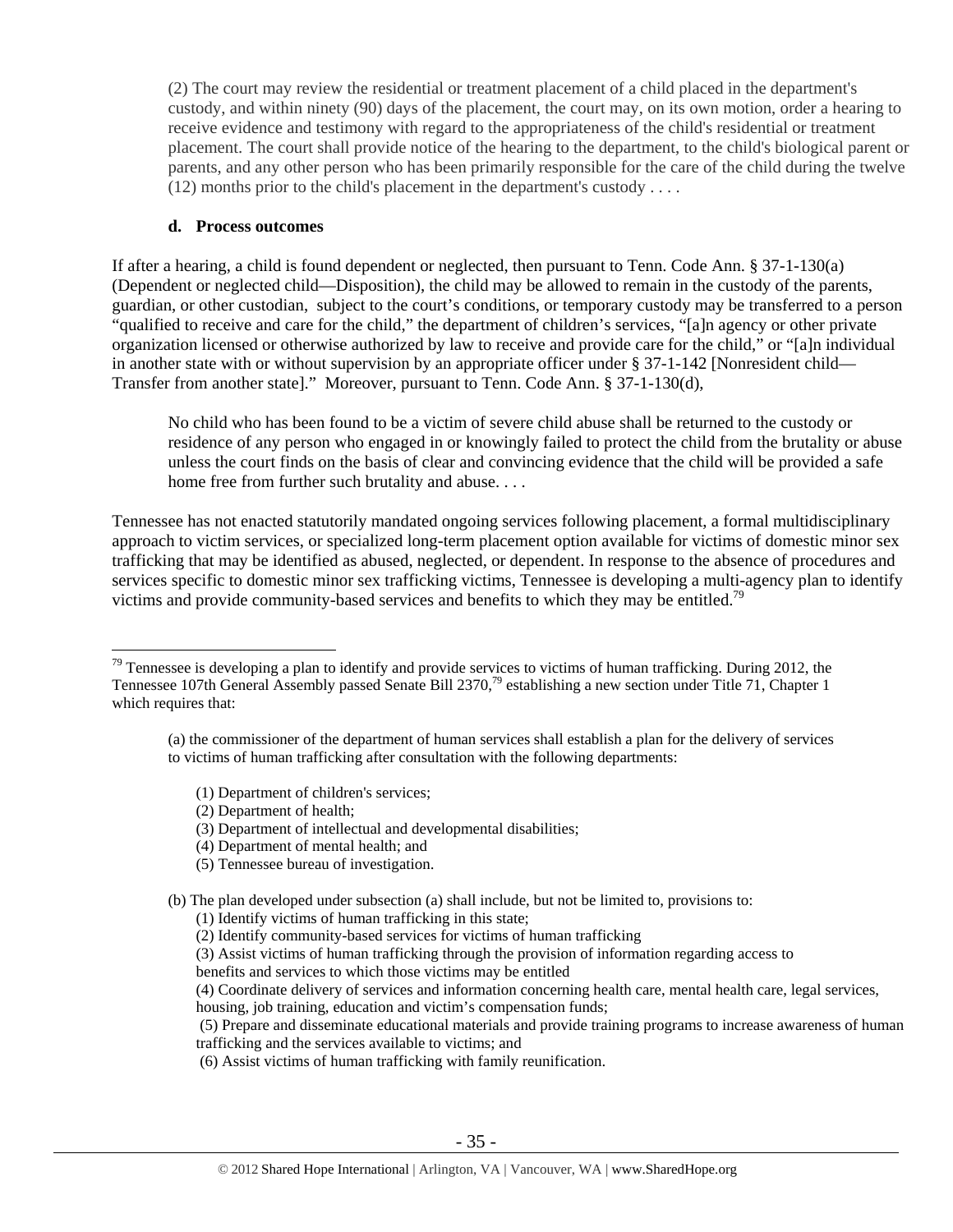## **II. Child Initially Identified as an Unruly Child**

Pursuant to Tenn. Code Ann. § 37-1-102(b)(23)(A) (Definitions), a domestic minor sex trafficking victim could be classified as an "unruly child," which is a child who is,

 (i) Habitually and without justification is truant from school while subject to compulsory school attendance under § 49-6-3007 [Attendance and truancy reports–Enforcement of compulsory attendance];

(ii) Habitually is disobedient of the reasonable and lawful commands of the child's parent(s), guardian or other legal custodian to the degree that such child's health and safety are endangered;

(iii) Commits an offense that is applicable only to a child; or

(iv) Is away from the home, residence or any other residential placement of the child's parent(s), guardian or other legal custodian without their consent. Such child shall be known and defined as a "runaway."

## **a. Points of contact for initial custody of an unruly child**

Under Tenn. Code Ann. § 37-1-113(a) (Taking into custody—Grounds), which is codified in part 1 of the chapter, an unruly child may be taken into custody under the following circumstances:

(1) Pursuant to an order of the court under this part;

(2) Pursuant to the laws of arrest;

(3) By a law enforcement officer, social worker of the department of human services, or duly authorized officer of the court, if there are reasonable grounds to believe that the conditions specified in § 37-1- 114(a)(2) [Detention or shelter care of child prior to hearing on petition] exist; or

(4) By a law enforcement officer or duly authorized officer of the court if there are reasonable grounds to believe that the child has run away from the child's parents, guardian or other custodian.

Thus, if the child has "committed the delinquent or unruly act with which the child is charged," then the law enforcement officer may take the child into custody. Tenn. Code Ann. §§ 37-1-113(a)(3), 37-1-114(a)(1).

# **b. Process following initial custody of an unruly child**

An allegedly unruly child may not be detained more than 24 hours, "excluding nonjudicial days unless there has been a detention hearing and a judicial determination that there is probable cause to believe the child has violated a valid court order, and in no event shall such a child be detained for more than seventy-two (72) hours exclusive of nonjudicial days prior to an adjudicatory hearing." Tenn. Code Ann. § 37-1-114(b). However, pursuant to subsection (b), "Nothing herein prohibits the court from ordering the placement of children in shelter care where appropriate, and such placement shall not be considered detention within the meaning of this section."

Pursuant to Tenn. Code Ann. § 37-1-116(a), (Place of detention—Escape or attempted escape—Shelter Care), an allegedly unruly child may be placed in

 (c) In addition to the requirements of subsection (b), the plan shall include a timeline for which the department anticipates the state would be capable of implementing the plan, along with anticipated rates of assistance to victims of human trafficking, cost of implementation, an itemized rationale for both, and any other factor that the department opines will significantly contribute to or detract from the success of implementing the plan.

2012 Tenn. Public Acts 963 (effective July 1, 2012).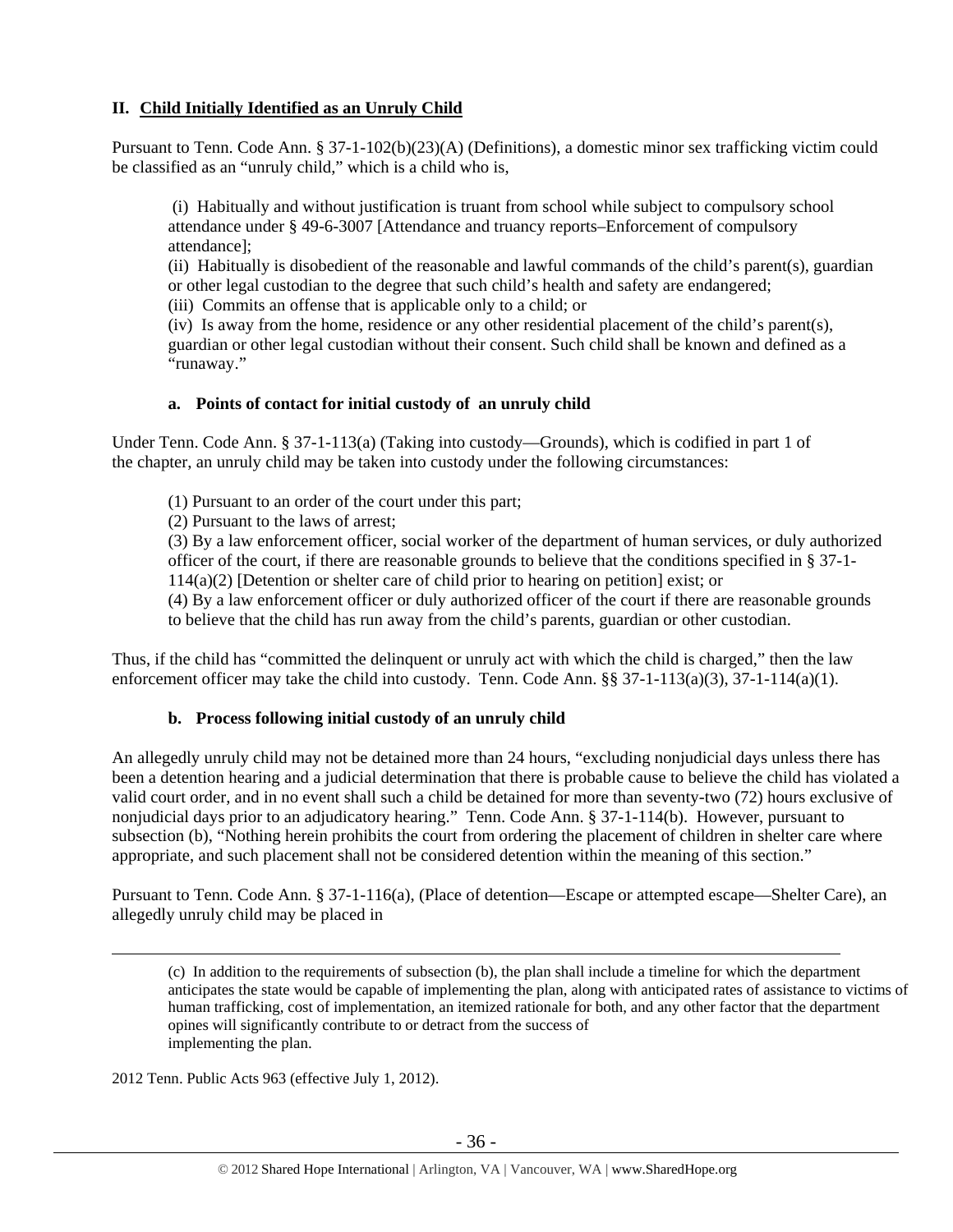(1) A licensed foster home or a home approved by the court;

(2) A facility operated by a licensed child care agency;

(3) A detention home or center for delinquent children that is under the direction or supervision of the court or other public authority or of a private agency approved by the court; or

(4) Subject to subsection (e), any other suitable place or facility designated or operated by the court.

The child may be detained in a jail or other facility for the detention of adults only if:

(A) Other facilities in subdivision (a)(3) are not available;

(B) The detention is in a room separate and removed from those for adults; and

 (C) It appears to the satisfaction of the court that public safety and protection reasonably require detention, and it so orders.

# **c. Adjudication of an unruly child**

Under Tenn. Code Ann. § 37-1-119 (Petition—Who may make), a petition may be filed "by any person, including a law enforcement officer, who has knowledge of the facts alleged or is informed and believes that they are true."

The court will then hear the petition concerning an allegedly unruly child. Pursuant to Tenn. Code Ann. § 37-1-129 (Hearings—Findings—Disposition of child—Interdepartmental case management team—Pilot projects) in relevant part,

 $(a)(1)$  After hearing the evidence on the petition, the court shall make and file its findings as to ... whether the acts ascribed to the child were committed by that child. If the court finds that the child is not a dependent or neglected child or that the allegations of delinquency or unruly conduct have not been established, it shall dismiss the petition and order the child discharged from any detention or other restriction theretofore ordered in the proceeding.

. . . .

(c) If the court finds from clear and convincing evidence that the child is . . . unruly, the court shall proceed immediately or at a postponed hearing to make a proper disposition of the case.

# **d. Process outcome**

When a child is determined to be an unruly child then the court may, among other dispositions, place the child in any of the same dispositions as a dependent or neglected child, place the child on probation, order community service, or assess a fine. Tenn. Code Ann. § 37-1-132(a), 37-1-131(a). If an unruly child is removed from the home, then the child must be placed in the "least drastic or restrictive alternative." Tenn. Code Ann. § 37-1-132(b)(1). Tennessee is also developing a plan to identify services and benefits to which a domestic minor sex trafficking victim identified as an unruly child may be entitled. $80$ 

# **III. Child Initially Identified as Delinquent**

Since minors in Tennessee are not subject to prosecution for Tenn. Code Ann. § 39-13-513 (Prostitution), a prostituted minor will not be considered a delinquent child.<sup>81</sup> Once a police officer determines the age of the minor after taking the minor into custody for a prostitution offense, the officer shall not charge the minor as a delinquent but instead shall "provide the minor with the telephone number for the national human trafficking resource center hotline and release the minor to the custody of a parent or legal guardian." Tenn. Code Ann. § 39-13-513(d). A "delinquent child" is "a child who has committed a delinquent act and is in need of treatment

<sup>&</sup>lt;sup>80</sup> See *supra* note 79.<br><sup>81</sup> See *supra* section 5.3 for a full analysis of this immunity.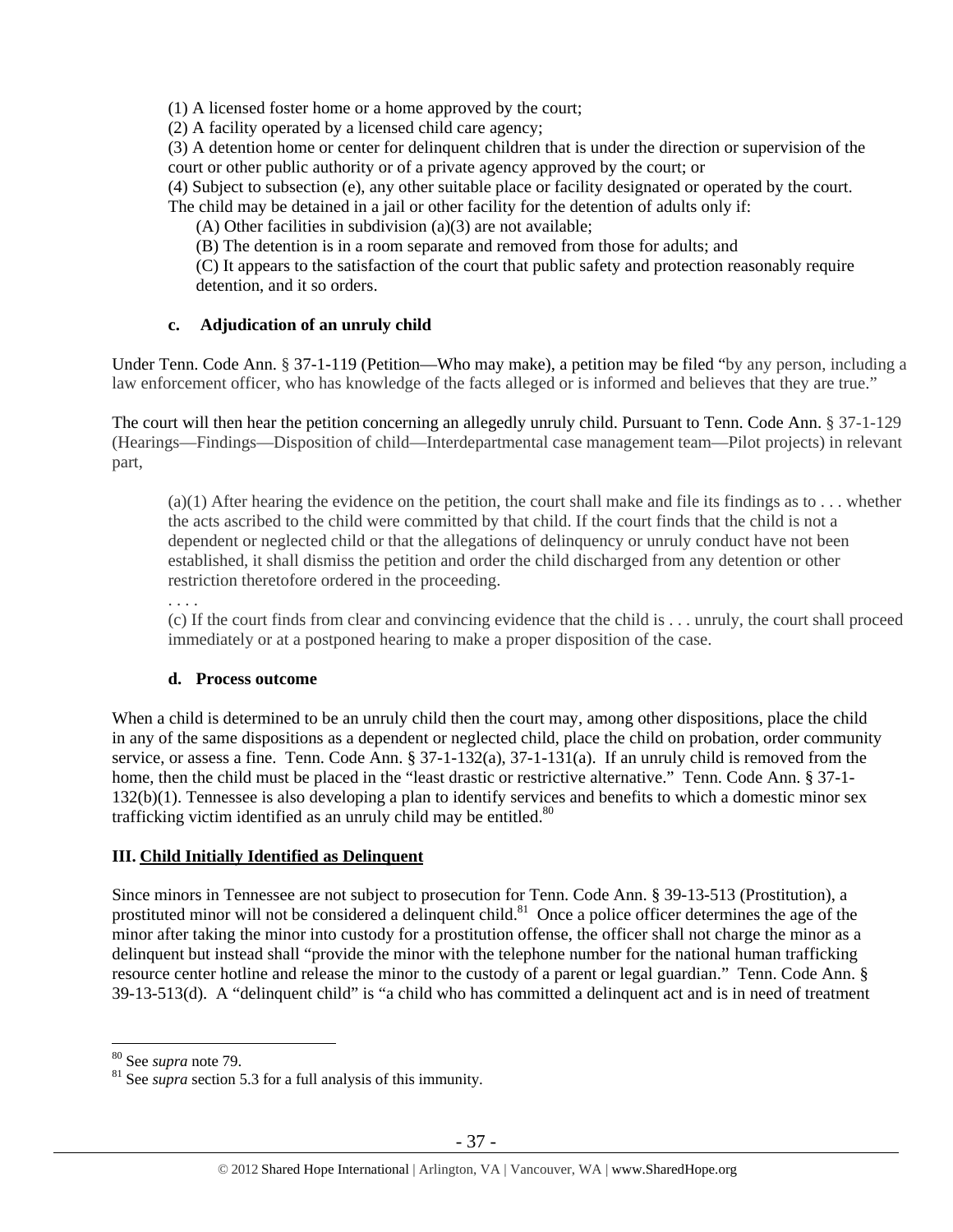or rehabilitation." Tenn. Code Ann. § 37-1-102(b)(10).<sup>82</sup> A "delinquent act" is defined in part as "an act" designated a crime under the law, including local ordinances of this state, or of another state if the act occurred in that state, or under federal law, and the crime is not a status offense under subdivision  $(b)(25)(A)(iii)$ [definition of severe child abuse] . . . ." Tenn. Code Ann. § 37-1-102(b)(9).

## **a. Points of contact for initial custody of delinquent child**

Despite these provisions, in certain circumstances outlined in Tenn. Code Ann. § 37-1-116(h) (Place of detention—Escape or attempted escape—Shelter care), a domestic minor sex trafficking victim who is not identified as dependent or neglected may be detained in an adult jail for up to 48 hours if

The juvenile is accused of a serious crime against persons, including criminal homicide, forcible rape, mayhem, kidnapping, aggravated assault, robbery and extortion accompanied by threats of violence; (2) The county has a low population density not to exceed thirty-five (35) persons per square mile; (3) The facility and program have received prior certification by the Tennessee corrections institute as providing detention and treatment with total sight and sound separation from adult detainees and prisoners, including no access by trustees;

(4) There is no juvenile court or other public authority, or private agency as provided in subsection (f), able and willing to contract for the placement of the juvenile; and

(5) A determination is made that there is no existing acceptable alternative placement available for the juvenile.

# **b. Process following initial custody of a delinquent child**

Pursuant to Tenn. Code Ann. § 37-1-116(a) (Place of detention – Escape or attempted escape—Shelter care), a variety of placement options are available to children alleged to be delinquent, including only

(1) A licensed foster home or a home approved by the court;

(2) A facility operated by a licensed child care agency;

 $\overline{a}$ 

(3) A detention home or center for delinquent children that is under the direction or supervision of the court or other public authority or of a private agency approved by the court; or

(4) Subject to subsection (e), any other suitable place or facility designated or operated by the court. The child may be detained in a jail or other facility for the detention of adults only if

(A) Other facilities in subdivision (a)(3) are not available;

(B) The detention is in a room separate and removed from those for adults; and

 (C) It appears to the satisfaction of the court that public safety and protection reasonably require detention, and it so orders.

Additionally, under Tenn. Code Ann. § 37-1-116(h) a juvenile may be temporarily detained for as short a time as feasible, not to exceed forty-eight (48) hours, in an adult jail or lockup, if:

(1) The juvenile is accused of a serious crime against persons, including criminal homicide, forcible rape, mayhem, kidnapping, aggravated assault, robbery and extortion accompanied by threats of violence;

(2) The county has a low population density not to exceed thirty-five (35) persons per square mile;

(3) The facility and program have received prior certification by the Tennessee corrections institute as providing detention and treatment with total sight and sound separation from adult detainees and prisoners, including no access by trustees;

(4) There is no juvenile court or other public authority, or private agency as provided in subsection (f), able

 $82$  A portion of Tenn. Code Ann. § 37-1-102 has been redacted as of June 30, 2012, and the current version does not include Tenn. Code Ann. § 37-1-102(b)(4)(G).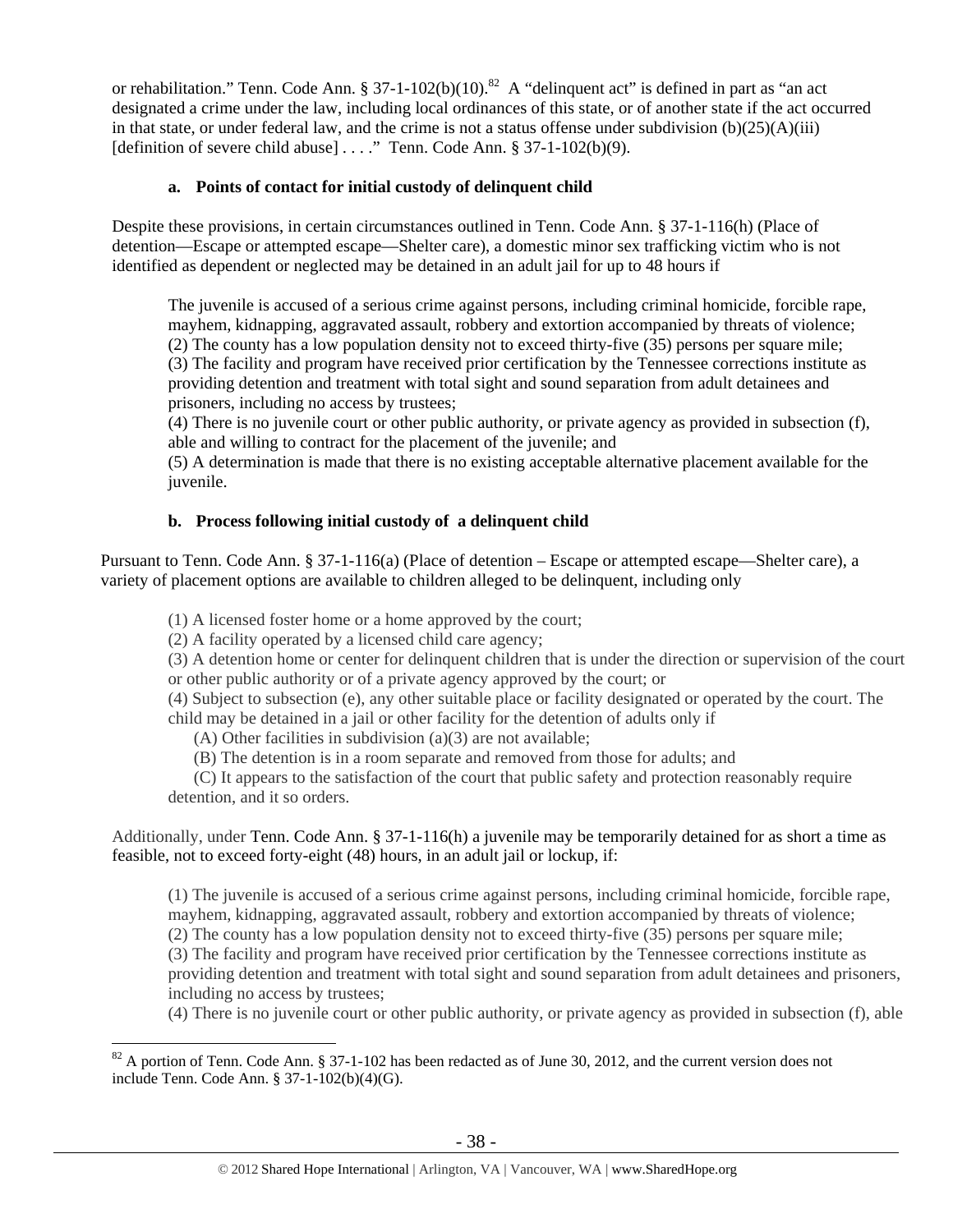and willing to contract for the placement of the juvenile; and

(5) A determination is made that there is no existing acceptable alternative placement available for the juvenile.

# **c. Adjudication of a delinquent child**

Pursuant to Tenn. Code Ann. § 37-1-129 (Hearings—Findings—Disposition of child—Interdepartmental case management team—Pilot projects) in relevant part,

(a)(1) After hearing the evidence on the petition, the court shall make and file its findings as to whether the child is a dependent [and] whether the acts ascribed to the child were committed by that child. If the court finds that . . . the allegations of delinquency or unruly conduct have not been established, it shall dismiss the petition and order the child discharged from any detention or other restriction theretofore ordered in the proceeding.

. . . .

(b) If the court finds on proof beyond a reasonable doubt that the child committed the acts by reason of which the child is alleged to be delinquent, it shall proceed immediately or at a postponed hearing to hear evidence as to whether the child is in need of treatment or rehabilitation and to make and file its findings thereon. If the court finds that the child is not in need of treatment or rehabilitation, it may dismiss the proceeding and discharge the child from any detention or other restriction theretofore ordered. In the absence of evidence to the contrary, evidence of the commission of acts that constitute a felony or that reflect recidivistic delinquency is sufficient to sustain a finding that the child is in need of treatment or rehabilitation.

# **d. Process outcomes**

Pursuant to Tenn. Code Ann. § 37-1-131 (Delinquent child—Disposition—Restitution), a child adjudicated as a delinquent may be ordered by the court to the "disposition best suited to the child's treatment, rehabilitation, and welfare," which includes

(1) Any order authorized by § 37-1-130 for the disposition of a dependent or neglected child;<sup>83</sup> (2) (A) Placing the child on probation under the supervision of the probation officer of the court or the department of children's services, any person, or persons or agencies designated by the court, or the court of another state as provided in § 37-1-143, under conditions and limitations the court prescribes.

5.4.1 Recommendation: Establish a mandatory response law that directs any minor involved in prostitution or who is a victim of trafficking for commercial sex acts into a protective system that provides specialized services and housing.

# *5.5 Commercial sexual exploitation or sex trafficking is identified as a type of abuse and neglect within child protection statutes.*

Commercial sexual exploitation is identified as a type of abuse and neglect in Tennessee. Pursuant to Tenn. Code Ann. § 37-1-102(b)(12) (Definitions), a "dependent and neglected child" includes a child who is subject to any of the following situations:

(B) Whose parent, guardian or person with whom the child lives, by reason of cruelty, mental incapacity, immorality or depravity is unfit to properly care for such child; . . .

 $\overline{a}$ <sup>83</sup> *See supra* section 5.4(I)(d) for a full analysis of placement options for a dependent or neglected child.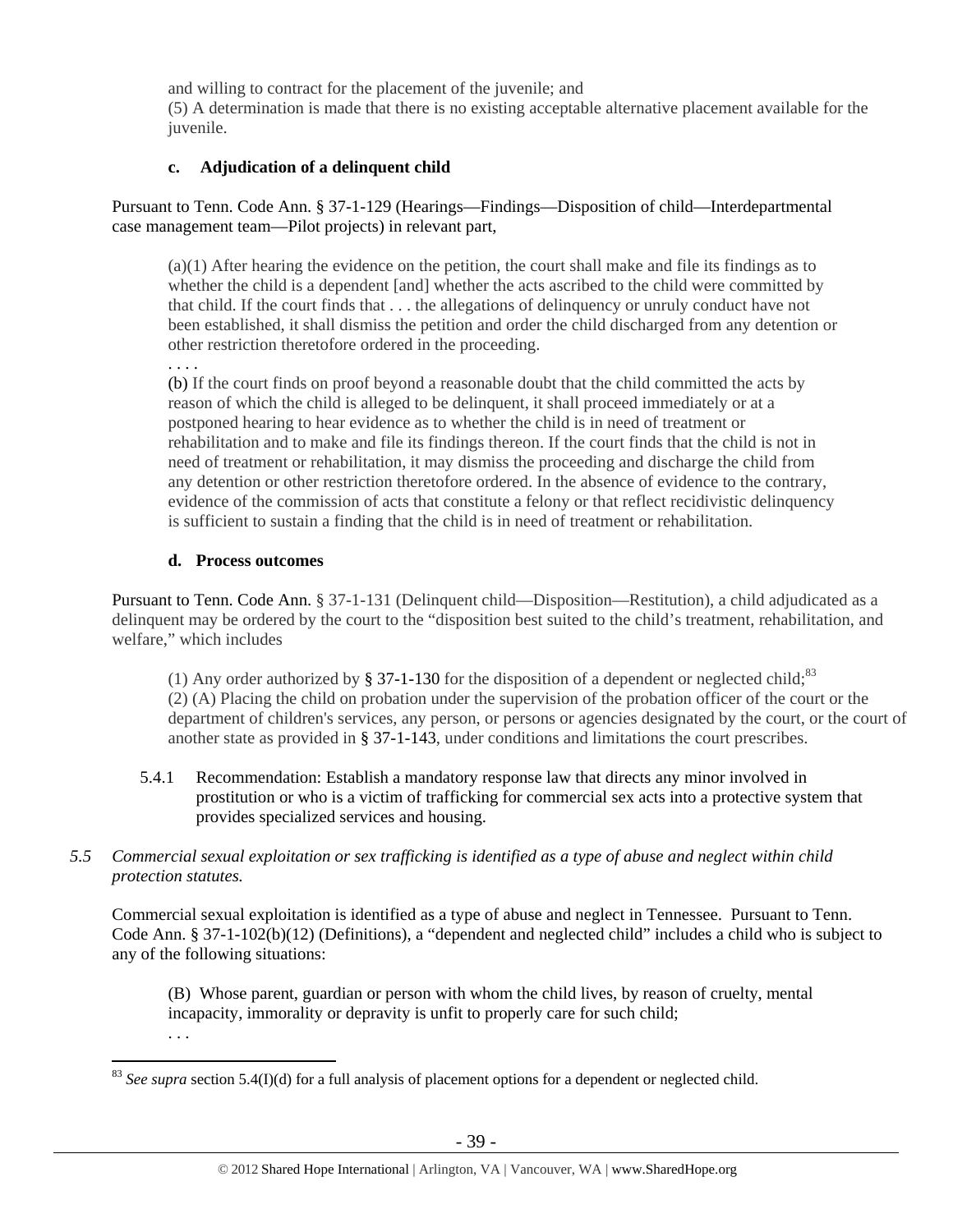(E) Who, because of lack of proper supervision, is found in any place the existence of which is in violation of law;

(F) Who is in such condition of want or suffering or is under such improper guardianship or control as to injure or endanger the morals or health of such child or others;

(G) Who is suffering from abuse  $84$  or neglect;

(H) Who has been in the care and control of one (1) or more agency or person not related to such child by blood or marriage for a continuous period of six (6) months or longer in the absence of a power of attorney or court order, and such person or agency has not initiated judicial proceedings seeking either legal custody or adoption of the child;

(I) Who is or has been allowed, encouraged or permitted to engage in prostitution or obscene or pornographic photographing, filming, posing, or similar activity and whose parent, guardian or other custodian neglects or refuses to protect such child from further such activity; . . .

. . . .

Additionally, "severe child abuse" is defined as including "[t]he commission of any act towards the child prohibited by §§ 39-13-502–39-13-504 [Aggravated rape; Rape; Aggravated sexual battery], 39-13-522 [Rape of a child], 39-15-302 [Incest], 39-15-402 [Haley's Law—Aggravated child abuse and aggravated child neglect or endangerment—Definitions], and 39-17-1005 [Offense of especially aggravated sexual exploitation of a minor] or the knowing failure to protect the child from the commission of any such act towards the child  $\dots$ ." Tenn. Code Ann. § 37-1-102(b)(23)(C).

*5.6 The definition of "caregiver" (or similar term) in the child welfare statutes is broad enough to include a trafficker who has custody or control of a child in order to bring a trafficked child into the protection of child protective services.* 

Tenn. Code Ann. § 37-1-102(b)(7) (Definitions) defines "custodian" for purposes of the "Juvenile Courts and Proceedings" chapter, which includes the dependent and neglected children provisions ("unless the context otherwise requires"), as "a person, other than a parent or legal guardian, who stands in loco parentis to the child or a person to whom temporary legal custody of the child has been given by order of a court."

- 5.6.1 Recommendation: Clarify that child protection laws reach traffickers by amending the definition of "custodian" to include a person who has physical custody or control over a child.
- *5.7 Crime victims' compensation is specifically available to a child victim of sex trafficking or commercial sexual exploitation of children (CSEC) without regard to ineligibility factors.*

Pursuant to Tenn. Code Ann. § 29-13-102(12) (Definitions), a "victim" is defined as "a person who suffers personal injury or death as a direct and proximate result of any act of a person which is within the description of any of the offenses specified in § 29-13-104 [Offenses to which compensation applies]." Domestic minor sex trafficking victims are considered to be victims of offenses for which compensation applies, because offenses allowing for claims include, with some exceptions, "[a]n act committed in this state, which, if committed by a mentally competent, criminally responsible adult, would constitute a crime under state or federal law . . . ." Tenn. Code Ann. § 29-13-104(1).

Compensation is not allowed for "any personal injury or loss alleged to have been incurred as a result of pain and suffering, except for victims of the crime of rape and victims of crime involving sexual deviancy, including

 $\overline{a}$  $84$  Pursuant to Tenn. Code Ann. § 37-1-102(b)(1) (Definitions), "'Abuse' exists when a person under the age of eighteen (18) is suffering from, has sustained, or may be in immediate danger of suffering from or sustaining a wound, injury, disability or physical or mental condition caused by brutality, neglect or other actions or inactions of a parent, relative, guardian or caretaker."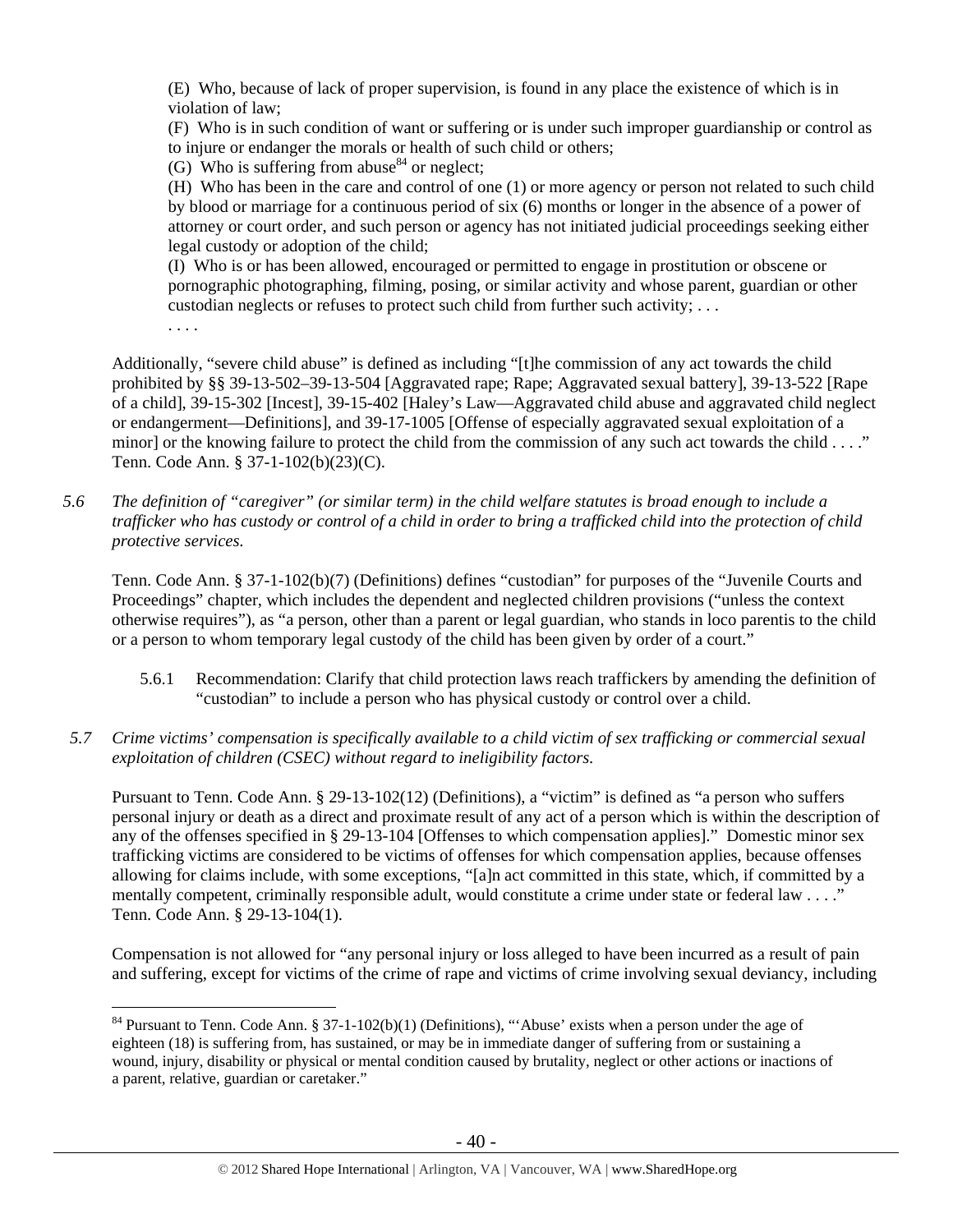minors who are victims of the crimes contained in the provisions of §§ 39-13-502–39-13-505 [Aggravated rape; Rape; Aggravated sexual battery; Sexual battery], 39-12-101 [Criminal attempt], 39-13-522 [Rape of a child], 39-15-302 [Incest], 39-17-902 [Producing, importing, preparing, distributing, processing or appearing in obscene material or exhibition], 39-17-1003–39-17-1005 [Offense of sexual exploitation of a minor; Offense of aggravated sexual exploitation of a minor; Offense of especially aggravated sexual exploitation of a minor], and/or any attempt, conspiracy or solicitation to commit such offenses." Tenn. Code Ann. § 29-13-106(c). This statute could be a barrier to compensation for victims of crimes stated in Tenn. Code Ann. § 39-13-309 (Trafficking for commercial sex acts), Tenn. Code Ann. § 39-13-515 (Promoting prostitution), or Tenn. Code Ann. § 39-13-514 (Patronizing prostitution) from recovering for pain and suffering.

Nonetheless, eligible compensation includes "[i]n the case of a sexually-oriented crime committed against a victim who is under eighteen (18) years of age, where the compensation is for unreimbursed or unreimbursable mental health counseling or treatment made necessary by the sexually-oriented crime, any sibling or nonoffending custodial parent of the victim, or both." Tenn. Code Ann. § 29-13-105(a)(6) (Persons eligible for compensation).

Pursuant to Tenn. Code Ann. § 29-13-108(a) (Claims for compensation—Procedure),

(a) A claim for compensation shall be filed not later than one (1) year after the occurrence of the crime upon which the claim is based or one (1) year after the death of the victim or one (1) year after any mental or physical manifestation or injury is diagnosed as a result of an act committed against a minor that would constitute a criminal offense under the provisions of §§ 39-12-101 [Criminal attempt], 39- 13-502–39-13-505 [Aggravated rape; Rape; Aggravated sexual battery; Sexual battery], 39-13-522 [Rape of a child], 39-15-302 [Incest], . . . 39-17-1003–39-17-1005 [Offense of sexual exploitation of a minor; Offense of aggravated sexual exploitation of a minor; Offense of especially aggravated sexual exploitation of a minor], and/or any attempt, conspiracy or solicitation to commit such offenses; provided, that upon good cause shown, the time period for filing such claim may be extended either before or after the expiration of the filing period. No claim shall be filed until the crime upon which the claim is based shall have been reported by the victim, or a member of the victim's family, to the proper authorities; and in no case may an award be made where the law enforcement records show that such report was made more than forty-eight (48) hours after the occurrence of such crime unless, for good cause shown, it is found that the delay was justified. Failure of the victim to report a crime because:

(1) The victim is physically unable;

(2) The victim is a victim of sexual assault; or

(3) The victim is a victim of domestic abuse;

may all constitute good cause.

Lastly, for a victim to receive compensation, it must be proven that the victim "fully cooperated with the police and the district attorney general in the investigation and prosecution of the offender." Tenn. Code Ann. § 29-  $13-103(a)(4)$ .

5.7.1 Recommendation: Amend Tenn. Code Ann. § 29-13-108 (Claims for compensation—Procedure) and § 29-13-105(b) (Persons eligible for compensation) to stipulate an exception to the listed ineligibility criteria for minor victims of Tenn. Code Ann. § 39-13-309 (Trafficking for commercial sex acts), § 39-13-514 (Patronizing prostitution), § 39-13-515 (Promoting prostitution), § 39-13-529 (Offense of especially aggravated sexual exploitation of a minor), § 39-17-1004 (Offense of aggravated sexual exploitation of a minor), and § 39-17-1005 (Offense of especially aggravated sexual exploitation of a minor) in recognition of the challenges these victims face through traumabonding, denial, and delayed disclosure. Amend Tenn. Code Ann. § 29-13-103(a)(4) to create a good cause exception for victims of the crimes listed above.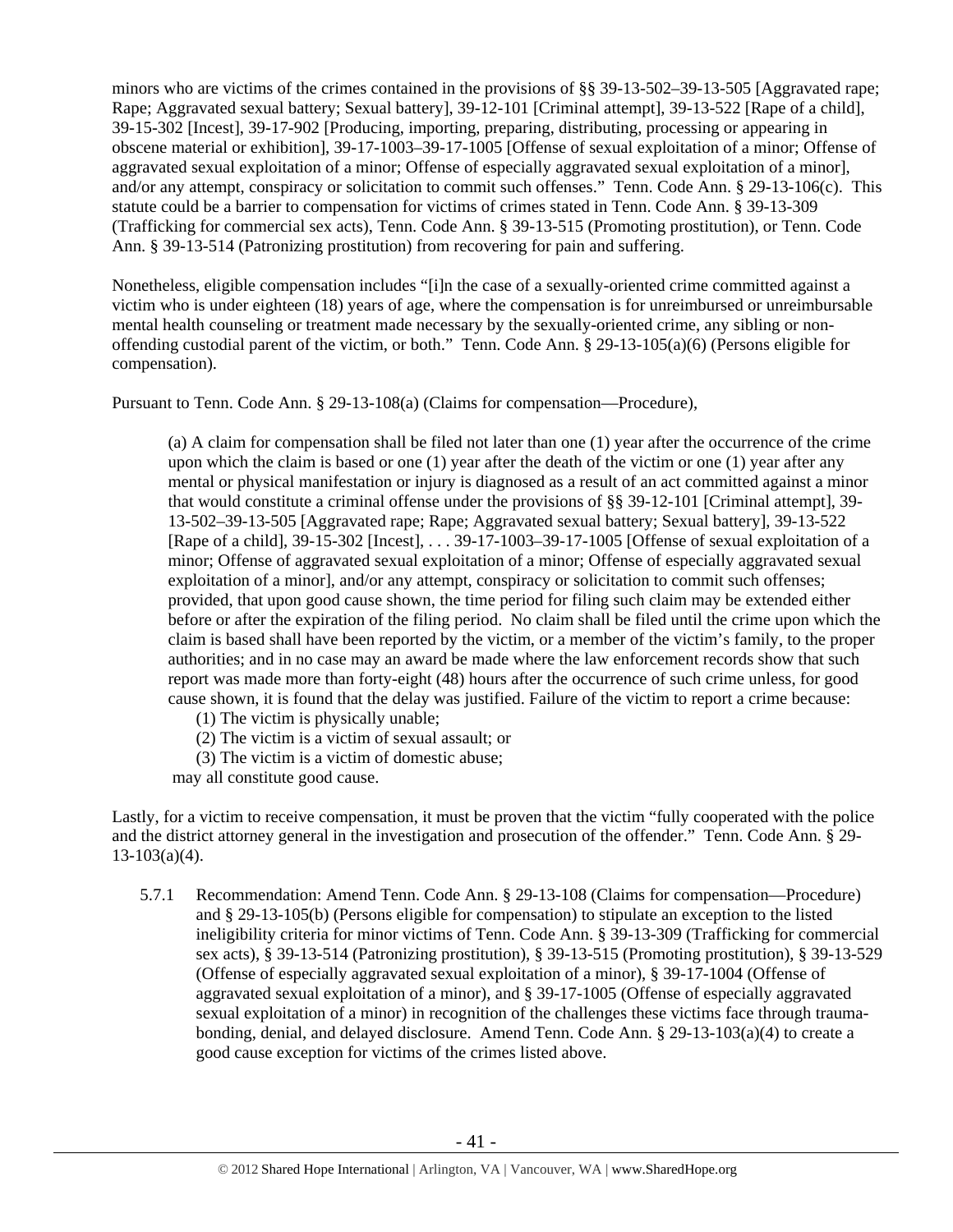#### *5.8 Victim-friendly procedures and protections are provided in the trial process for minors under 18.*

The court may order a child's testimony to be taken by closed circuit television if the judge makes the necessary findings, the child is 13 or younger at the time of the offense, and the child is a victim of any of the enumerated offenses. Tenn. Code Ann. § 24-7-120(a), (e). Pursuant to Tenn. Code Ann. § 24-7-120(e) (Child's testimony—Closed circuit television),

The offenses to which the provisions of this section apply are:

(1) Aggravated sexual battery, as defined in § 39-13-504;

(2) Rape of a child, as defined in § 39-13-522;

(3) Incest, as defined in § 39-15-302;

(4) Aggravated child abuse, as defined in § 39-15-402;

(5) Kidnapping, as defined in § 39-13-303;

(6) Aggravated kidnapping, as defined in § 39-13-304;

(7) Especially aggravated kidnapping, as defined in § 39-13-305; and

(8) Criminal attempt, as defined in § 39-12-101, to commit any of the offenses enumerated within this section.

However, pursuant to Tenn. Code Ann. § 24-7-123(a) (Admission of video recording of interview of child describing sexual conduct), "[A] video recording of an interview of a child by a forensic interviewer containing a statement made by the child under thirteen (13) years of age describing any act of sexual contact performed with or on the child by another is admissible and may be considered for its bearing on any matter to which it is relevant in evidence at the trial of the person for any offense arising from the sexual contact if the requirements of this section are met." One of the requirements is that the child will have to "testif[y], under oath, that the offered video recording is a true and correct recording of the events contained in the video recording and the child is available for cross examination." Tenn. Code Ann. § 24-7-123(b)(1).

Tenn. R. Evid. Rule 412 (Sex offense cases; relevance of victim's sexual behavior) prevents the admission into evidence of reputation or opinion evidence of the victim's sexual behavior, unless certain procedures are followed. Tenn. R. Evid. 412(a), (b). Rule 412 also excludes evidence of specific instances of a victim's sexual behavior unless it relates to certain issues, such as consent or to show a person other than the defendant committed the crime. Tenn. R. Evid. 412 (a), (c). Rule 412, however, does not apply to domestic minor sex trafficking cases. Tenn. R. Evid. Rule 412 only applies at

a criminal trial, preliminary hearing, deposition, or other proceeding in which a person is accused of an offense under Tenn. Code Ann. §§ 39-13-502 [aggravated rape], 39-13-503 [rape], 39-13-504 [aggravated sexual battery], 39-13-505 [sexual battery], 39-13-507 [spousal sexual offenses], 39-13-522 [rape of a child], 39-15-302 [incest], 39-13-506 [statutory rape], 39-13-527 [sexual battery by an authority figure], 39-13-528 [solicitation of minors for sexual acts], or the attempt to commit any such offense . . . .

"Child sexual abuse" victims are entitled to a guardian ad litem who will "represent the child in any child sexual abuse civil or juvenile judicial proceeding and in general sessions or criminal court at the discretion of the court." Tenn. Code Ann. § 37-1-610(a). Domestic minor sex trafficking victims are entitled to this guardian ad litem since the definition of "child sexual abuse" includes "[t]he sexual exploitation of a child, which includes allowing, encouraging, or forcing a child to: (a) Solicit for or engage in prostitution; or (b) Engage in an act prohibited by § 39-17-1003 [Offense of sexual exploitation of a minor]." Tenn. Code Ann. § 37-1- 602(a)(3)(C)(vi).

One victim-friendly criminal justice procedure that extends to all victims is the availability of a crime victim advocate. Tenn. Code Ann. § 40-38-115. Pursuant to Tenn. Code Ann. § 40-38-115(a) (Crime victim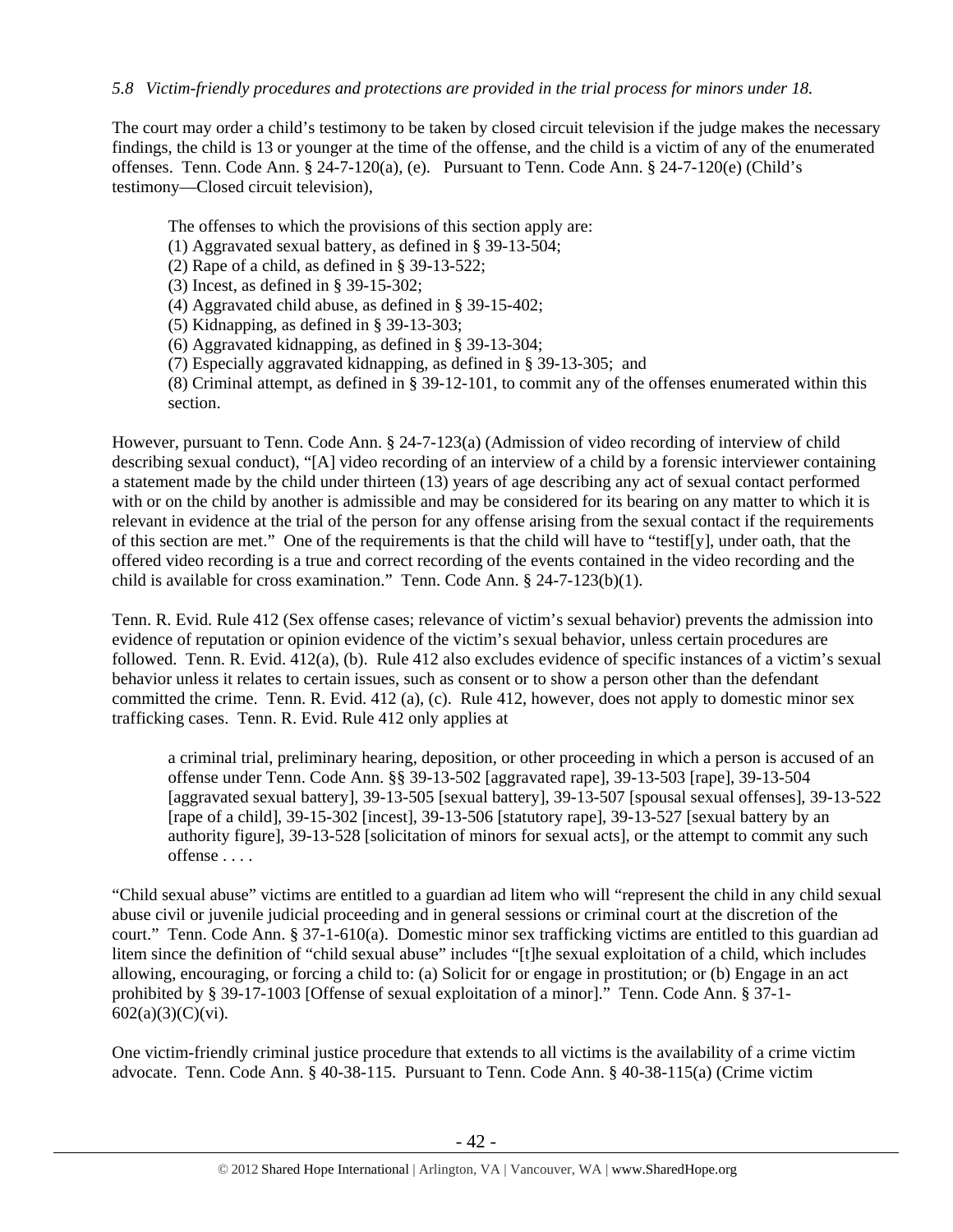advocate), "Any victim of crime may have a crime victim advocate from a crime assistance program or a victim-witness coordinator as provided for in § 8-7-206 present at any defense interviews with the victim. . . . The role of the crime victim advocate or victim-witness coordinator is to provide emotional support to the victim."

- 5.8.1 Recommendation: Amend Tenn. Code Ann. § 24-7-120 (Child's testimony—closed circuit television) to permit the use of closed circuit television testimony for domestic minor sex trafficking victims under 18, where the requirements of the statute are met, in any proceeding related to the prosecution of their offender in order to encourage testimony by reducing the trauma of facing the trafficker or buyer in court.
- 5.8.2 Recommendation: Amend Tenn. R. Evid. Rule 412(a), (b), (c) (Sex offense cases; relevance of victim's sexual behavior) to include Tenn. Code Ann. § 39-13-309 (Trafficking for commercial sex acts), § 39-13-514 (Patronizing prostitution), § 39-13-515 (Promoting prostitution), § 39-13-529 (Offense of especially aggravated sexual exploitation of a minor), § 39-17-1004 (Offense of aggravated sexual exploitation of a minor), and § 39-17-1005 (Offense of especially aggravated sexual exploitation of a minor) as offenses that trigger the protection of testifying victims, when the victims are minors, from traumatizing cross-examination related to their sexual history.
- *5.9 Expungement or sealing of juvenile delinquency records resulting from arrests or adjudications for prostitution-related offenses committed as a result of, or in the course of, the commercial sexual exploitation of a minor is available within a reasonable time after turning 18.*

Expungement is available to juveniles in Tennessee upon petition to the juvenile court. Tenn. Code Ann. § 37- 1-153(f)(1). Pursuant to Tenn. Code Ann. § 37-1-153(f) (Court files and records—Inspection limited— Exceptions for certain violent offenders—Confidentiality),

(1) Notwithstanding the provisions of any law to the contrary, any person who is tried and adjudicated delinquent by a juvenile court may subsequently petition the juvenile court for expunction of all court files and records. The court may order all or any portion of the requested expunction if, by clear and convincing evidence, the court finds that the petitioner:

(A) (i) Is currently eighteen (18) years of age or older;

(ii) Is at least one (1) year removed from the person's most recent delinquency adjudication; and

(iii) Has never been convicted of a criminal offense as an adult, has never been convicted of a criminal offense following transfer from juvenile court pursuant to § 37-1-134 [Transfer from juvenile court], and has never been convicted of a sexual offense as defined in § 40-39-202 [Part definitions], whether in juvenile court, following transfer from juvenile court pursuant to § 37-1-134, or as an adult;

(iv) Does not have an adjudication of delinquency for a violent juvenile sexual offense as defined in Section 40-39-202(28).

(B) Has maintained a consistent and exemplary pattern of responsible, productive and civic-minded conduct for one (1) or more years immediately preceding the filing of the expunction petition; or (C) The juvenile has made such an adjustment of circumstances that the court, in its discretion, believes that expunction serves the best interest of the child and the community.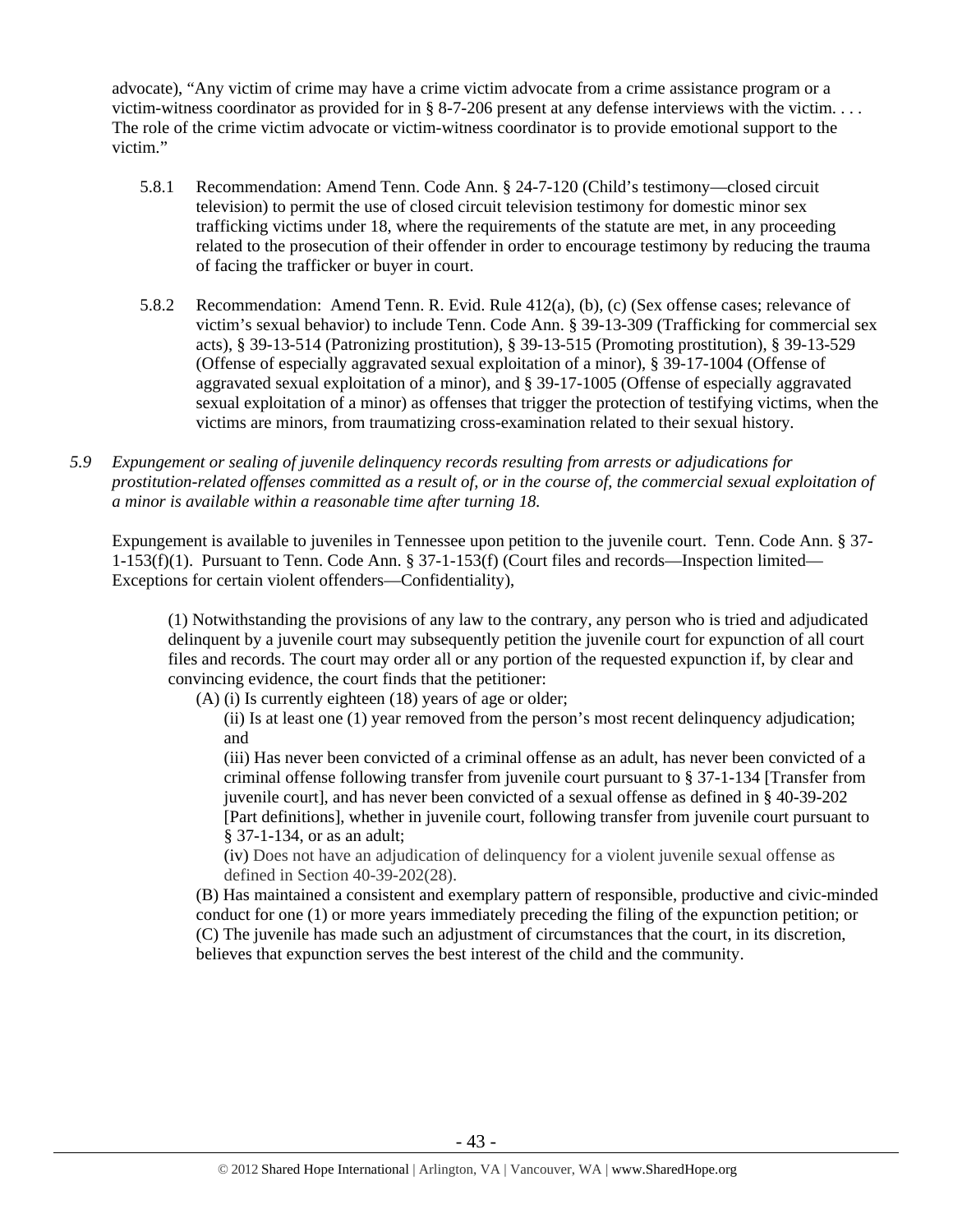*5.10 Victim restitution and civil remedies for victims of domestic minor sex trafficking or commercial sexual exploitation of children (CSEC) are authorized by law.* 

Tennessee allows courts to order restitution to victims of crime. Tenn. Code Ann. §§ 39-11-118, 40-35- 104(c)(2), 40-35-304. Tenn. Code Ann. § 39-11-118 (Restitution to victims of crime) states,

In addition to the punishment authorized by the specific statute prohibiting the conduct, it is a part of the punishment for any offense committed in this state that the person committing the offense may be sentenced by the court to pay restitution to the victim or victims of the offense in accordance with the provisions of §§ 40-35-104(c)(2) [Sentencing alternatives] and 40-35-304 [Restitution as condition for probation—Petition to modify—Civil judgment for non-payment–Procedure].

Additionally, when a victim "not an accomplice of the defendant . . . suffers a specific physical, mental, or pecuniary injury as a direct result of a crime," the victim may bring a civil action for compensation. Tenn. Code Ann. § 29-13-402(4)(A). Pursuant to Tenn. Code Ann. § 29-13-403(a)(1) (Defendant's income— Collection—Deposit), "The attorney general and reporter shall collect all income, from whatever source derived, which is owing to the defendant, or representative or assignee of the defendant, after the date of the crime." Then, this money is to be placed in an interest bearing account payable to crime victims. Tenn. Code Ann. § 29-13-403(b). However, a crime victim may only receive money from this account if the victim "brings a civil action in a court of competent jurisdiction for money damages against the defendant within three (3) years from the date of the crime, subject to § 29-13-404." Tenn. Code Ann. § 29-13-403(b).

Buyers, facilitators, and traffickers may be liable to pay damages under a civil cause of action for trafficking victims. In 2012, the Tennessee 107th General Assembly passed House Bill 2489<sup>85</sup> which added a new section to Title 39, Chapter 13, Part 3 that states:

(a) (1) 'Human trafficking offense' means the commission of any act that constitutes the criminal offense of:

- (A) Involuntary labor servitude, under § 39-13-307;
- (B) Trafficking persons for forced labor or services, under § 39-13-308;
- (C) Trafficking a person for sexual servitude, under § 39-13-309; or
- (D) Promoting the prostitution of a minor, under § 39-13-512.

(b)(1) A trafficked person may bring a civil action for actual damages, compensatory damages, punitive damages, injunctive relief, any combination of those or any other appropriate relief. (2) A prevailing plaintiff is entitled to an award of attorney's fees and costs.

Pursuant to enacted House Bill 2489, subsection (c) provides,

 $\overline{a}$ 

(c) Restitution under this section shall include items covered by the criminal injuries compensation fund under § 40-24-107 and any of the following, if not already covered by the court's restitution order:

(1) Costs of medical and psychological treatment, including physical and occupational therapy and rehabilitation, at the court's discretion;

(2) Costs of necessary transportation, temporary housing, and child care, at the court's discretion;

<sup>&</sup>lt;sup>85</sup> The text of Tenn. Code Ann. § 39-13-3(x) included here and elsewhere in this report includes amendments made by the passage of House Bill 2489 during the Tennessee 107th General Assembly. 2012 Tenn. Public Acts 613 (effective July 1, 2012).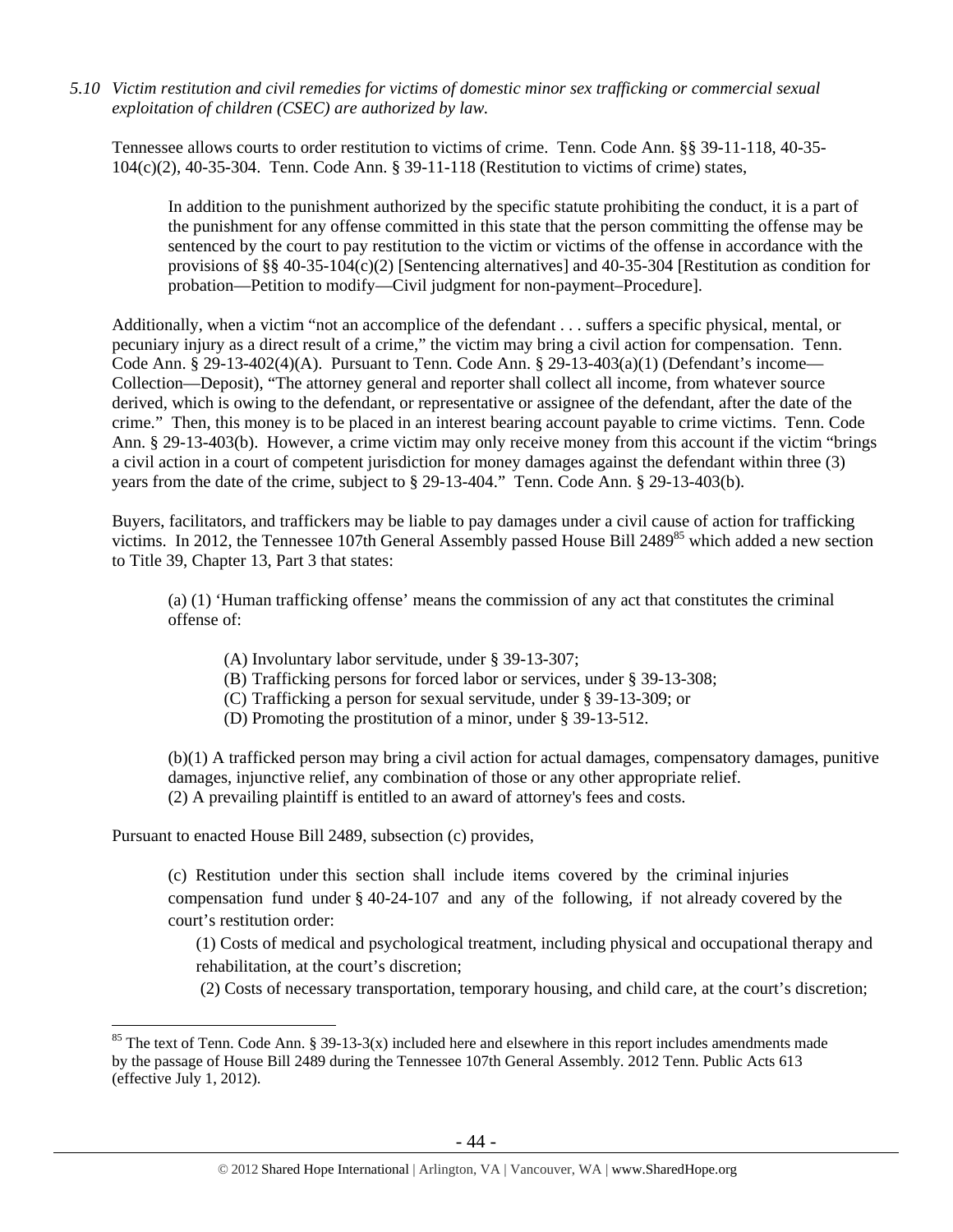(3) Attorney's fees and other court-related costs such as victim advocate fees;

(4) The greater of:

 (A) The value of the victim's labor as guaranteed under the minimum wage and overtime provisions of the Fair Labor Standards Act (FLSA) or state equivalent; or

(B) The gross income or value to the defendant of the victim's labor or services or of any commercial sex acts engaged in by the victim while in the human trafficking situation; (5) Return of property, cost of damage to property, or full value of property if destroyed or damaged beyond repair;

(6) Compensation for emotional distress, pain, and suffering;

(7)

(A) Expenses incurred by a victim and any household members or other family members in relocating away from the defendant or the defendant's associates, including, but not limited to, deposits for utilities and telephone service, deposits for rental housing, temporary lodging and food expenses, clothing, and personal items;

(B) Expenses incurred pursuant to subdivision (c) (7)(A) shall be verified by law enforcement to be necessary for the personal safety of the victim or household or family members, or by a mental health treatment provider to be necessary for the emotional well-being of the victim;

(8) Repatriation of the victim to their home country, if applicable; and

(9) Any and all other losses suffered by the victim as a result of human trafficking offenses.

Pursuant to Tenn. Code Ann. § 40-24-107(e), "A person named in this section may not receive any funds from restitution if such person engaged in violations of a human trafficking offense."

5.10.1 Recommendation: Amend Tenn. Code Ann. § 39-11-118 to provide for mandatory restitution for victims of human trafficking and CSEC offenses.

## *5.11 Statutes of limitations for civil and criminal actions for child sex trafficking or commercial sexual exploitation of children (CSEC) offenses are eliminated or lengthened sufficiently to allow prosecutors and victims a realistic opportunity to pursue criminal action and legal remedies.*

While the criminal statute of limitations for the commission of certain sexual offenses against a child is tolled, the statute of limitations is not tolled for cases of domestic minor sex trafficking. Pursuant to Tenn. Code Ann. § 40-2-101(h), (i) (Felonies),

(h) A person may be prosecuted, tried and punished for any offense committed against a child on or after June 20, 2006, that constitutes a criminal offense under the provisions of §§ 39-13-502–39-13-505 [Aggravated rape; Rape; Aggravated sexual battery; Sexual battery], § 39-13-522 [Rape of a child], § 39-13-527 [Sexual battery by authority figure] or § 39-15-302 [Incest], no later than twenty-five (25) years from the date the child becomes eighteen (18) years of age.

(i) A person may be prosecuted, tried and punished for any offense committed against a child on or after July 1, 2007, that constitutes a criminal offense under the provisions of § 39-13-531 [Aggravated rape of a child] or § 39-13-532 [Statutory rape by an authority figure], no later than twenty-five (25) years from the date the child becomes eighteen (18) years of age.

For civil actions under Tenn. Code Ann. § 29-13-403 (Defendant's income—Collection—Deposit) a three-year statute of limitation exists, but it is tolled until "[a]n escrow account has been established for the benefit of the defendant's victims." Tenn. Code Ann. § 29-13-404(2). Additionally, the right to bring a civil action by an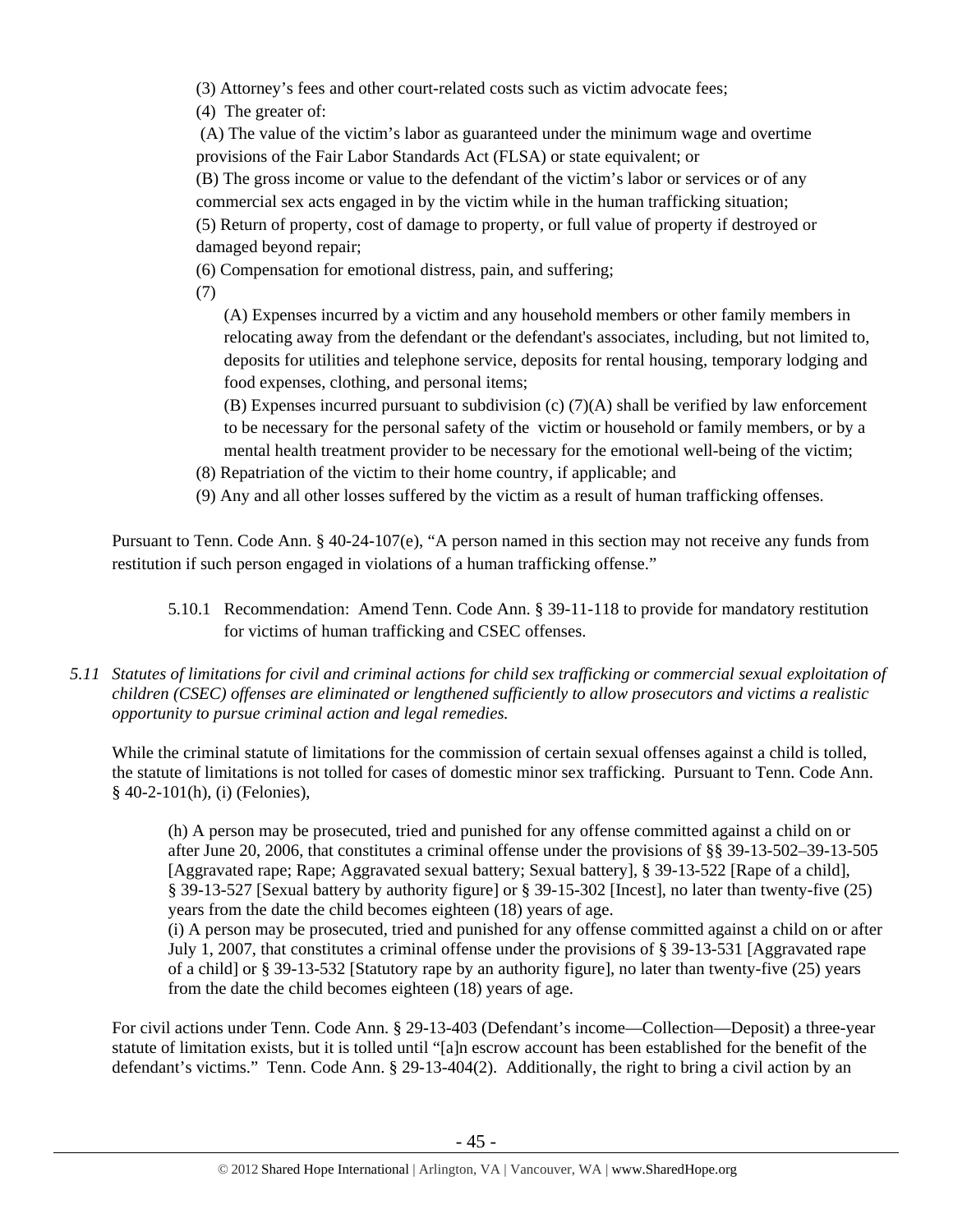individual under 18 is tolled until the minor reaches 18. Tenn. Code Ann. § 28-1-106. Then, pursuant to Tenn. Code Ann. § 28-1-106 (Persons under disability on accrual of right), the individual may bring the action "after legal rights are restored [of minority], within the time of limitation for the particular cause of action, unless it exceeds three (3) years, and in that case within three (3) years from the restoration of legal rights."

5.11.1 Recommendation: Amend Tenn. Code Ann. § 40-2-101(h) to include Tenn. Code Ann. § 39-13-309 (Trafficking for commercial sex acts), § 39-13-514 (Patronizing prostitution), § 39-13-515 (Promoting prostitution), § 39-13-529 (Offense of especially aggravated sexual exploitation of a minor),§ 39-17-1004 (Offense of aggravated sexual exploitation of a minor), and § 39-17-1005 (Offense of especially aggravated sexual exploitation of a minor) as crimes which have a 25 year statute of limitations from the date the victim turns 18.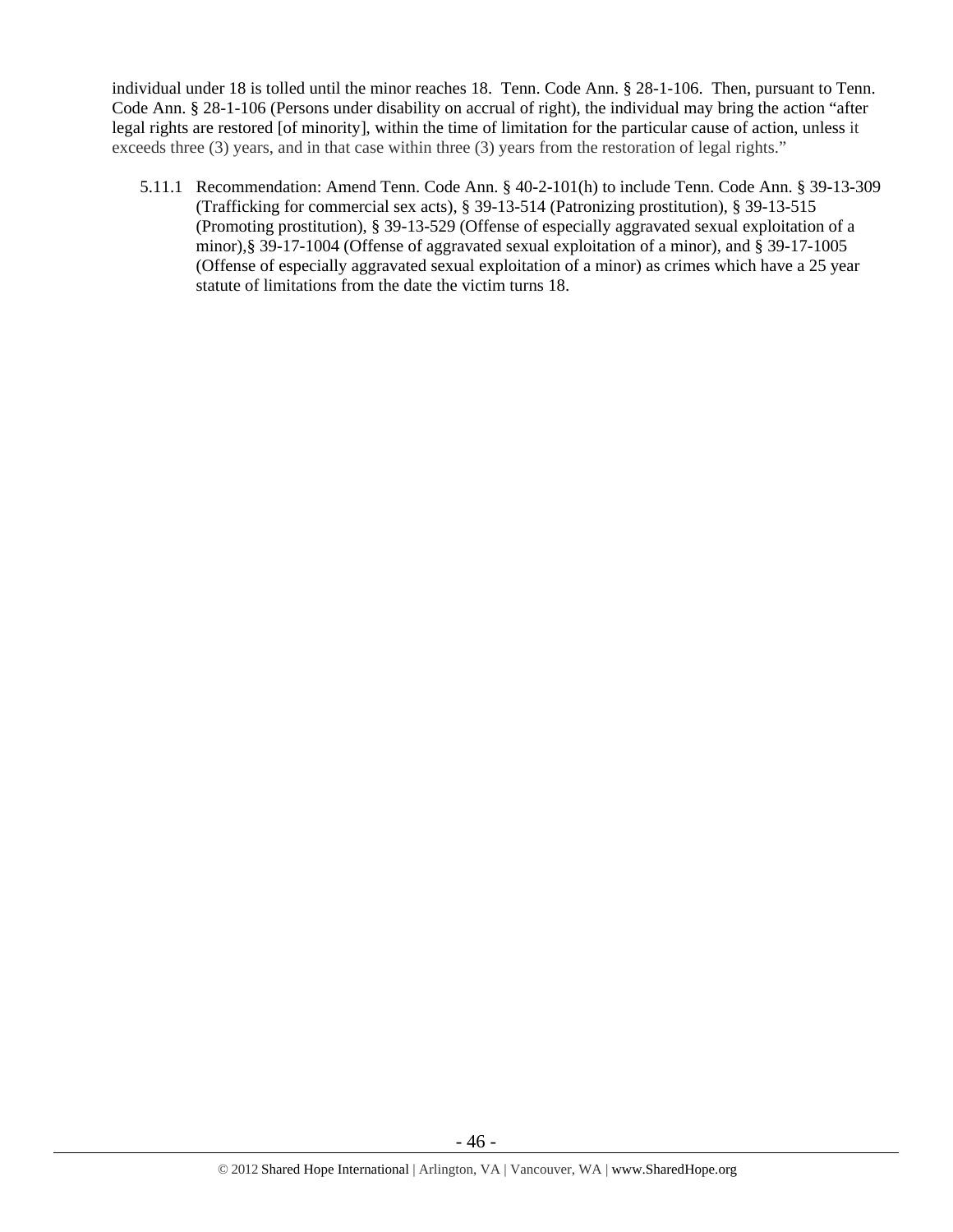#### **FRAMEWORK ISSUE 6: CRIMINAL JUSTICE TOOLS FOR INVESTIGATION AND PROSECUTIONS**

#### *Legal Components:*

- *6.1 Training on human trafficking and domestic minor sex trafficking for law enforcement is statutorily mandated.*
- *6.2 Single party consent to audiotaping is permitted in law enforcement investigations.*
- *6.3 Wiretapping is an available tool to investigate domestic minor sex trafficking.*
- *6.4 Using a law enforcement decoy posing as a minor to investigate buying or selling of commercial sex acts is not a defense to soliciting, purchasing, or selling sex with a minor.*
- *6.5 Using the Internet to investigate buyers and traffickers is a permissible investigative technique.*
- *6.6 Law enforcement and child welfare agencies are mandated to promptly report missing and recovered children. \_\_\_\_\_\_\_\_\_\_\_\_\_\_\_\_\_\_\_\_\_\_\_\_\_\_\_\_\_\_\_\_\_\_\_\_\_\_\_\_\_\_\_\_\_\_\_\_\_\_\_\_\_\_\_\_\_\_\_\_\_\_\_\_\_\_\_\_\_\_\_\_\_\_\_\_\_\_\_\_\_\_\_\_\_\_\_\_\_\_\_\_\_\_*

#### *Legal Analysis:*

 $\overline{a}$ 

*6.1 Training on human trafficking and domestic minor sex trafficking for law enforcement is statutorily mandated.*

Tennessee requires training on child sexual abuse pursuant to Tenn. Code Ann. § 37-1-603(b)(4)(A)(ii) (Comprehensive state plan), which states that "[t]he course of training leading to the basic certificate issued by the Tennessee peace officer standards and training commission shall include adequate instruction in the procedures described in subdivision  $(b)(4)(A)^{86}$  and shall be included as a part of the in-service training requirement to be eligible for the salary supplement authorized in § 38-8-111 [In-service Training—Cash supplements]." Tenn. Code Ann. § 37-1-602(3)(C)(vi) (Part definitions—Harm to child's health or welfare), defines "child sexual abuse" as including "[t]he sexual exploitation of a child, which includes allowing, encouraging, or forcing a child to: (a) Solicit for or engage in prostitution; or (b) Engage in an act prohibited by § 39-17-1003 [Offense of sexual exploitation of a minor." Therefore, it is possible that the childhood sexual abuse training required by Tenn. Code Ann. § 37-1-603(b)(4)(A)(ii) could include training on domestic minor sex trafficking.

Additionally, some proceeds obtained from asset forfeiture related to human trafficking will be allotted for training on human trafficking. Tenn. Code Ann. § 39-13-312(c). Specifically, after using the proceeds to pay for the cost of the proceedings, 20% of the proceeds from forfeiture will be awarded "to the law enforcement agency conducting the investigation that resulted in the forfeiture for use in training and equipment for the enforcement of human trafficking laws." Tenn. Code Ann. § 39-13-312(c)(1).

*6.2 Single party consent to audiotaping is permitted in law enforcement investigations.* 

Tennessee allows for single-party consent to audio-taping. Pursuant to Tenn. Code Ann. § 39-13-601(b)(5) (Wiretapping and electronic surveillance—Prohibited acts—Exceptions), which regulates the interception of "wire, oral, or electronic communication,"

<sup>86</sup> Tenn. Code Ann. § 37-1-603(b)(4)(A) states in part, "(A) The Jerry F. Agee Tennessee Law Enforcement Academy, the Tennessee peace officer standards and training commission, and the department of children's services shall work together in developing ways to inform and instruct appropriate local law enforcement personnel in the detection of child sexual abuse and in the proper action that should be taken in a suspected case of child sexual abuse: (i) Guidelines shall be prepared establishing a standard procedure that may be followed by police agencies in the investigation of cases involving sexual abuse of children, including police response to, and treatment of, victims of such crimes; . . . ."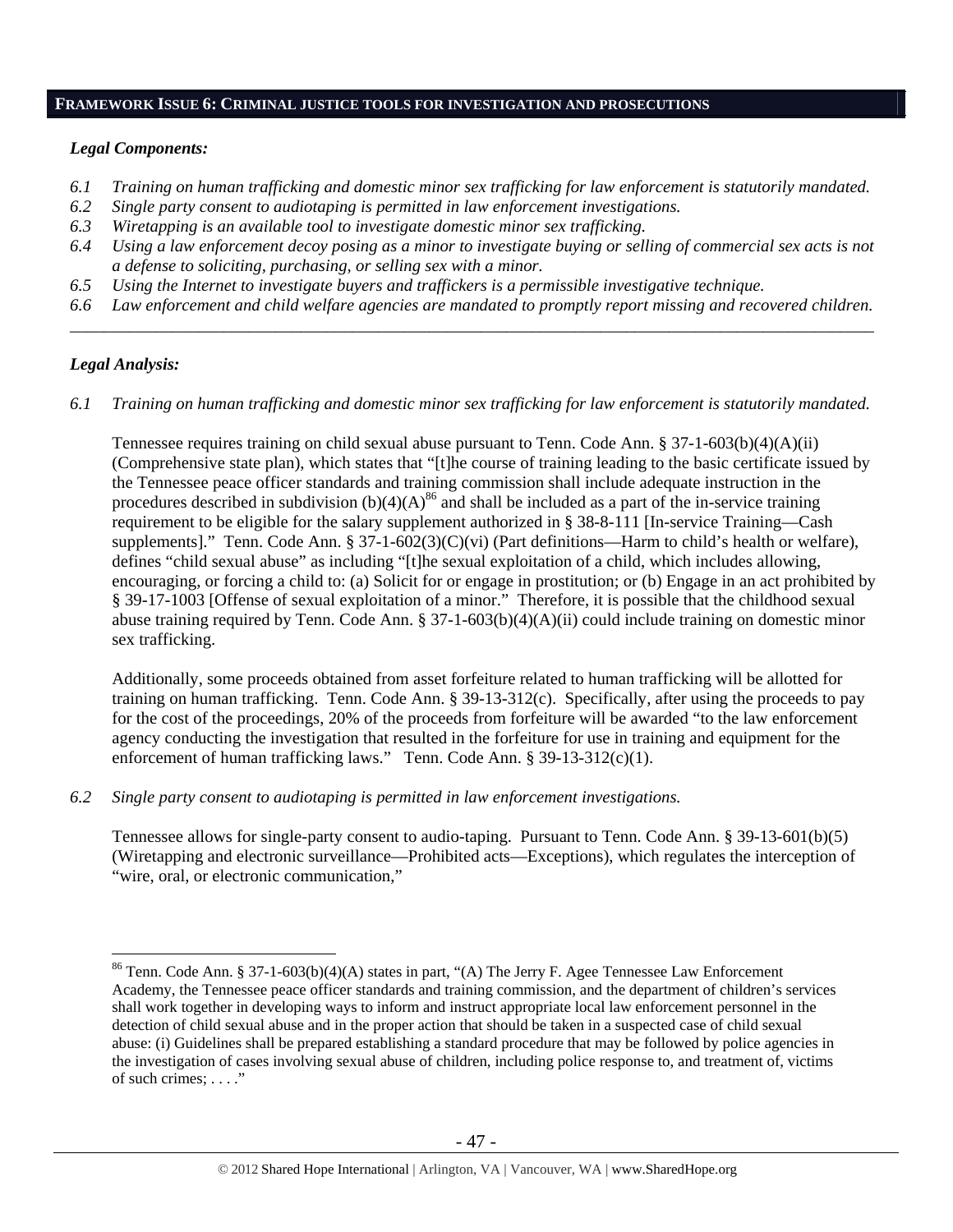It is lawful under §§ 39-13-601–39-13-603 [Wiretapping and electronic surveillance—Prohibited acts— Exceptions, Penalty for violations, Civil actions—Injunctive relief—Damages—Defenses—Limitation of actions] and title 40, chapter 6, part 3 [Wiretapping and electronic surveillance] for a person not acting under color of law to intercept a wire, oral, or electronic communication, where the person is a party to the communication or where one of the parties to the communication has given prior consent to the interception, unless the communication is intercepted for the purpose of committing any criminal or tortious act in violation of the constitution or laws of the state of Tennessee.

Similarly, pursuant to Tenn. Code Ann. § 39-13-604(b)(1) (Interception of cellular or cordless telephone transmissions), single party consent for audio recording is allowed. The statute states that "[a] person commits an offense who, without the consent of at least one (1) party to a communication transmitted between two (2) cellular radio telephones, a cellular radio telephone and a landline telephone, or a cordless telephone and a cellular radio telephone."

## *6.3 Wiretapping is an available tool to investigate domestic minor sex trafficking.*

Tennessee does not allow wiretapping for crimes related to domestic minor sex trafficking. Pursuant to Tenn. Code Ann. § 40-6-305 (Homicide evidence) and Tenn. Code Ann. § 40-6-304(a) (Order for electronic surveillance—Application—Required findings—Expiration order—Recordings—Evidence—Motions to suppress), an order for the "interception of wire, oral, or electronic communications" is allowed only if it can provide evidence of: "(1) The commission of criminal homicide, as defined in § 39-13-201; (2) Criminal conspiracy, as defined in § 39-12-103, to commit criminal homicide; or (3) The commission of a violation of § 39-17-417(j) [Criminal offenses and penalties involving controlled substances]; (4) The commission of, or conspiracy [to] commit, a criminal gang offense by a criminal gang member, as defined in Section 40-35-121."

6.3.1 Recommendation: Enact a section in title 40, chapter 6, part 3 that allows for wiretapping for suspected cases of domestic minor sex trafficking.

## *6.4 Using a law enforcement decoy posing as a minor to investigate buying or selling of commercial sex acts is not a defense to soliciting, purchasing, or selling sex with a minor.*

Law enforcement is expressly allowed to utilize a decoy to investigate in some instances. Pursuant to Tenn. Code Ann. § 39-13-528(a) (Offense of solicitation of a minor),

It is an offense for a person eighteen (18) years of age or older, by means of oral, written or electronic communication, electronic mail or Internet services, directly or through another, to intentionally command, request, hire, persuade, invite or attempt to induce a person whom the person making the solicitation knows, or should know, is less than eighteen (18) years of age, or solicits a law enforcement officer posing as a minor, and whom the person making the solicitation reasonably believes to be less than eighteen (18) years of age, to engage in conduct that, if completed, would constitute a violation by the soliciting adult of one (1) or more of the following offenses:

- (1) Rape of a child, pursuant to § 39-13-522;
- (2) Aggravated rape, pursuant to § 39-13-502;
- (3) Rape, pursuant to § 39-13-503;
- (4) Aggravated sexual battery, pursuant to § 39-13-504;
- (5) Sexual battery by an authority figure, pursuant to § 39-13-527;
- (6) Sexual battery, pursuant to § 39-13-505;
- (7) Statutory rape, pursuant to § 39-13-506;
- (8) Especially aggravated sexual exploitation of a minor, pursuant to § 39-17-1005; or
- (9) Sexual activity involving a minor, pursuant to § 39-13-529.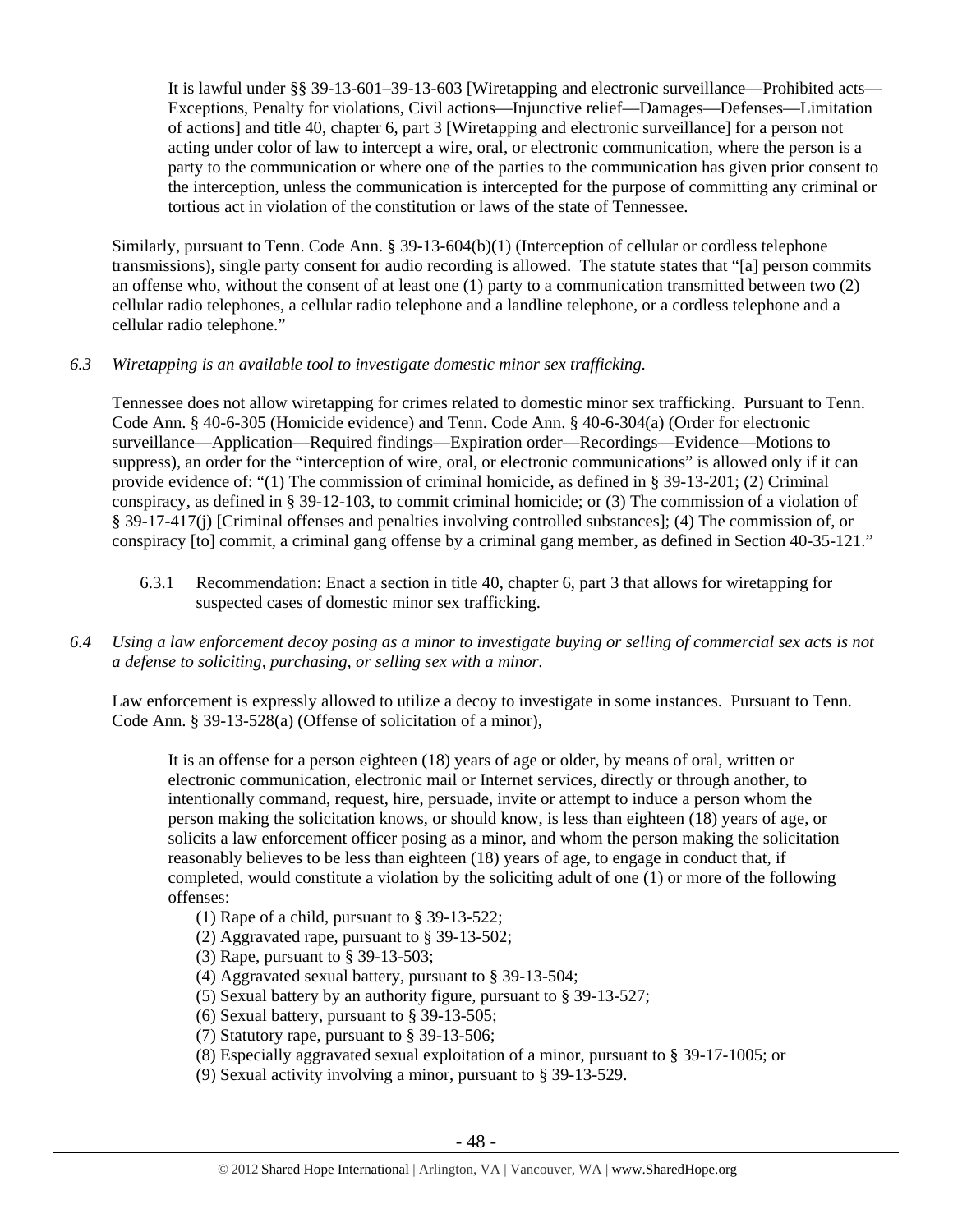Subsection (b) explains that "[i]t is no defense that the solicitation was unsuccessful, that the conduct solicited was not engaged in, or that the law enforcement officer could not engage in the solicited offense."Subsection (d) expands the reach of this statute by providing, "A person is subject to prosecution in this state under this section for any conduct that originates in this state, or for any conduct that originates by a person located outside this state, where the person solicited the conduct of a minor located in this state, or solicited a law enforcement officer posing as a minor located within this state."

6.4.1 Recommendation: Amend Tenn. Code Ann. § 39-13-309 (Trafficking for commercial sex acts), § 39-13-514 (Patronizing prostitution), § 39-13-515 (Promoting prostitution), and § 39-17-1004 (Offense of aggravated sexual exploitation of a minor) to prohibit a defendant from asserting a defense that the subject of the offense was a law enforcement officer.

#### *6.5 Using the Internet to investigate buyers and traffickers is a permissible investigative technique.*

As discussed above in 6.4, pursuant to Tenn. Code Ann. § 39-13-528(a) (Offense of solicitation of a minor), law enforcement may investigate certain cases of CSEC through the Internet. Tenn. Code Ann. § 39-13-528(a) states,

It is an offense for a person eighteen (18) years of age or older by means of . . . electronic communication, . . . [to] solicit[] a law enforcement officer posing as a minor, and whom the person making the solicitation reasonably believes to be less than eighteen (18) years of age, to engage in conduct that if completed would constitute a violation by the soliciting adult of one of the following offenses:

- (1) Rape of a child, pursuant to § 39-13-522;
- (2) Aggravated rape, pursuant to § 39-13-502;
- (3) Rape, pursuant to § 39-13-503;
- (4) Aggravated sexual battery, pursuant to § 39-13-504;
- (5) Sexual battery by an authority figure, pursuant to § 39-13-527;
- (6) Sexual battery, pursuant to § 39-13-505;
- (7) Statutory rape, pursuant to § 39-13-506;
- (8) Especially aggravated sexual exploitation of a minor, pursuant to § 39-17-1005; or
- (9) Sexual activity involving a minor, pursuant to § 39-13-529.

Subsection (b) provides, "It is no defense that the solicitation was unsuccessful, that the conduct solicited was not engaged in, or that the law enforcement officer could not engage in the solicited offense."

6.5.1 Recommendation: Amend Tenn. Code Ann. § 39-13-528(a) (Offense of solicitation of a minor)to include the offenses of Tenn. Code Ann. § 39-13-309 (Trafficking for commercial sex acts), § 39- 13-514 (Patronizing prostitution), § 39-13-515 (Promoting prostitution), § 39-17-1004 (Offense of aggravated sexual exploitation of a minor), and § 39-17-1005 (Offense of especially aggravated sexual exploitation of a minor) to allow for criminal prosecutions in cases of Internet-based recruitment and exploitation.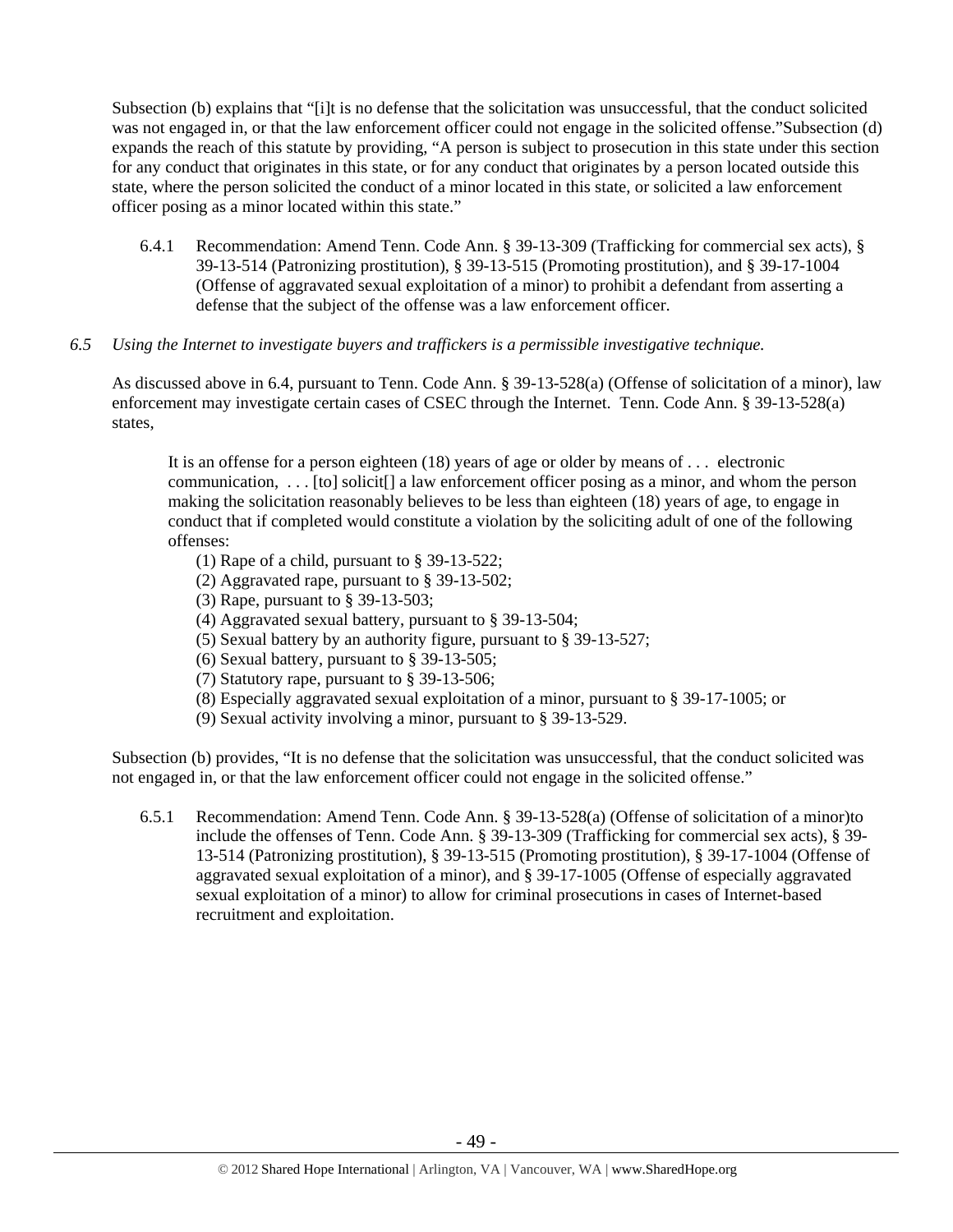Law enforcement agencies are required to report missing children.<sup>87</sup> Pursuant to Tenn. Code Ann. § 37-10-20388 (Formal missing child report—Reports to law enforcement agencies),

Every law enforcement officer receiving information from a parent or any source that it deems creditable shall prepare a formal missing child report. A law enforcement agency reporting a missing child is further required to enter or cause to be entered the report of the missing child into the National Crime Information Center (NCIC) within two (2) hours of the receipt of the initial missing child report.

Additionally, upon taking a report of a missing child, a law enforcement agency must submit the report to a juvenile court for review. Tenn. Code Ann. § 37-10-204. If the judge determines that the child classifies as a "missing child," then "a 'missing child' order shall be issued and delivered to any lawful officer or the Tennessee bureau of investigation authorizing the bureau or any officer holding the order, a true copy thereof or possessing knowledge of the existence thereof, to investigate the circumstances relating to the missing child in compliance with existing constitutional, statutory and case law and upon identification or location of the missing child to take custody of the child, using legal process when necessary, for immediate delivery to a judge of any juvenile or other court of record for appropriate orders and disposition pursuant to law." Tenn. Code Ann. § 37-10-204(c)(1). If the court finds that the child is not a "missing child" then "the missing child report should be cancelled by the bureau, which shall give notice of the cancellation to all appropriate law enforcement agencies." Tenn. Code Ann. § 37-10-204(c)(2). "Missing child" is defined as "a child who is believed to have been removed by force, persuasion, trick, enticement, false pretense, has voluntarily left the custody of such child's parent without permission or is absent for unexplained or unknown reasons." Tenn. Code Ann. § 37-10-  $201(b)(2)$ .

Pursuant to Tenn. Code Ann. § 37-10-205 (Forms—File of missing children—Monthly reports of missing children—Dissemination of information),

The Tennessee Bureau of Investigation ("TBI") shall specify a uniform form for the missing child report and data, so that the same may be transmitted by computer or mail. TBI shall also establish, maintain and manage a file of 'missing children' and collect any available relevant data concerning the missing child and disseminate the same by computer, mail or any other reliable communication device to any law enforcement agency. The bureau shall publish a monthly report of all missing children and recovery of children and distribute the same to all full-time law enforcement agencies in the state, the general assembly, and executive branches of government, to the news media, and to every director of schools in the state, who shall then distribute the report to the principal of every school within such director's school system . . . .

Information on recovered missing children could appear in the missing children registry. Pursuant to Tenn. Code Ann. § 38-6-117(a) (Missing children registry) "The Tennessee bureau of investigation is authorized to create within the bureau a missing children registry. The registry shall contain pertinent information about, a picture of, and the current status of certain children in this state who have been reported missing."

 $87$  For the purposes of these statutes, "child" is defined as "any person under twenty-one (21) years of age." Tenn. Code Ann. § 37-10-201(b)(1).

<sup>&</sup>lt;sup>88</sup> The text of Tenn. Code Ann. § 39-10-203 includes amendments made by the passage of House Bill 2986 during the Tennessee 107th General Assembly. 2012 Tenn. Public Acts 856 (effective July 1, 2012).